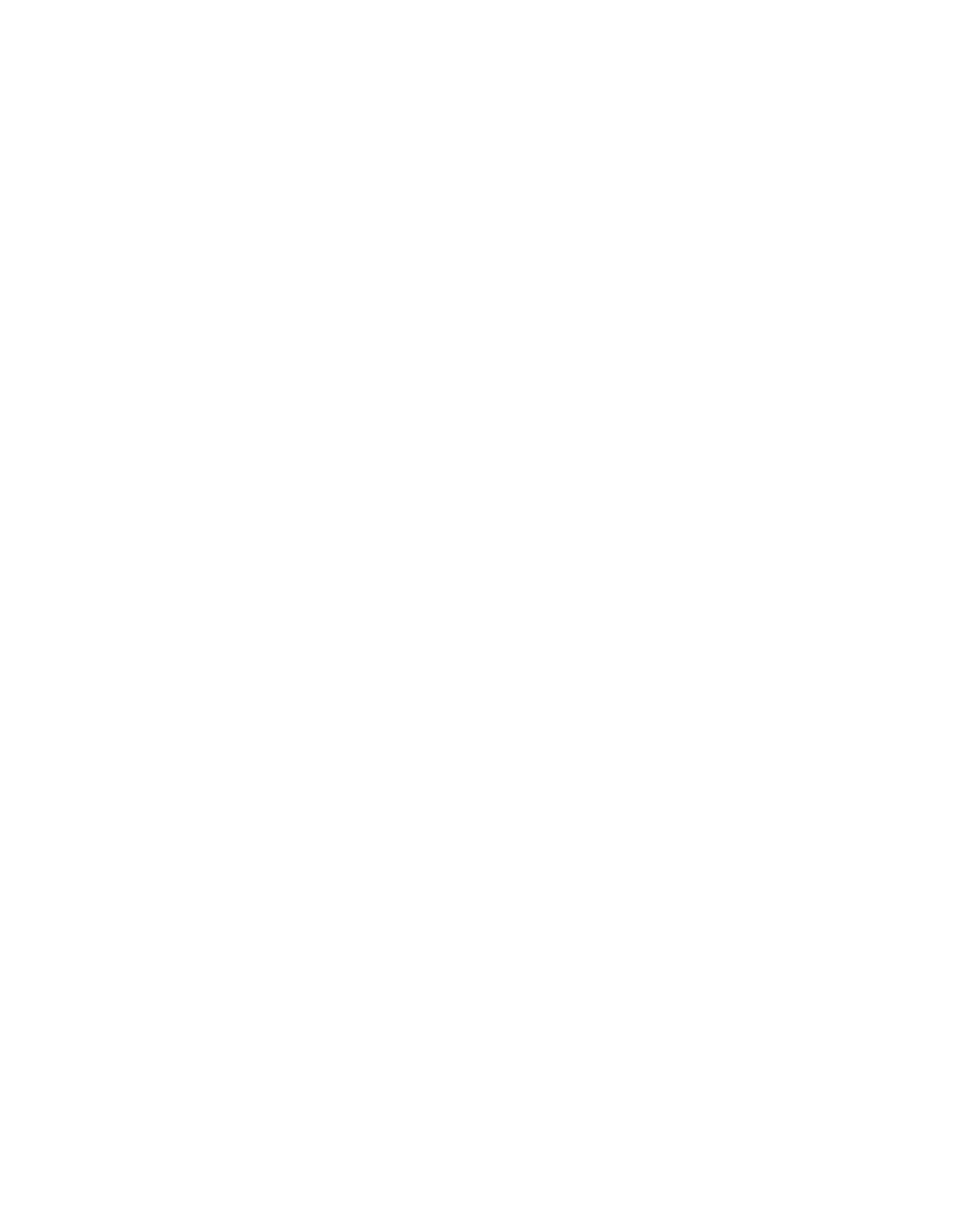## **Contents**

| $\mathbf{1}$   | <b>Introduction</b>                                                                                | 3                                                        |
|----------------|----------------------------------------------------------------------------------------------------|----------------------------------------------------------|
| $\overline{2}$ | <b>Terminology &amp; Information Model</b><br>2.1<br>2.2<br>2.3<br>2.4<br>2.5<br>2.6<br>2.7<br>2.8 | 5<br>6<br>6<br>14<br>18<br>20<br>21<br>23<br>25          |
| $\mathbf{3}$   | <b>Schema</b><br>3.1<br>3.2                                                                        | 27<br>27<br>27                                           |
| 4              | <b>Implementation Guide</b><br>4.1<br>4.2<br>4.3<br>4.4                                            | 29<br>29<br>30<br>33<br>36                               |
| 5              | <b>Releases</b><br>5.1<br>1.2<br>5.2<br>1.1<br>5.3                                                 | 41<br>41<br>42<br>43                                     |
| 6              | <b>Appendices</b><br>6.1<br>6.2<br>6.3<br>6.4<br>6.5<br>6.6<br>6.7<br>6.8<br>6.9                   | 45<br>45<br>45<br>48<br>50<br>54<br>56<br>58<br>60<br>60 |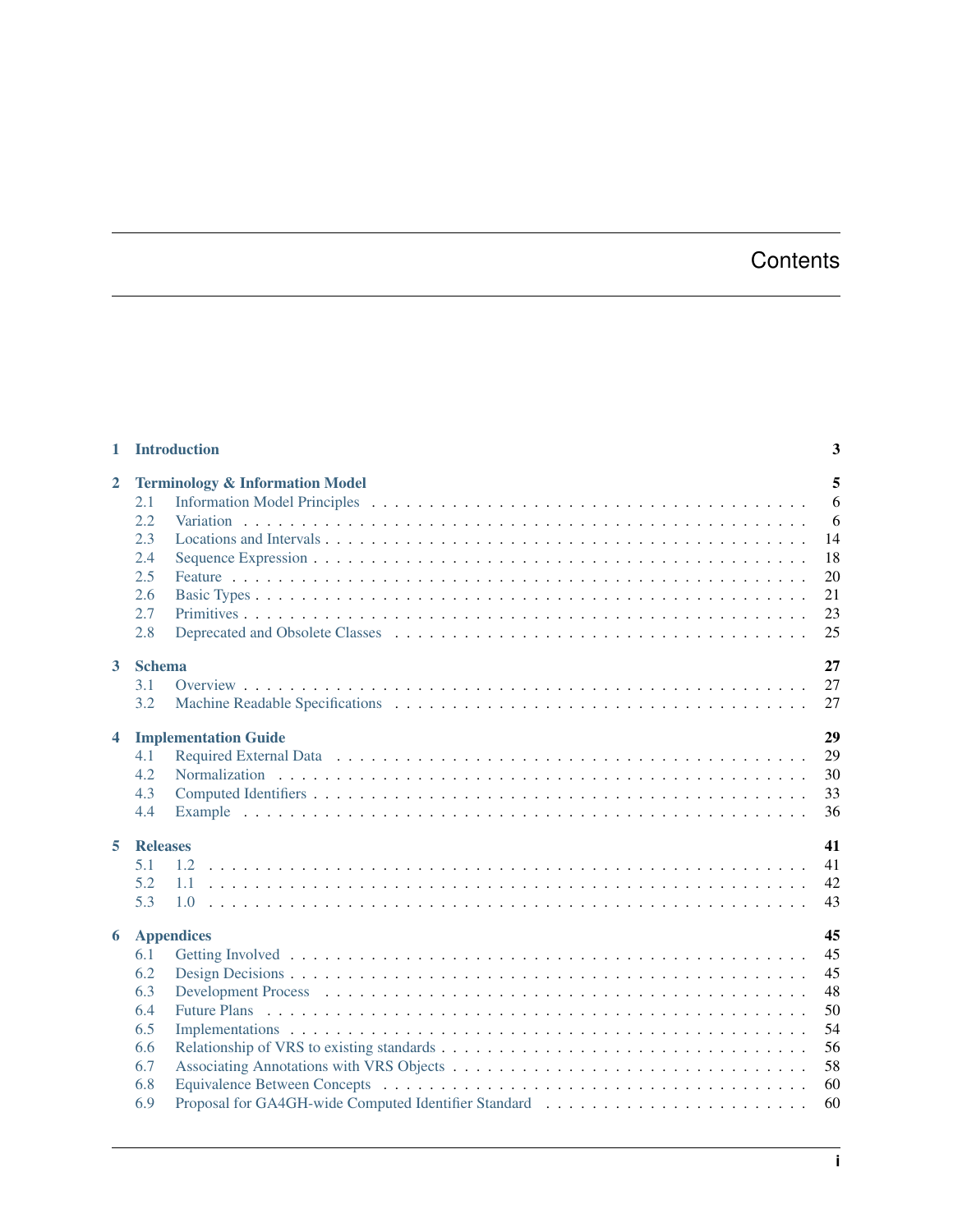|              | <b>Bibliography</b> |  |
|--------------|---------------------|--|
| <b>Index</b> |                     |  |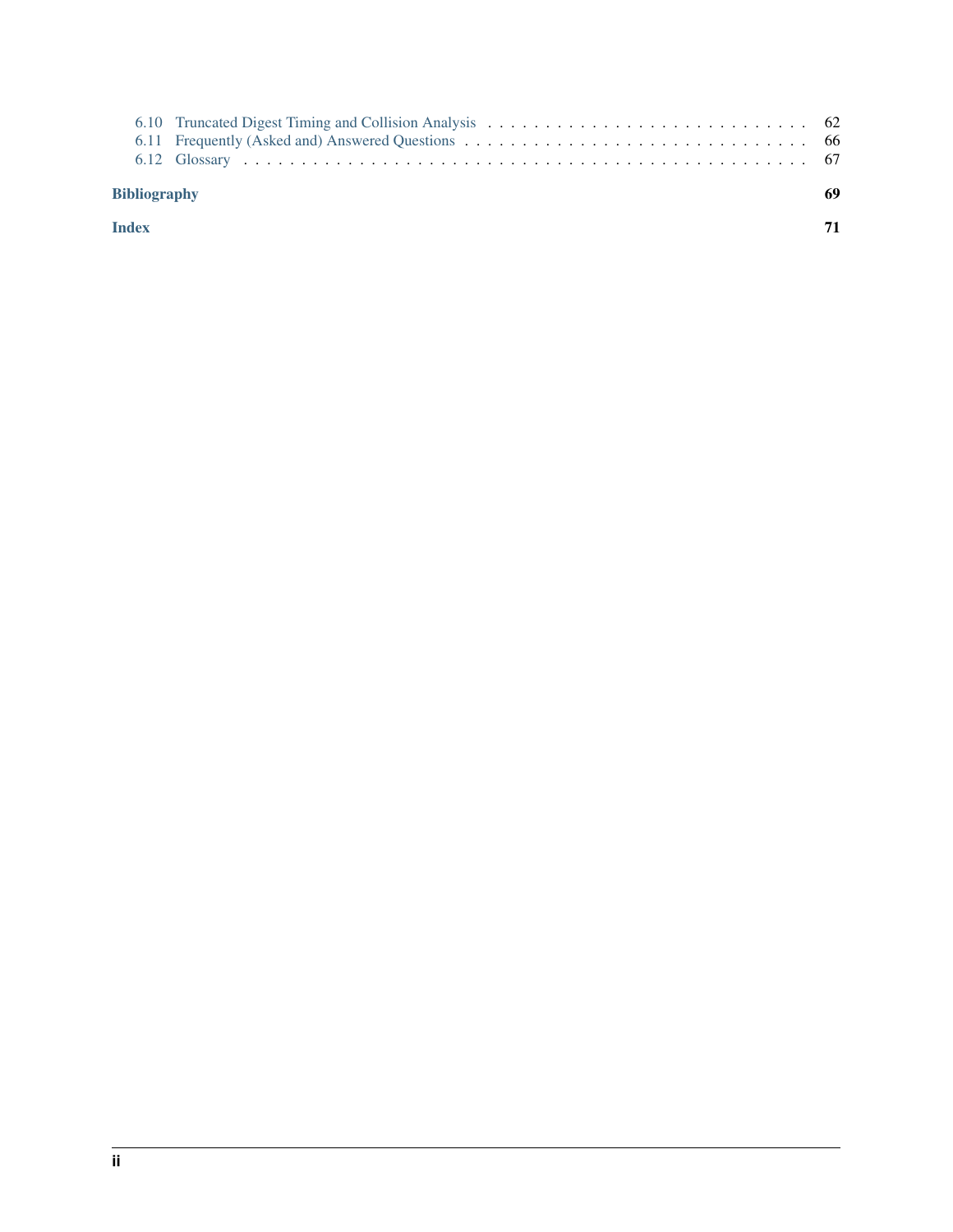The Variation Representation Specification (VRS, pronounced "verse") is a standard developed by the Global Alliance for Genomic Health to facilitate and improve sharing of genetic information. The Specification consists of a JSON Schema for representing many classes of genetic variation, conventions to maximize the utility of the schema, and a Python implementation that promotes adoption of the standard.

### **Citation**

The GA4GH Variation Representation Specification (VRS): a Computational Framework for the Precise Representation and Federated Identification of Molecular Variation. Wagner AH, Babb L, Alterovitz G, Baudis M, Brush M, Cameron DL, . . . , Hart RK. bioRxiv. 2021. [doi:10.1101/2021.01.15.426843](https://www.biorxiv.org/content/10.1101/2021.01.15.426843v1)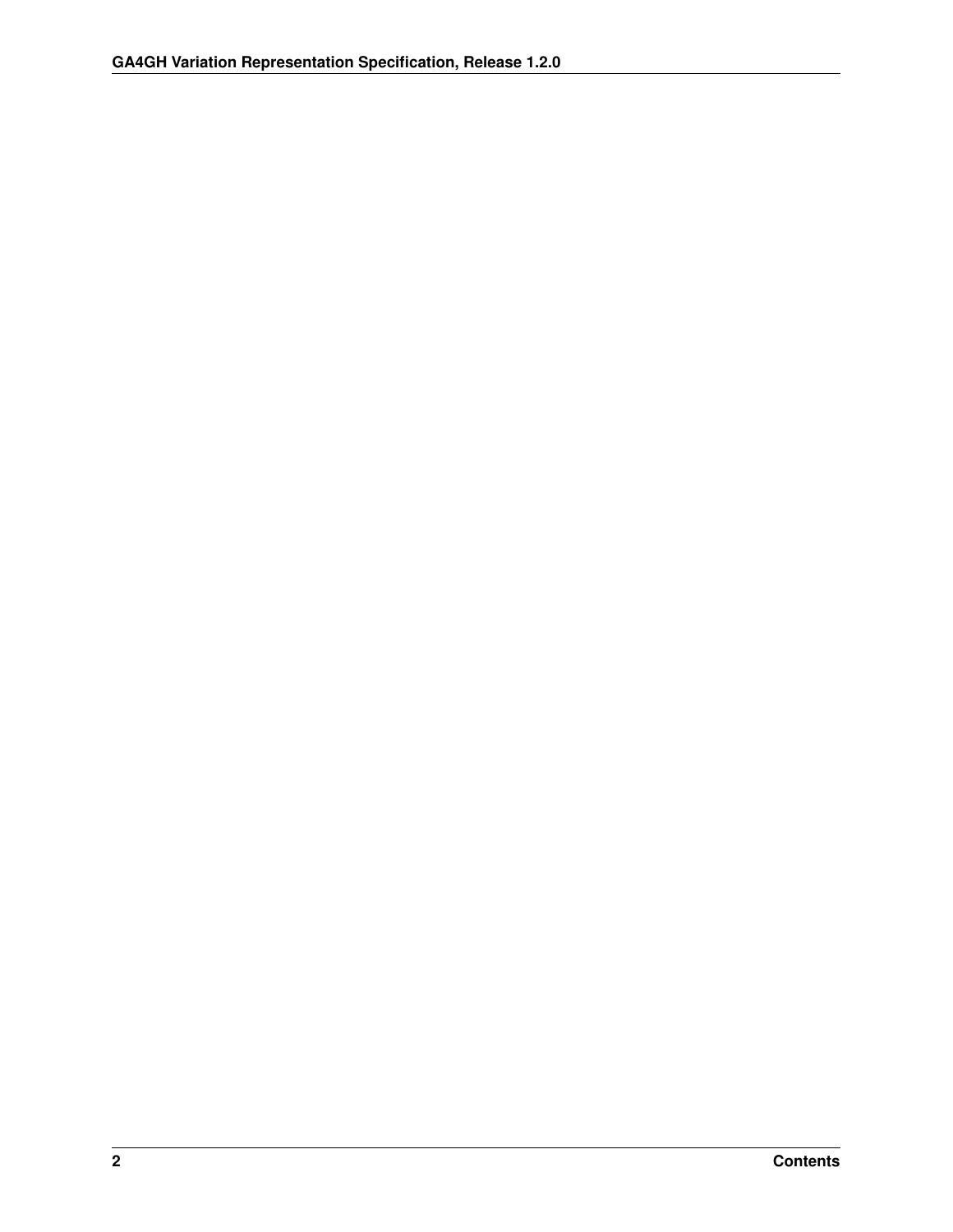# CHAPTER 1

## Introduction

<span id="page-6-0"></span>Maximizing the personal, public, research, and clinical value of genomic information will require that clinicians, researchers, and testing laboratories exchange genetic variation data reliably. The Variation Representation Specification (VRS, pronounced "verse") — written by a partnership among national information resource providers, major public initiatives, and diagnostic testing laboratories — is an open specification to standardize the exchange of variation data.

Here we document the primary contributions of this specification for variation representation:

- Terminology and information model. Definitions for biological terms may be abstract or intentionally ambiguous, often accurately reflecting scientific uncertainty or understanding at the time. Abstract and ambiguous terms are not readily translatable into a representation of knowledge. Therefore, the specification begins with precise computational definitions for biological concepts that are essential to representing sequence variation. The VRS information model specifies how the computational definitions are to be represented in fields, semantics, objects, and object relationships.
- Machine readable schema. To be useful for information exchange, the information model should be realized in a schema definition language. The VRS schema is currently implemented using JSON Schema, however it is intended to support translations to other schema systems (e.g. XML, OpenAPI, and GraphQL). The schema repository includes language-agnostic tests for ensuring schema compliance in downstream implementations.
- Conventions that promote reliable data sharing. VRS recommends conventions regarding the use of the schema and that facilitate data sharing. For example, VRS recommends using fully justified allele normalization using an algorithm inspired by [NCBI's SPDI project.](https://www.biorxiv.org/content/10.1101/537449v1)
- Globally unique computed identifiers. This specification also recommends a specific algorithm for constructing distributed and globally-unique identifiers for molecular variation. Importantly, this algorithm enables data providers and consumers to computationally generate consistent, globally unique identifiers for variation without a central authority.
- A Python implementation. We provide a Python package [\(vrs-python\)](https://github.com/ga4gh/vrs-python/) that demonstrates the above schema and algorithms, and supports translation of existing variant representation schemes into VRS for use in genomic data sharing. It may be used as the basis for development in Python, but it is not required in order to use VRS.

The machine readable schema definitions and example code are available online at the VRS repository [\(https://github.](https://github.com/ga4gh/vrs) [com/ga4gh/vrs\)](https://github.com/ga4gh/vrs).

Readers may wish to view a *[complete example](#page-39-0)* before reading the specification.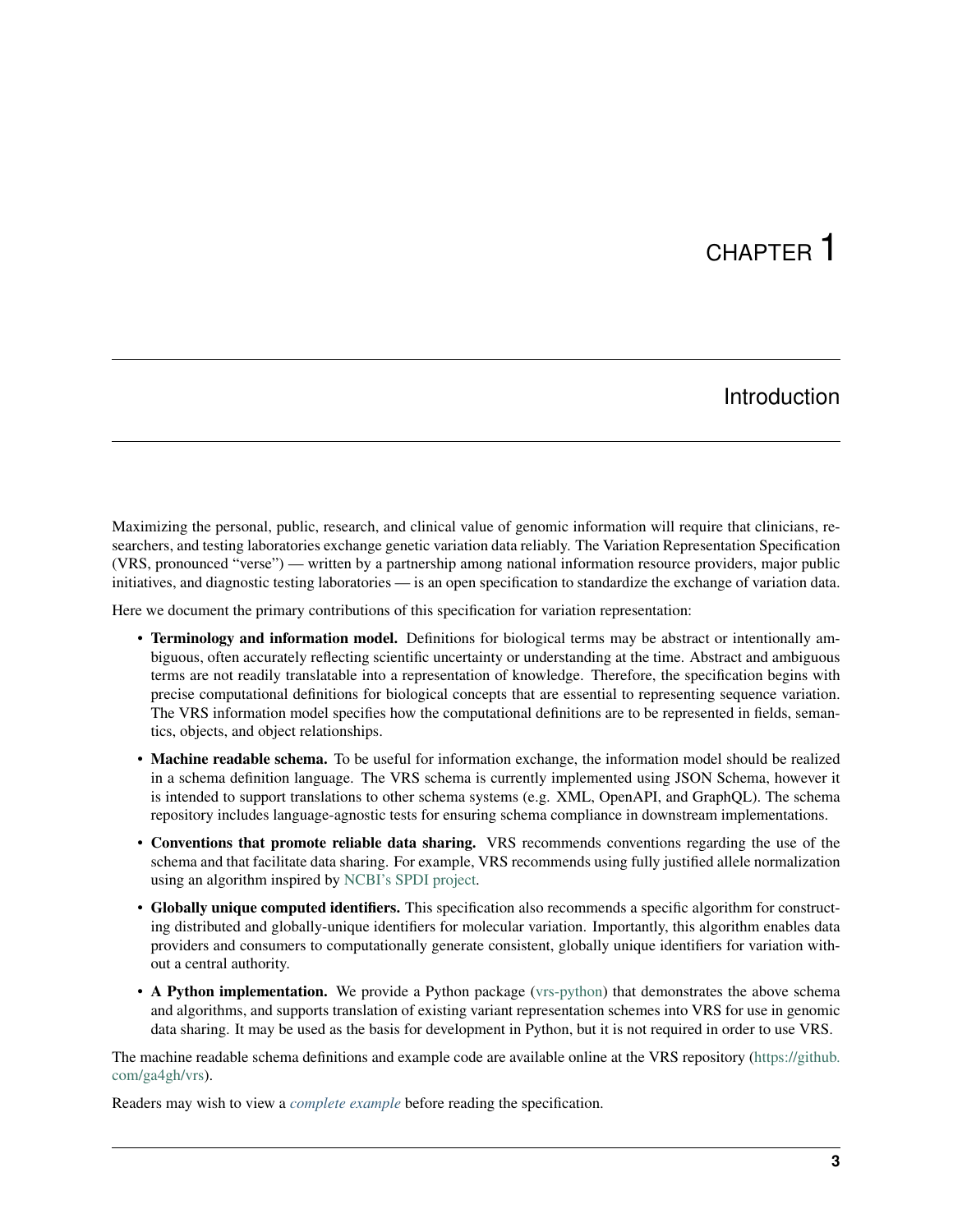For a discussion of VRS with respect to existing standards, such as HGVS, SPDI, and VCF, see *[Relationship of VRS](#page-59-0) [to existing standards](#page-59-0)*.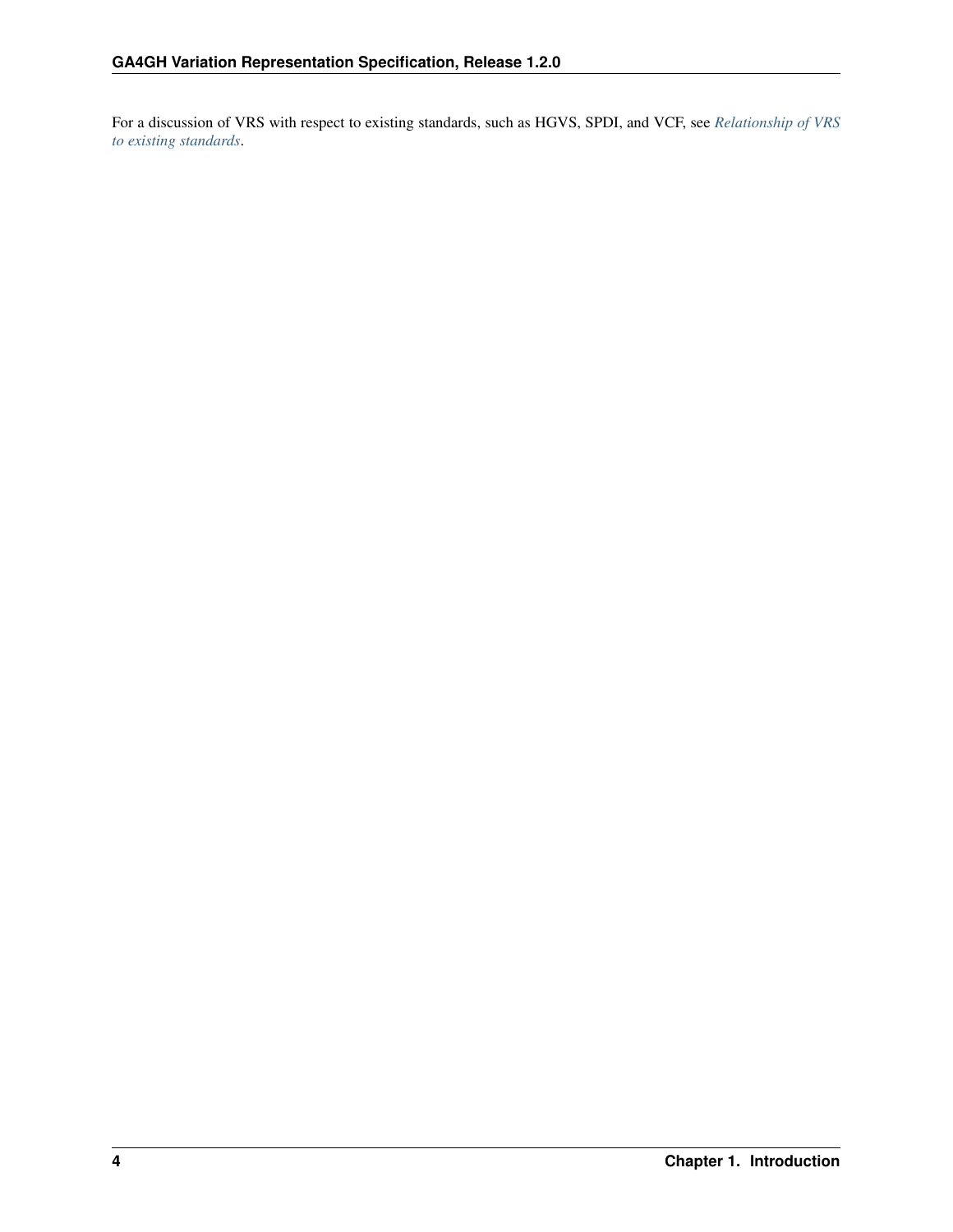# CHAPTER 2

## Terminology & Information Model

<span id="page-8-0"></span>When biologists define terms in order to describe phenomena and observations, they rely on a background of human experience and intelligence for interpretation. Definitions may be abstract, perhaps correctly reflecting uncertainty of our understanding at the time. Unfortunately, such terms are not readily translatable into an unambiguous representation of knowledge.

For example, "allele" might refer to "an alternative form of a gene or locus" [\[Wikipedia\]](https://en.wikipedia.org/wiki/Allele), "one of two or more forms of the DNA sequence of a particular gene" [\[ISOGG\]](https://isogg.org/wiki/Allele), or "one of a set of coexisting sequence alleles of a gene" [\[Sequence](http://www.sequenceontology.org/browser/current_svn/term/SO:0001023) [Ontology\]](http://www.sequenceontology.org/browser/current_svn/term/SO:0001023). Even for human interpretation, these definitions are inconsistent: does the definition precisely describe a specific change on a specific sequence, or, rather, a more general change on an undefined sequence? In addition, all three definitions are inconsistent with the practical need for a way to describe sequence changes outside regions associated with genes.

The computational representation of biological concepts requires translating precise biological definitions into information models and data structures that may be used in software. This translation should result in a representation of information that is consistent with conventional biological understanding and, ideally, be able to accommodate future data as well. The resulting *computational representation* of information should also be cognizant of computational performance, the minimization of opportunities for misunderstanding, and ease of manipulating and transforming data.

Accordingly, for each term we define below, we begin by describing the term as used by the genetics and/or bioinformatics communities as available. When a term has multiple such definitions, we explicitly choose one of them for the purposes of computational modelling. We then define the **computational definition** that reformulates the community definition in terms of information content. Finally, we translate each of these computational definitions into precise specifications for the (information model). Terms are ordered "bottom-up" so that definitions depend only on previously-defined terms.

Note: The keywords "MUST", "MUST NOT", "REQUIRED", "SHALL", "SHALL NOT", "SHOULD", "SHOULD NOT", "RECOMMENDED", "MAY", and "OPTIONAL" in this document are to be interpreted as described in [RFC](https://www.ietf.org/rfc/rfc2119.txt) [2119.](https://www.ietf.org/rfc/rfc2119.txt)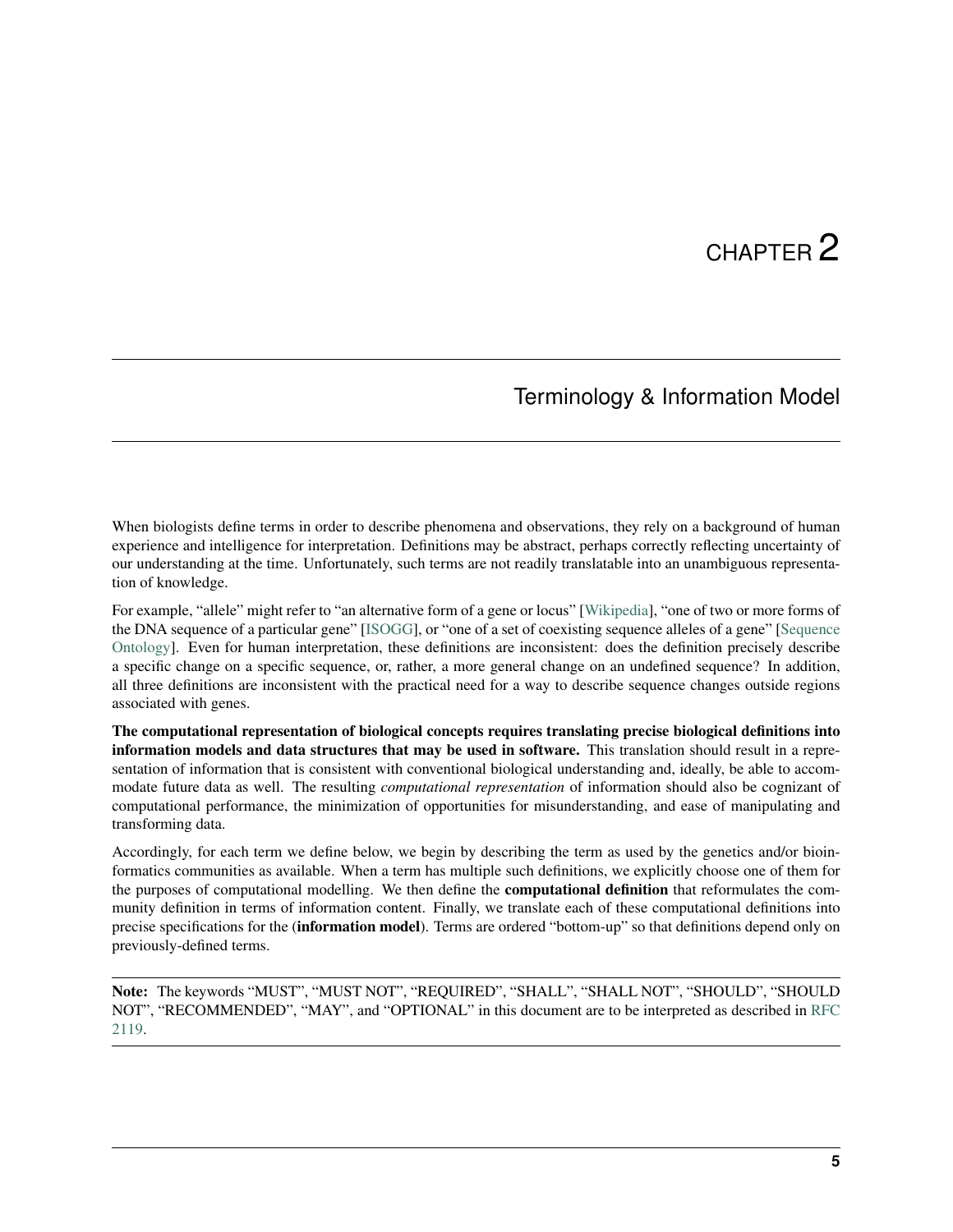## <span id="page-9-0"></span>**2.1 Information Model Principles**

- VRS objects are minimal [value objects.](https://en.wikipedia.org/wiki/Value_object) Two objects are considered equal if and only if their respective attributes are equal. As value objects, VRS objects are used as primitive types and MUST NOT be used as containers for related data, such as primary database accessions, representations in particular formats, or links to external data. Instead, related data should be associated with VRS objects through identifiers. See *[Computed](#page-36-0) [Identifiers](#page-36-0)*.
- VRS uses polymorphism. VRS uses polymorphism extensively in order to provide a coherent top-down structure for variation while enabling precise models for variation data. For example, Allele is a kind of Variation, SequenceLocation is a kind of Location, and SequenceState is a kind of State. See *[Future](#page-53-0) [Plans](#page-53-0)* for the roadmap of VRS data classes and relationships. All VRS objects contain a type attribute, which is used to discriminate polymorphic objects.
- Error handling is intentionally unspecified and delegated to implementation. VRS provides foundational data types that enable significant flexibility. Except where required by this specification, implementations may choose whether and how to validate data. For example, implementations MAY choose to validate that particular combinations of objects are compatible, but such validation is not required.
- VRS uses [snake\\_case](https://simple.wikipedia.org/wiki/Snake_case) to represent compound words. Although the schema is currently JSON-based (which would typically use camelCase), VRS itself is intended to be neutral with respect to languages and database.
- Optional attributes start with an underscore. Optional attributes are not part of the value object. Such attributes are not considered when evaluating equality or creating computed identifiers. The \_id attribute is available to identifiable objects, and MAY be used by an implementation to store the identifier for a VRS object. If used, the stored \_id element MUST be a *[CURIE](#page-26-1)*. If used for creating a *[Truncated Digest \(sha512t24u\)](#page-38-0)* for parent objects, the stored element must be a *[GA4GH Computed Identifier](#page-39-1)*. Implementations MUST ignore attributes beginning with an underscore and they SHOULD NOT transmit objects containing them.

## <span id="page-9-1"></span>**2.2 Variation**

In the genetics community, variation is often used to mean *sequence* variation, describing the differences observed in DNA or AA bases among individuals, and typically with respect to a common reference sequence.

In VRS, the Variation class is the conceptual root of all types of biomolecular variation, and the *Variation* abstract class is the top-level object in the *[Current Variation Representation Specification Schema](#page-31-0)*. Variation types are broadly categorized as *[Molecular Variation](#page-9-2)*, *[Systemic Variation](#page-13-0)*, or a *[utility subclass](#page-14-0)*. Types of variation are widely varied, and there are several *[Variation Classes](#page-55-0)* currently under consideration to capture this diversity.

### Computational Definition

A representation of the state of one or more biomolecules.

## <span id="page-9-2"></span>**2.2.1 Molecular Variation**

A *[Variation](#page-9-1)* on a contiguous molecule.

### <span id="page-9-3"></span>**Allele**

Note: The terms *allele* and *variant* are often used interchangeably, although this use may mask subtle distinctions made by some users. Specifically, while *allele* connotes a specific sequence state, *variant* connotes a change between states.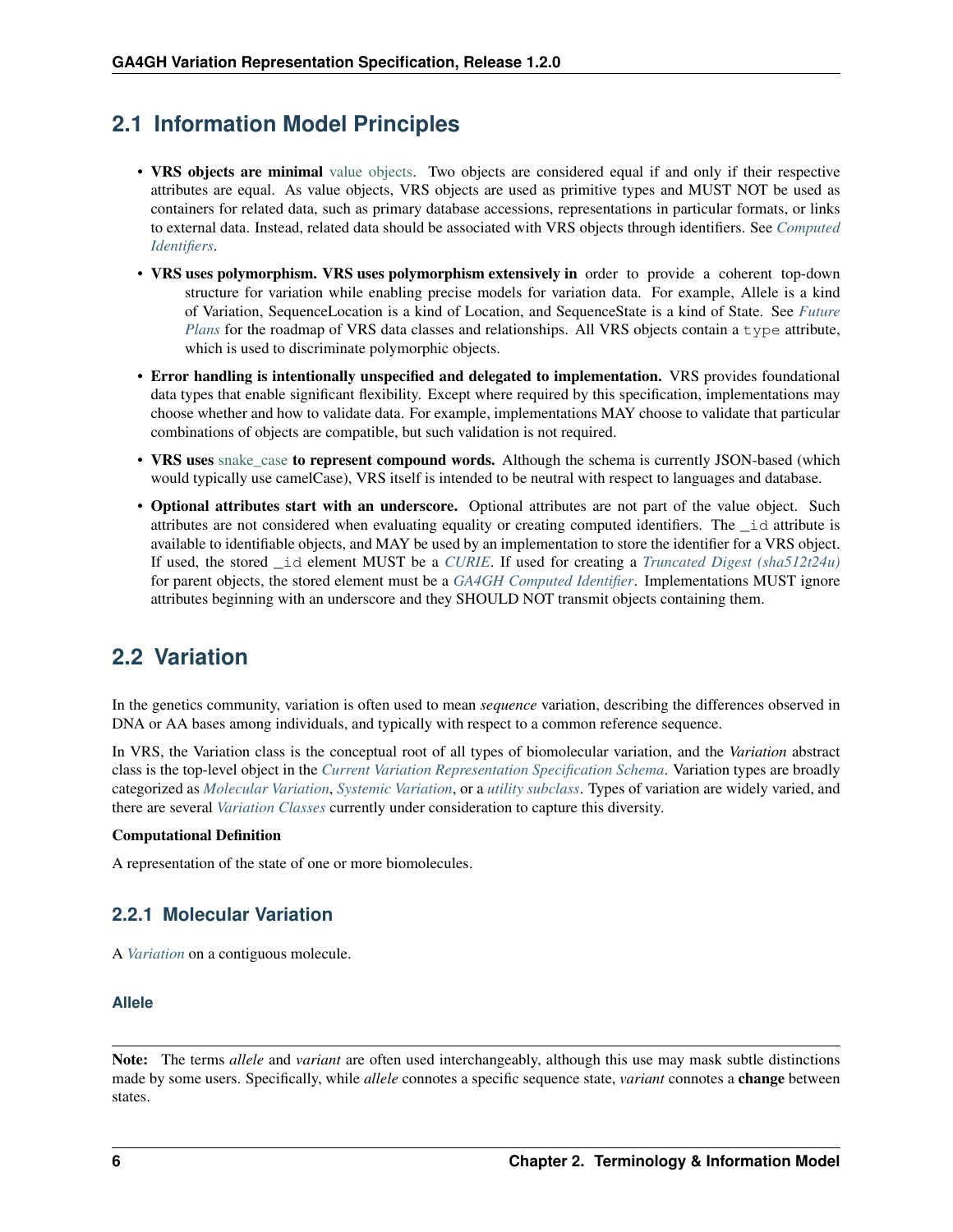This distinction makes it awkward to use *variant* to represent an unchanged (refrence-agreement) state at a Sequence Location. This was a primary factor for choosing to use *allele* over *variant* when designing VRS. Read more about this design decision: Using *[Allele Rather than Variant](#page-49-0)*.

An allele may refer to a number of alternative forms of the same gene or same genetic locus. In the genetics community, *allele* may also refer to a specific haplotype. In the context of biological sequences, "allele" refers to a distinct state of a molecule at a location.

### Computational Definition

A state of a molecule at a *[Location](#page-17-1)*.

### Information Model

| Field | Type                                        | Lim- | Description                               |
|-------|---------------------------------------------|------|-------------------------------------------|
|       |                                             | its  |                                           |
| _id   | <b>CURIE</b>                                | 0.1  | Variation Id; MUST be unique within docu- |
|       |                                             |      | ment                                      |
| type  | string                                      | 11   | MUST be "Allele"                          |
| loca- | Location   CURIE                            | 11   | Where Allele is located                   |
| tion  |                                             |      |                                           |
| state | Sequence Expression   SequenceState (depre- | 11   | An expression of the sequence state       |
|       | cated)                                      |      |                                           |

### Implementation Guidance

- The *[Sequence Expression](#page-21-0)* and *[Location](#page-17-1)* subclasses respectively represent diverse kinds of sequence changes and mechanisms for describing the locations of those changes, including varying levels of precision of sequence location and categories of sequence changes.
- Implementations MUST enforce values interval.end sequence\_length when the Sequence length is known.
- Alleles are equal only if the component fields are equal: at the same location and with the same state.
- Alleles MAY have multiple related representations on the same Sequence type due to normalization differences.
- Implementations SHOULD normalize Alleles using *[fully-justified normalization](#page-33-0)* whenever possible to facilitate comparisons of variation in regions of representational ambiguity.
- Implementations SHOULD preferentially represent Alleles using *[LiteralSequenceExpression](#page-21-1)*, however there are cases where use of other *[Sequence Expression](#page-21-0)* classes is most appropriate; see *[Using Sequence Expressions](#page-63-2)* for guidance.
- When the alternate Sequence is the same length as the interval, the lengths of the reference Sequence and imputed Sequence are the same. (Here, imputed sequence means the sequence derived by applying the Allele to the reference sequence.) When the replacement Sequence is shorter than the length of the interval, the imputed Sequence is shorter than the reference Sequence, and conversely for replacements that are larger than the interval.
- When the state is a *[LiteralSequenceExpression](#page-21-1)* of "" (the empty string), the Allele refers to a deletion at this location.
- The Allele entity is based on Sequence and is intended to be used for intragenic and extragenic variation. Alleles are not explicitly associated with genes or other features.
- Biologically, referring to Alleles is typically meaningful only in the context of empirical alternatives. For modelling purposes, Alleles MAY exist as a result of biological observation or computational simulation, i.e., virtual Alleles.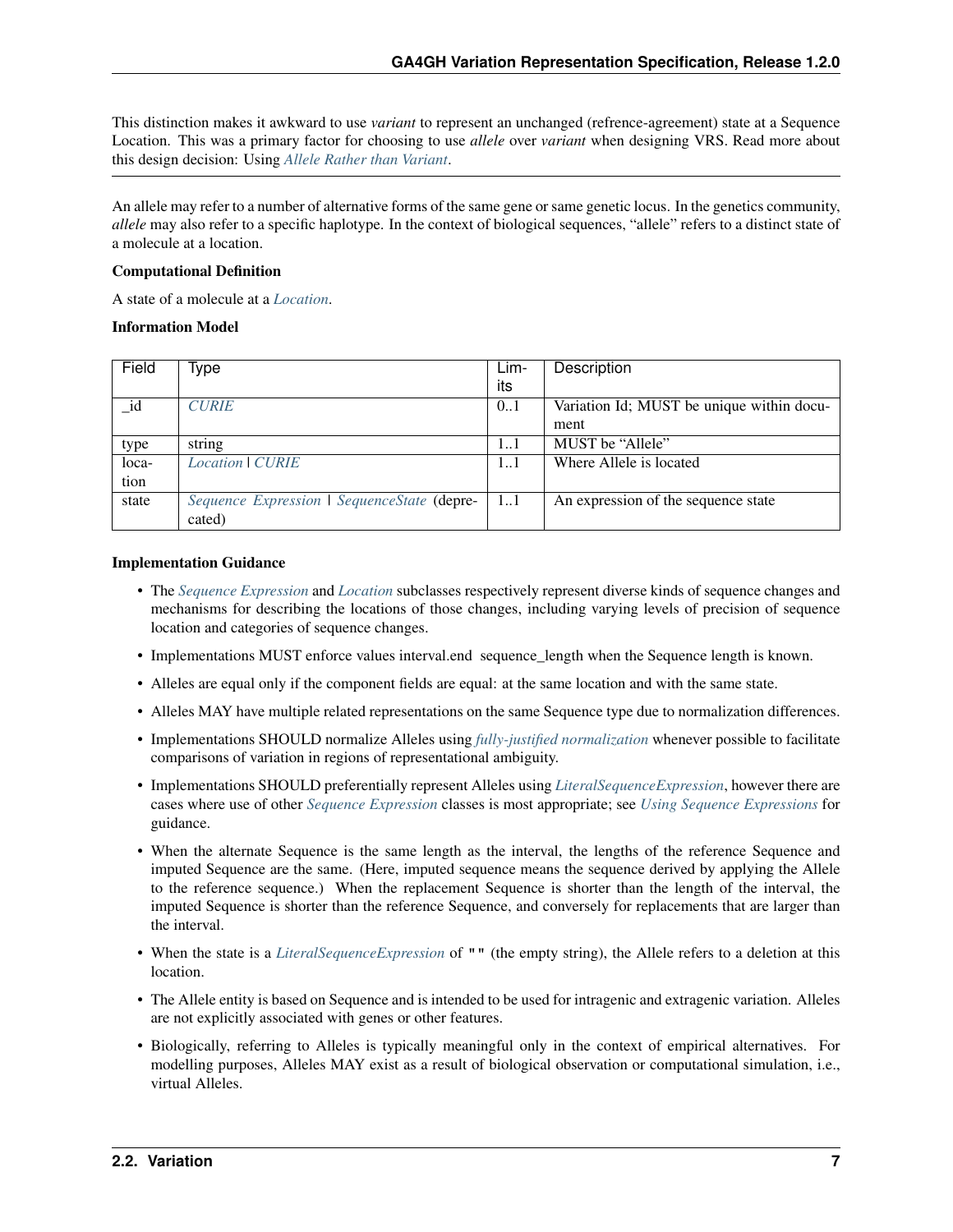- "Single, contiguous" refers the representation of the Allele, not the biological mechanism by which it was created. For instance, two non-adjacent single residue Alleles could be represented by a single contiguous multi-residue Allele.
- When a trait has a known genetic basis, it is typically represented computationally as an association with an Allele.
- This specification's definition of Allele applies to any *[Location](#page-17-1)*, including locations on RNA or protein *[Se](#page-27-0)[quence](#page-27-0)*.

### Examples

An Allele correponding to rs7412 C>T on GRCh38:

```
{
  "location": {
    "interval": {
      "end": {
       "type": "Number",
        "value": 44908822
      },
      "start": {
        "type": "Number",
        "value": 44908821
      },
      "type": "SequenceInterval"
    },
    "sequence_id": "ga4gh:SQ.IIB53T8CNeJJdUqzn9V_JnRtQadwWCbl",
    "type": "SequenceLocation"
  },
  "state": {
    "sequence": "T",
    "type": "SequenceState"
  },
  "type": "Allele"
}
```
Sources

- [ISOGG: Allele](http://isogg.org/wiki/Allele) An allele is one of two or more forms of the DNA sequence of a particular gene.
- [SequenceOntology: allele \(SO:0001023\)](http://www.sequenceontology.org/browser/current_svn/term/SO:0001023) An allele is one of a set of coexisting sequence variants of a gene.
- [SequenceOntology: sequence\\_alteration \(SO:0001059\)](http://www.sequenceontology.org/browser/current_svn/term/SO:0001059) A sequence\_alteration is a sequence\_feature whose extent is the deviation from another sequence.
- [SequenceOntology: sequence\\_variant \(SO:0001060\)](http://www.sequenceontology.org/browser/current_svn/term/SO:0001060) A sequence\_variant is a non exact copy of a sequence\_feature or genome exhibiting one or more sequence\_alteration.
- [Wikipedia: Allele](https://en.wikipedia.org/wiki/Allele) One of a number of alternative forms of the same gene or same genetic locus.
- [GenotypeOntology: Allele \(GENO:0000512\)](http://purl.obolibrary.org/obo/GENO_0000512) A sequence feature representing one of a set of coexisting sequences at a particular genomic locus. An allele can represent a 'reference' or 'variant' sequence at a locus.

### **Haplotype**

Haplotypes are a specific combination of Alleles that are *in-cis*: occurring on the same physical molecule. Haplotypes are commonly described with respect to locations on a gene, a set of nearby genes, or other physically proximal genetic markers that tend to be transmitted together.

### Computational Definition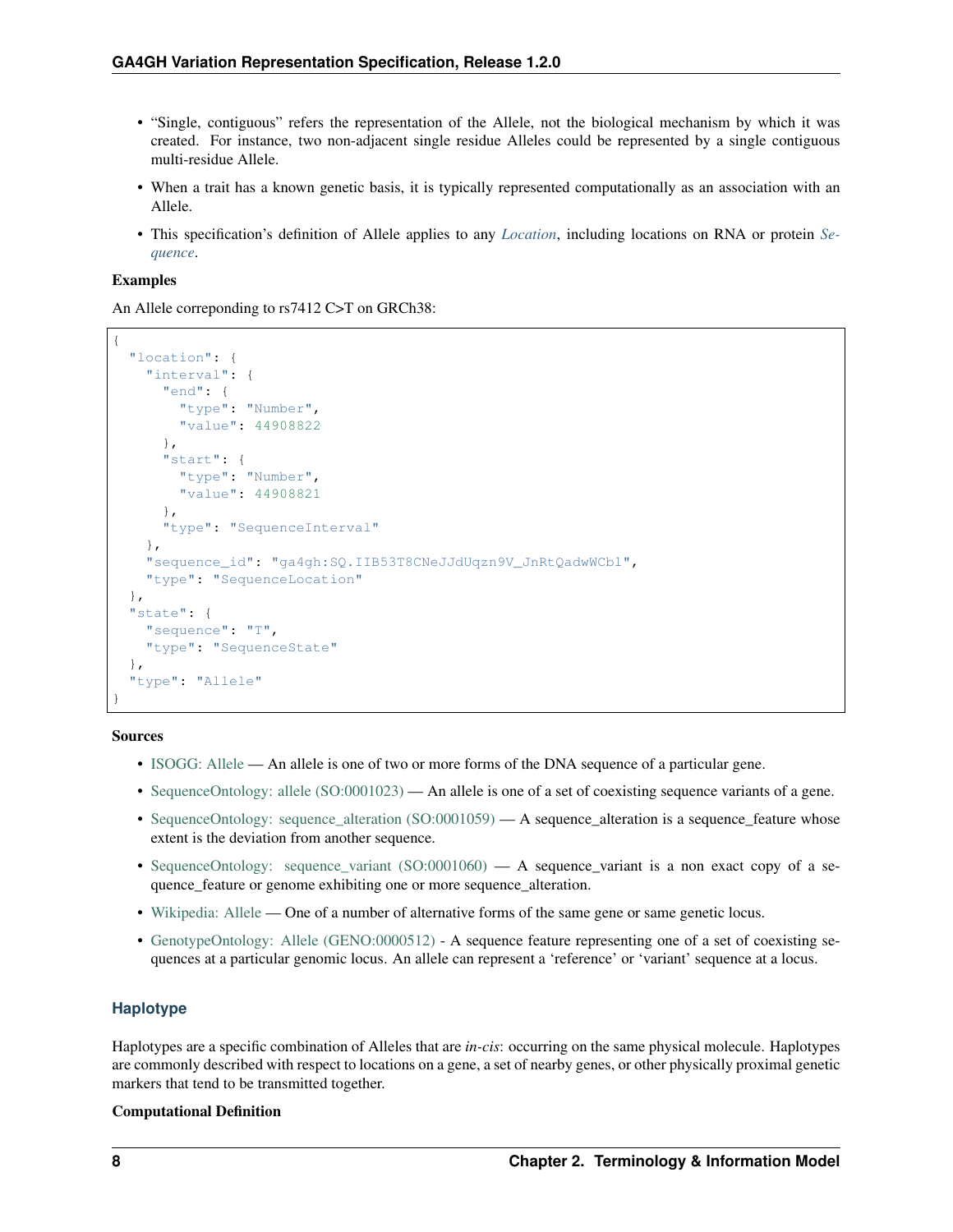A set of non-overlapping *[Allele](#page-9-3)* members that co-occur on the same molecule.

### Information Model

| Field   | Tvpe                                      | Limits | Description                                                             |  |
|---------|-------------------------------------------|--------|-------------------------------------------------------------------------|--|
| id      | <b>CURIE</b>                              | 0.1    | Variation Id: MUST be unique within document                            |  |
| type    | string                                    | 11     | MUST be "Haplotype"                                                     |  |
| members | $\lceil$ Allele $\lceil$   CURIE $\lceil$ | $1.*$  | List of Alleles, or references to Alleles, that comprise this Haplotype |  |

#### Implementation Guidance

- Haplotypes are an assertion of Alleles known to occur "in cis" or "in phase" with each other.
- All Alleles in a Haplotype MUST be defined on the same reference sequence or chromosome.
- Alleles within a Haplotype MUST not overlap ("overlap" is defined in Interval).
- The locations of Alleles within the Haplotype MUST be interpreted independently. Alleles that create a net insertion or deletion of sequence MUST NOT change the location of "downstream" Alleles.
- The *members* attribute is required and MUST contain at least one Allele.
- Haplotypes with one Allele are intended to be distinct entities from the Allele by itself. See discussion on *[Equivalence Between Concepts](#page-63-0)*.

#### Sources

- [ISOGG: Haplotype](https://isogg.org/wiki/Haplotype) A haplotype is a combination of alleles (DNA sequences) at different places (loci) on the chromosome that are transmitted together. A haplotype may be one locus, several loci, or an entire chromosome depending on the number of recombination events that have occurred between a given set of loci.
- [SequenceOntology: haplotype \(SO:0001024\)](http://www.sequenceontology.org/browser/current_release/term/SO:0001024) A haplotype is one of a set of coexisting sequence variants of a haplotype block.
- [GENO: Haplotype \(GENO:0000871\)](http://www.ontobee.org/ontology/GENO?iri=http://purl.obolibrary.org/obo/GENO_0000871) A set of two or more sequence alterations on the same chromosomal strand that tend to be transmitted together.

### Examples

An APOE  $\epsilon$ 2 Haplotype with inline Alleles:

```
{
  "members": [
   {
      "location": {
        "interval": {
          "end": {
            "type": "Number",
            "value": 44908822
          },
          "start": {
            "type": "Number",
            "value": 44908821
          },
          "type": "SequenceInterval"
        },
        "sequence_id": "ga4gh:SQ.IIB53T8CNeJJdUqzn9V_JnRtQadwWCbl",
        "type": "SequenceLocation"
      },
      "state": {
        "sequence": "C",
```
(continues on next page)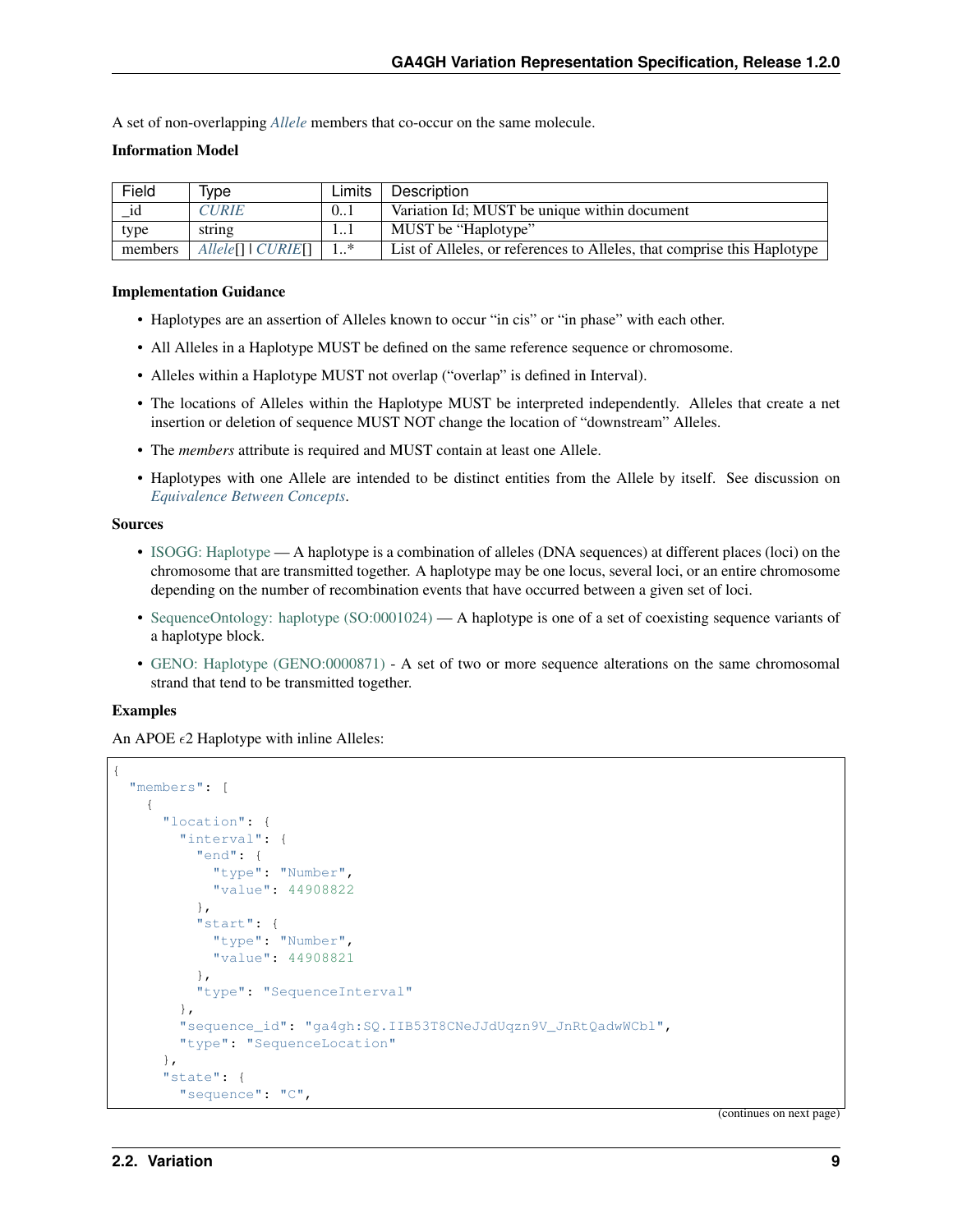(continued from previous page)

```
"type": "LiteralSequenceExpression"
      },
      "type": "Allele"
   },
    {
      "location": {
       "interval": {
          "end": {
            "type": "Number",
            "value": 44908684
          },
          "start": {
           "type": "Number",
            "value": 44908683
          },
          "type": "SequenceInterval"
        },
        "sequence_id": "ga4gh:SQ.IIB53T8CNeJJdUqzn9V_JnRtQadwWCbl",
        "type": "SequenceLocation"
      },
      "state": {
        "sequence": "C",
        "type": "LiteralSequenceExpression"
      },
      "type": "Allele"
   }
 ],
  "type": "Haplotype"
}
```
The same APOE  $\epsilon$ 2 Haplotype with referenced Alleles:

```
{
  "members": [
    "ga4gh:VA.-kUJh47Pu24Y3Wdsk1rXEDKsXWNY-68x",
    "ga4gh:VA.Z_rYRxpUvwqCLsCBO3YLl70o2uf9_Op1"
 \frac{1}{2},
  "type": "Haplotype"
}
```
The GA4GH computed identifier for these Haplotypes is ga4gh:VH.i8owCOBHIlRCPtcw\_WzRFNTunwJRy99-, regardless of whether the Variation objects are inlined or referenced, and regardless of order. See *[Computed Identifiers](#page-36-0)* for more information.

## <span id="page-13-0"></span>**2.2.2 Systemic Variation**

A *[Variation](#page-9-1)* of multiple molecules in the context of a system, e.g. a genome, sample, or homologous chromosomes.

### **CopyNumber**

*Copy Number Variation* captures the copies of a molecule within a genome, and can be used to express concepts such as amplification and copy loss. Copy Number Variation has conflated meanings in the genomics community, and can mean either (or both) the notion of copy number *in a genome* or copy number *on a molecule*. VRS separates the concerns of these two types of statements; this concept is a type of *[Systemic Variation](#page-13-0)* and so describes the number of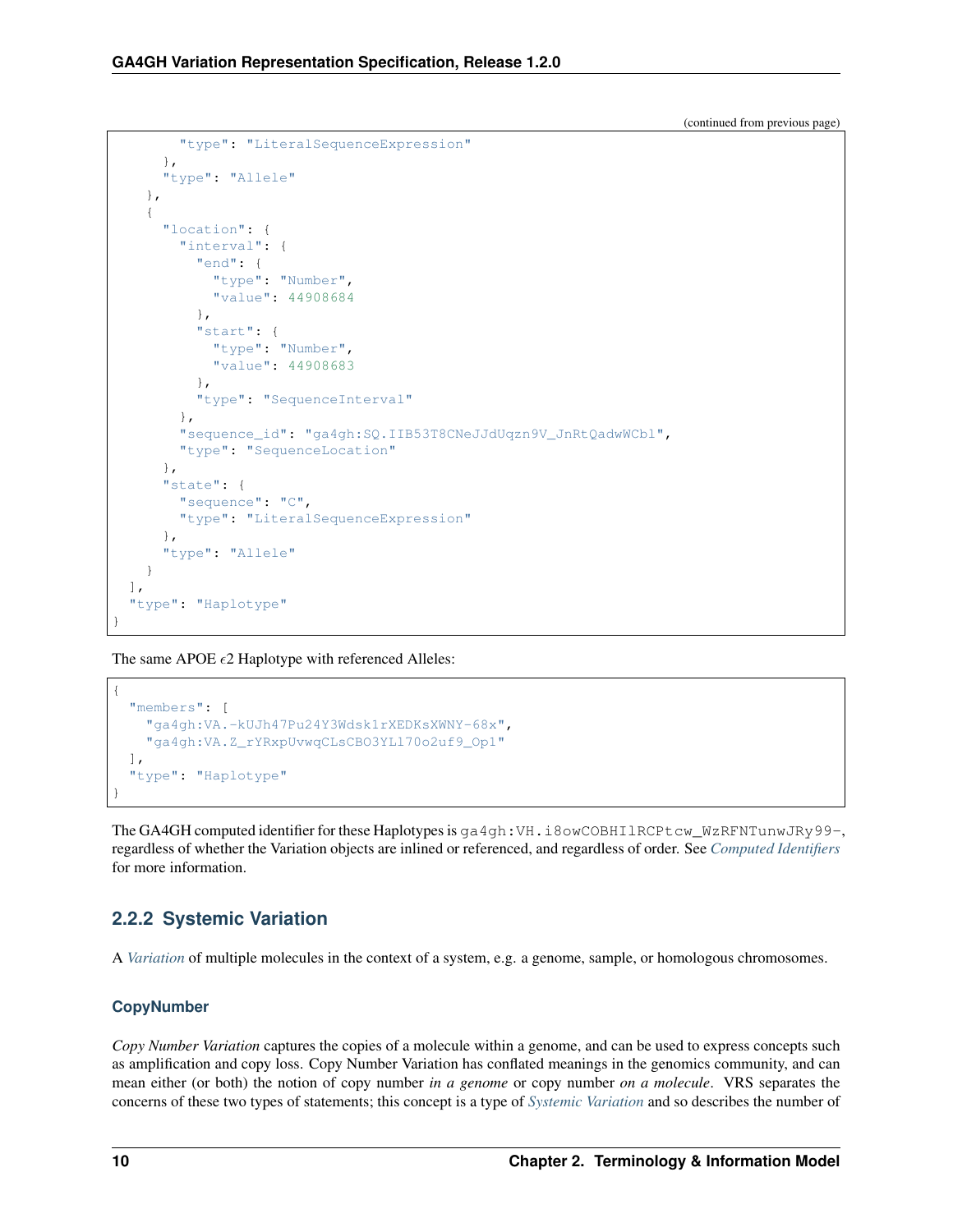copies in a genome. The related *[Molecular Variation](#page-9-2)* concept can be expressed as an *[Allele](#page-9-3)* with a *[RepeatedSequence-](#page-22-0)[Expression](#page-22-0)*.

### Computational Definition

The count of discrete copies of a *[Molecular Variation](#page-9-2)*, *[Feature](#page-23-0)*, *[Sequence Expression](#page-21-0)*, or a *[CURIE](#page-26-1)* reference to any of these.

### Information Model

| Field  | Type                                         | Lim- | Description                                     |
|--------|----------------------------------------------|------|-------------------------------------------------|
|        |                                              | its  |                                                 |
| id     | <b>CURIE</b>                                 | 0.1  | Computed Identifier                             |
| type   | string                                       | 11   | MUST be "CopyNumber"                            |
| $sub-$ | Molecular Variation   Feature   Sequence Ex- | 11   | Subject of the abundance statement              |
| ject   | pression   CURIE                             |      |                                                 |
| copies | Number   DefiniteRange   IndefiniteRange     | 11   | The integral number of copies of the subject in |
|        |                                              |      | the genome                                      |

### Examples

Two, three, or four total copies of BRCA1:

```
{
 "copies": {
    "comparator": ">=",
    "type": "IndefiniteRange",
    "value": 3
  },
  "subject": {
    "gene_id": "ncbigene:348",
    "type": "Gene"
  },
  "type": "CopyNumber"
}
```
## <span id="page-14-0"></span>**2.2.3 Utility Variation**

*Utility variation* is a collection of *[Variation](#page-9-1)* subclasses that cannot be constrained to a specific class of biological variation, but are necessary for some technical applications of VRS.

### **Text**

A free-text description of variation that is intended for interpretation by humans.

Important: Text variation should be used sparingly. The Text type is provided as an option of last resort for systems that need to represent human-readable descriptions of complex genetic phenomena or variation for which VRS does not yet have a data type. Structured data types should be preferred over Text.

### Computational Definition

A string of unconstrained text.

### Information Model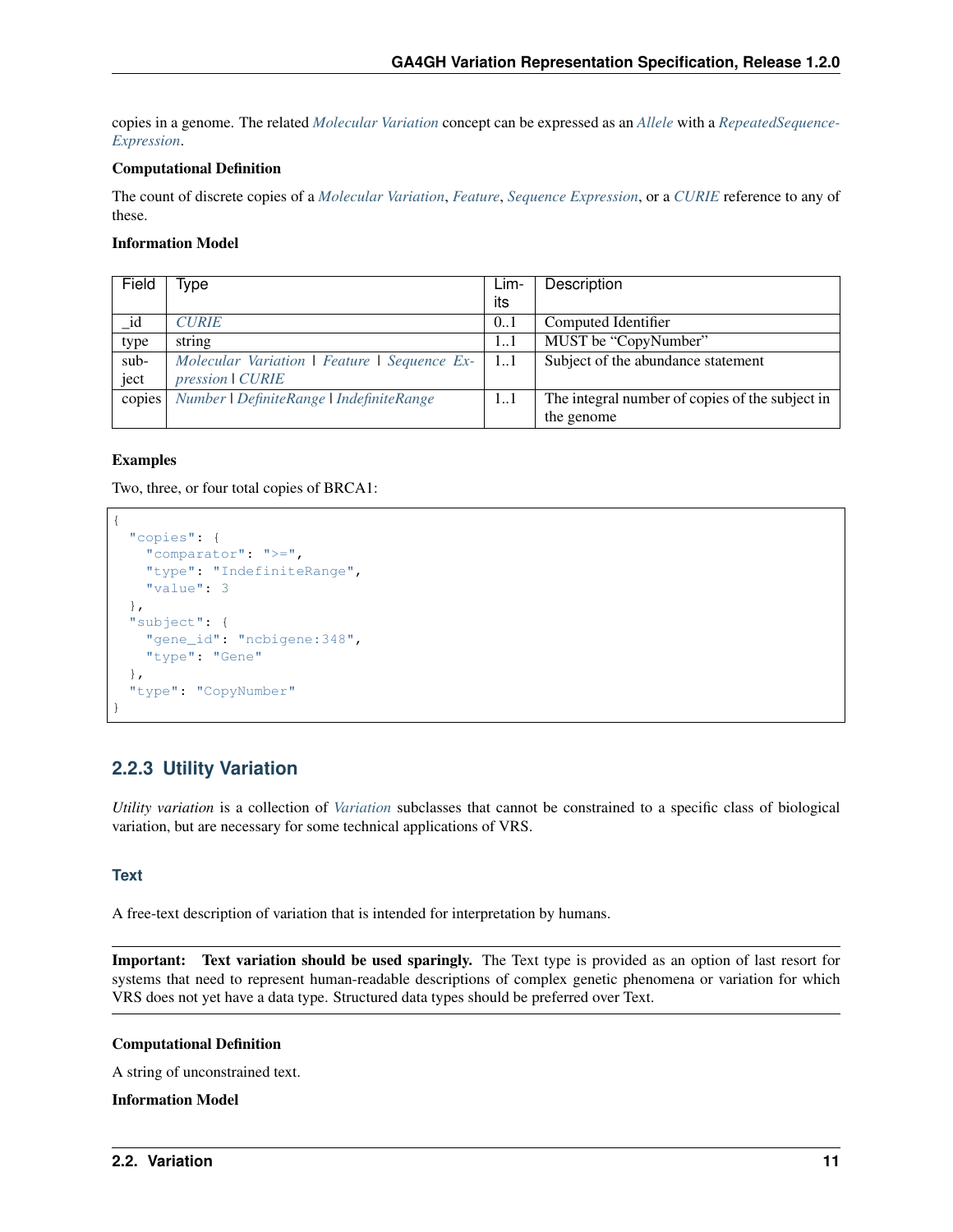| Field   | Type         | Lim- | Description                                                                          |
|---------|--------------|------|--------------------------------------------------------------------------------------|
|         |              | its  |                                                                                      |
| 1d      | <b>CURIE</b> | 0.1  | Variation Id; MUST be unique within document                                         |
| type    | string       |      | MUST be "Text"                                                                       |
| defini- | string       | 11   | The textual variation representation not representable by other subclasses of Varia- |
| tion    |              |      | tion.                                                                                |

### Implementation Guidance

- An implementation MUST represent Variation with subclasses other than Text if possible.
- Because the Text type can be easily abused, implementations are NOT REQUIRED to provide it. If it is provided, implementations SHOULD consider applying access controls.
- Implementations SHOULD upgrade Text variation to structured data types when available. A future version of VRS will provide additional guidance regarding upgrade mechanisms.
- Additional Variation subclasses are continually under consideration. Please open a [GitHub issue](https://github.com/ga4gh/vrs/issues) if you would like to propose a Variation subclass to cover a needed variation representation.

### Examples

```
{
  "definition": "APOE loss",
  "type": "Text
}
```
### **VariationSet**

Sets of variation are used widely, such as sets of variants in dbSNP or ClinVar that might be related by function.

### Computational Definition

An unconstrained set of Variation members.

### Information Model

| Field | Type                           | ∟im-   | Description                                                              |
|-------|--------------------------------|--------|--------------------------------------------------------------------------|
|       |                                | its    |                                                                          |
| _id   | <b>CURIE</b>                   | 0.1    | Identifier of the VariationSet.                                          |
| type  | string                         | 11     | MUST be "VariationSet"                                                   |
| mem-  | <i>Variation</i> <sub>[]</sub> | $0.$ * | List of Variation objects or identifiers. Attribute is required, but MAY |
| bers  | <b>CURIE</b> []                |        | be empty.                                                                |

### Implementation Guidance

- The VariationSet identifier MAY be computed as described in *[Computed Identifiers](#page-36-0)*, in which case the identifier effectively refers to a static set because a different set of members would generate a different identifier.
- *members* may be specified as Variation objects or CURIE identifiers.
- CURIEs MAY refer to entities outside the *ga4gh* namespace. However, objects that use non-*ga4gh* identifiers MAY NOT use the *[Computed Identifiers](#page-36-0)* mechanism.
- VariationSet identifiers computed using the GA4GH *[Computed Identifiers](#page-36-0)* process do *not* depend on whether the Variation objects are inlined or referenced, and do *not* depend on the order of members.
- Elements of *members* must be subclasses of Variation, which permits sets to be nested.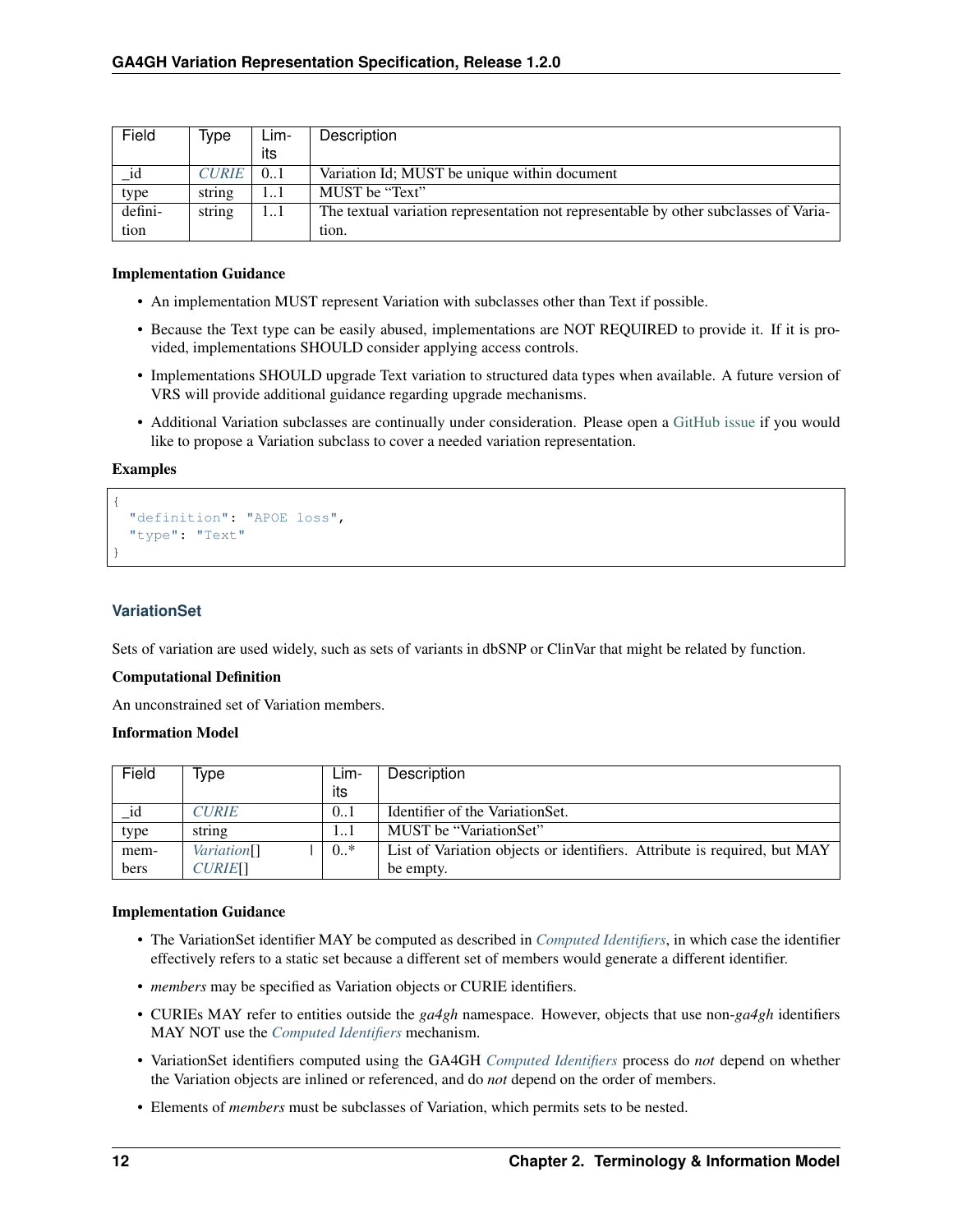- Recursive sets are not meaningful and are not supported.
- VariationSets may be empty.

### Examples

{

Example VariationSet with inline Alleles:

```
"members": [
   {
     "location": {
        "interval": {
         "end": {
           "type": "Number",
           "value": 44908822
          },
          "start": {
           "type": "Number",
            "value": 44908821
          },
          "type": "SequenceInterval"
       },
        "sequence_id": "ga4gh:SQ.IIB53T8CNeJJdUqzn9V_JnRtQadwWCbl",
        "type": "SequenceLocation"
     },
      "state": {
       "sequence": "C",
        "type": "LiteralSequenceExpression"
     },
      "type": "Allele"
   },
   {
     "location": {
        "interval": {
          "end": {
           "type": "Number",
            "value": 44908684
          },
          "start": {
           "type": "Number",
           "value": 44908683
          },
          "type": "SequenceInterval"
        },
        "sequence_id": "ga4gh:SQ.IIB53T8CNeJJdUqzn9V_JnRtQadwWCbl",
        "type": "SequenceLocation"
      },
      "state": {
        "sequence": "C",
        "type": "LiteralSequenceExpression"
     },
     "type": "Allele"
   }
 ],
  "type": "VariationSet"
}
```
The same VariationSet with referenced Alleles: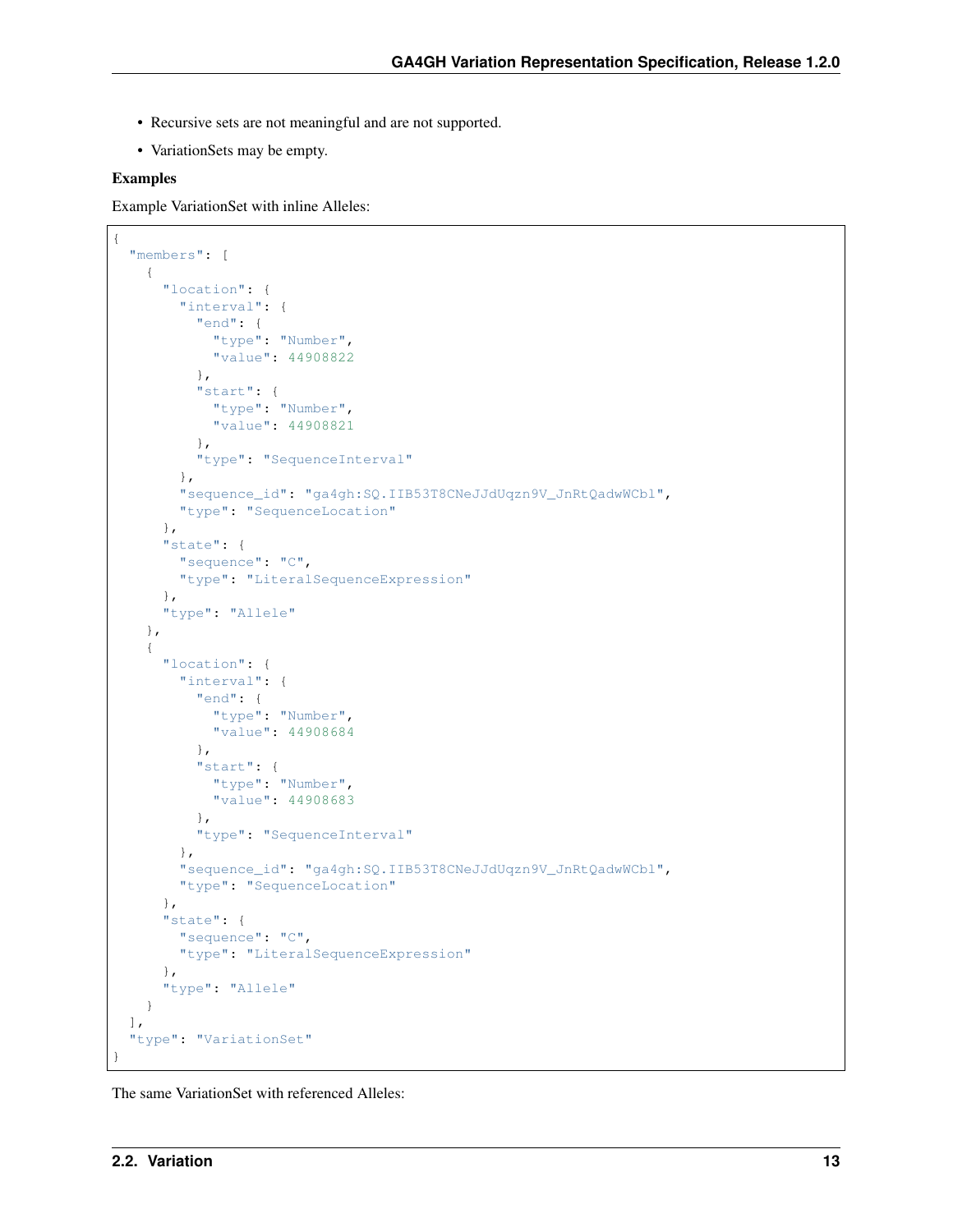

The GA4GH computed identifier for these sets is ga4gh:VS.QLQXSNSIFlqNYWmQbw-YkfmexPi4NeDE, regardless of the whether the Variation objects are inlined or referenced, and regardless of order. See *[Computed Identi](#page-36-0)[fiers](#page-36-0)* for more information.

## <span id="page-17-0"></span>**2.3 Locations and Intervals**

## <span id="page-17-1"></span>**2.3.1 Location**

As used by biologists, the precision of "location" (or "locus") varies widely, ranging from precise start and end numerical coordinates defining a Location, to bounded regions of a sequence, to conceptual references to named genomic features (e.g., chromosomal bands, genes, exons) as proxies for the Locations on an implied reference sequence.

The most common and concrete Location is a *[SequenceLocation](#page-18-0)*, i.e., a Location based on a named sequence and an Interval on that sequence. Another common Location is a *[ChromosomeLocation](#page-17-2)*, specifying a location from cytogenetic coordinates of stained metaphase chromosomes. Additional *[Intervals and Locations](#page-53-1)* may also be conceptual or symbolic locations, such as a cytoband region or a gene. Any of these may be used as the Location for Variation.

### Computational Definition

A contiguous segment of a biological sequence.

### Implementation Guidance

• Location refers to a position. Although it MAY imply a sequence, the two concepts are not interchangeable, especially when the location is non-specific (e.g., specified by an *[IndefiniteRange](#page-25-1)*). To represent a sequence derived from a Location, see *[DerivedSequenceExpression](#page-22-1)*.

### <span id="page-17-2"></span>**ChromosomeLocation**

Chromosomal locations based on named features, including named landmarks, cytobands, and regions observed from chromosomal staining techniques.

### Computational Definition

A *[Location](#page-17-1)* on a chromosome defined by a species and chromosome name.

### Information Model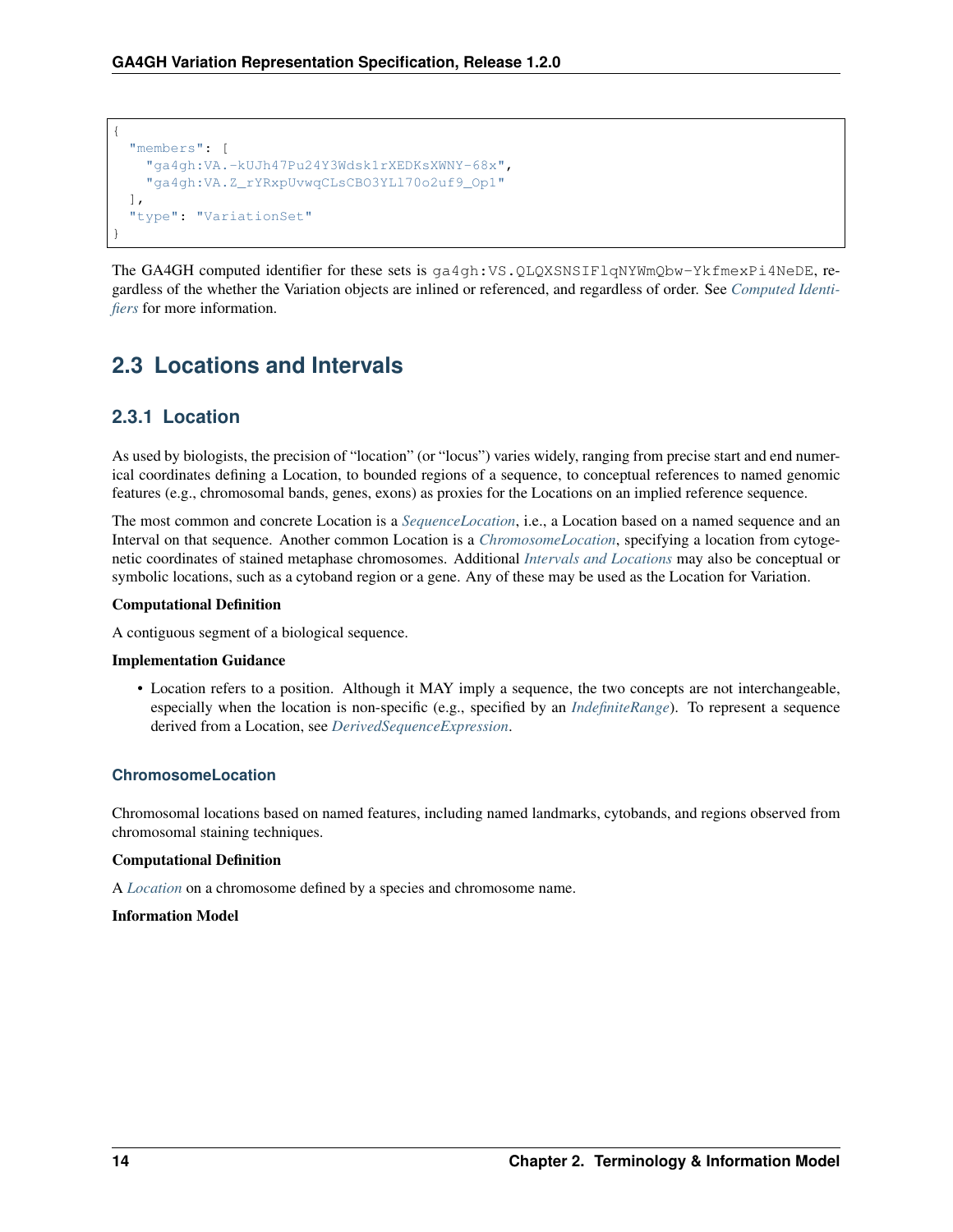| Field   | Type            | Lim- | Description                                                                    |
|---------|-----------------|------|--------------------------------------------------------------------------------|
|         |                 | its  |                                                                                |
| _id     | <b>CURIE</b>    | 0.1  | Location id; MUST be unique within document                                    |
| type    | string          | 11   | MUST be "ChromosomeLocation"                                                   |
| species | <b>CURIE</b>    | 11   | An external reference to a species taxonomy. Default: "taxonomy:9606" (human). |
|         |                 |      | See Implementation Guidance, below.                                            |
| chr     | string          | 11   | The symbolic chromosome name                                                   |
| $in-$   | Cytoband-       | 11   | The chromosome region based on feature names                                   |
| ter-    | <i>Interval</i> |      |                                                                                |
| val     |                 |      |                                                                                |

### Implementation Guidance

- ChromosomeLocation is intended to enable the representation of cytogenetic results from karyotyping or lowresolution molecular methods, particularly those found in older scientific literature. Precise *[SequenceLocation](#page-18-0)* should be preferred when nucleotide-scale location is known.
- *species* is specified using the NCBI taxonomy. The CURIE prefix MUST be "taxonomy", corresponding to the [NCBI taxonomy prefix at identifiers.org,](https://registry.identifiers.org/registry/taxonomy) and the CURIE reference MUST be an NCBI taxonomy identifier (e.g., 9606 for Homo sapiens).
- ChromosomeLocation is intended primarily for human chromosomes. Support for other species is possible and will be considered based on community feedback.
- *chromosome* is an archetypal chromosome name. Valid values for, and the syntactic structure of, *chromosome* depends on the species. *chromosome* MUST be an official sequence name from [NCBI Assembly.](https://www.ncbi.nlm.nih.gov/assembly) For humans, valid chromosome names are 1..22, X, Y (case-sensitive). **NOTE:** A 'chr' prefix is **NOT** part of the chromosome and MUST NOT be included.
- *interval* refers to a contiguous region specified named markers, which are presumed to exist on the specified chromosome. See *[CytobandInterval](#page-20-0)* for additional information.
- The conversion of ChromosomeLocation instances to SequenceLocation instances is out-of-scope for VRS. When converting *start* and *end* to SequenceLocations, the positions MUST be interpreted as inclusive ranges that cover the maximal extent of the region.
- Data for converting cytogenetic bands to precise sequence coordinates are available at [NCBI GDP,](https://ftp.ncbi.nlm.nih.gov/pub/gdp/) [UCSC](http://hgdownload.cse.ucsc.edu/goldenPath/hg19/database/cytoBand.txt.gz) [GRCh37 \(hg19\),](http://hgdownload.cse.ucsc.edu/goldenPath/hg19/database/cytoBand.txt.gz) [UCSC GRCh38 \(hg38\),](http://hgdownload.cse.ucsc.edu/goldenPath/hg38/database/cytoBand.txt.gz) and [bioutils \(Python\).](https://bioutils.readthedocs.io/en/stable/reference/bioutils.cytobands.html)
- See also the rationale for *[Not using External Chromosome Declarations](#page-51-1)*.

#### Examples

```
{
  "chr": "19",
  "interval": {
    "end": "q13.32",
    "start": "q13.32",
    "type": "CytobandInterval"
 },
  "species_id": "taxonomy:9606",
  "type": "ChromosomeLocation"
}
```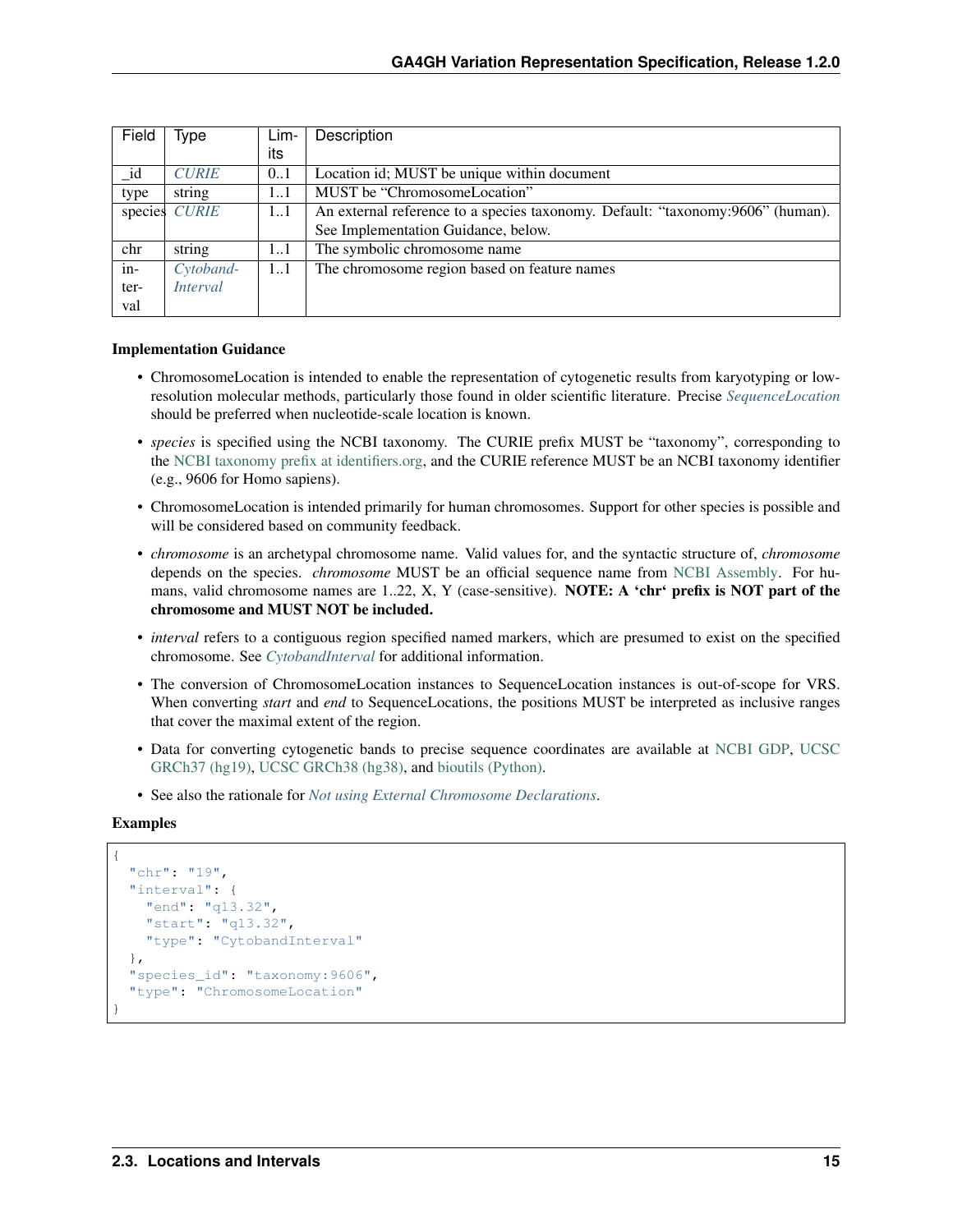### **SequenceLocation**

A *Sequence Location* is a specified subsequence of a reference *[Sequence](#page-27-0)*. The reference is typically a chromosome, transcript, or protein sequence.

### Computational Definition

A *[Location](#page-17-1)* defined by an interval on a referenced *[Sequence](#page-27-0)*.

### Information Model

| Field                     | Type                        | Limits | Description                                                         |  |
|---------------------------|-----------------------------|--------|---------------------------------------------------------------------|--|
| <b>CURIE</b><br>id<br>0.1 |                             |        | Location id; MUST be unique within document                         |  |
| type                      | string                      | 11     | MUST be "SequenceLocation"                                          |  |
| sequence_id               | <b>CURIE</b>                | 11     | A VRS Computed Identifier for the reference Sequence.               |  |
| interval                  | $SequenceInterval \mid 1.1$ |        | Position of feature on reference sequence specified by sequence id. |  |

### Implementation Guidance

- For a *[Sequence](#page-27-0)* of length *n*:
	- 0 *interval.start interval.end n*
	- inter-residue coordinate 0 refers to the point before the start of the Sequence
	- inter-residue coordinate n refers to the point after the end of the Sequence.
- Coordinates MUST refer to a valid Sequence. VRS does not support referring to intronic positions within a transcript sequence, extrapolations beyond the ends of sequences, or other implied sequence.

Important: HGVS permits variants that refer to non-existent sequence. Examples include coordinates extrapolated beyond the bounds of a transcript and intronic sequence. Such variants are not representable using VRS and MUST be projected to a genomic reference in order to be represented.

### Examples

```
{
  "interval": {
   "end": 44908822,
    "start": 44908821,
    "type": "SimpleInterval"
  },
  "sequence_id": "ga4gh:SQ.IIB53T8CNeJJdUqzn9V_JnRtQadwWCbl",
  "type": "SequenceLocation"
}
```
## <span id="page-19-0"></span>**2.3.2 SequenceInterval**

### Computational Definition

A SequenceInterval represents a span of *[Sequence](#page-27-0)*. Positions are always represented by contiguous spans using interbase coordinates or coordinate ranges.

SequenceInterval is intended to be compatible with a "region" in Sequence Ontology ([SO:0000001](http://www.sequenceontology.org/browser/current\_svn/term/SO:0000001)), with the exception that the GA4GH VRS SequenceInterval may be zero-width. The SO definition of region has an "extent greater than zero".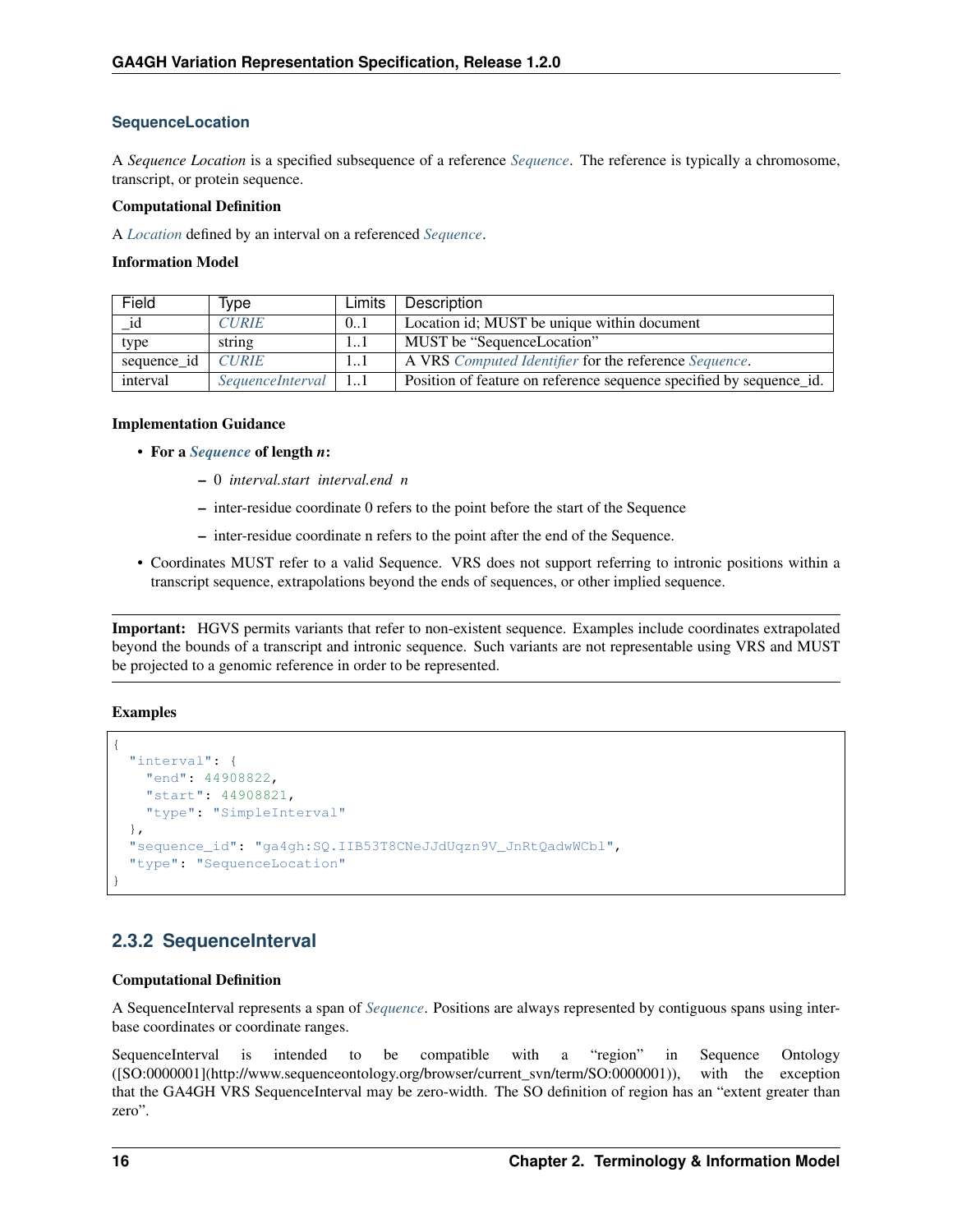### VRS Uses Inter-residue Coordinates

### GA4GH VRS uses inter-residue coordinates when referring to spans of sequence.

Inter-residue coordinates refer to the zero-width points before and after *[residues](#page-27-1)*. An interval of inter-residue coordinates permits referring to any span, including an empty span, before, within, or after a sequence. See *[Inter-residue](#page-50-0) [Coordinates](#page-50-0)* for more details on this design choice. Inter-residue coordinates are always zero-based.

### Sources

- [Interbase Coordinates \(Chado documentation\)](http://gmod.org/wiki/Introduction_to_Chado#Interbase_Coordinates)
- SequenceOntology: sequence feature (SO:0000110) Any extent of continuous biological sequence.
- [SequenceOntology: region \(SO:0000001\)](http://www.sequenceontology.org/miso/current_svn/term/SO:0000001) A sequence feature with an extent greater than zero. A nucleotide region is composed of bases and a polypeptide region is composed of amino acids.

### Examples

```
{
  "end": {
    "type": "Number",
    "value": 44908822
 },
  "start": {
    "type": "Number",
    "value": 44908821
  },
  "type": "SequenceInterval"
}
```
### <span id="page-20-0"></span>**2.3.3 CytobandInterval**

Important: VRS currently supports only human cytobands and cytoband intervals. Implementers wishing to use VRS for other cytogenetic systems are encouraged to open a [GitHub issue.](https://github.com/ga4gh/vrs/issues)

Cytobands refer to regions of chromosomes that are identified by visible patterns on stained metaphase chromosomes. They provide a convenient, memorable, and low-resolution shorthand for chromosomal segments.

#### Computational Definition

An interval on a stained metaphase chromosome, specified by cytobands. CytobandIntervals include the regions described by the start and end cytobands.

#### Information Model

| Field | Tvpe                  | Limits | Description                                        |
|-------|-----------------------|--------|----------------------------------------------------|
| type  | string                | -11    | MUST be "CytobandInterval"                         |
| start | $HumanCVtoband$   11  |        | name of Cytoband at the interval start (see below) |
| end   | $Human Cvtoband$   11 |        | name of Cytoband at the interval end (see below)   |

#### Implementation Guidance

• When using *[CytobandInterval](#page-20-0)* to refer to human cytogentic bands, the following conventions MUST be used. Bands are denoted by the arm ("p" or "q") and position (e.g., "22.", "22.3", or the symbolic values "cen" or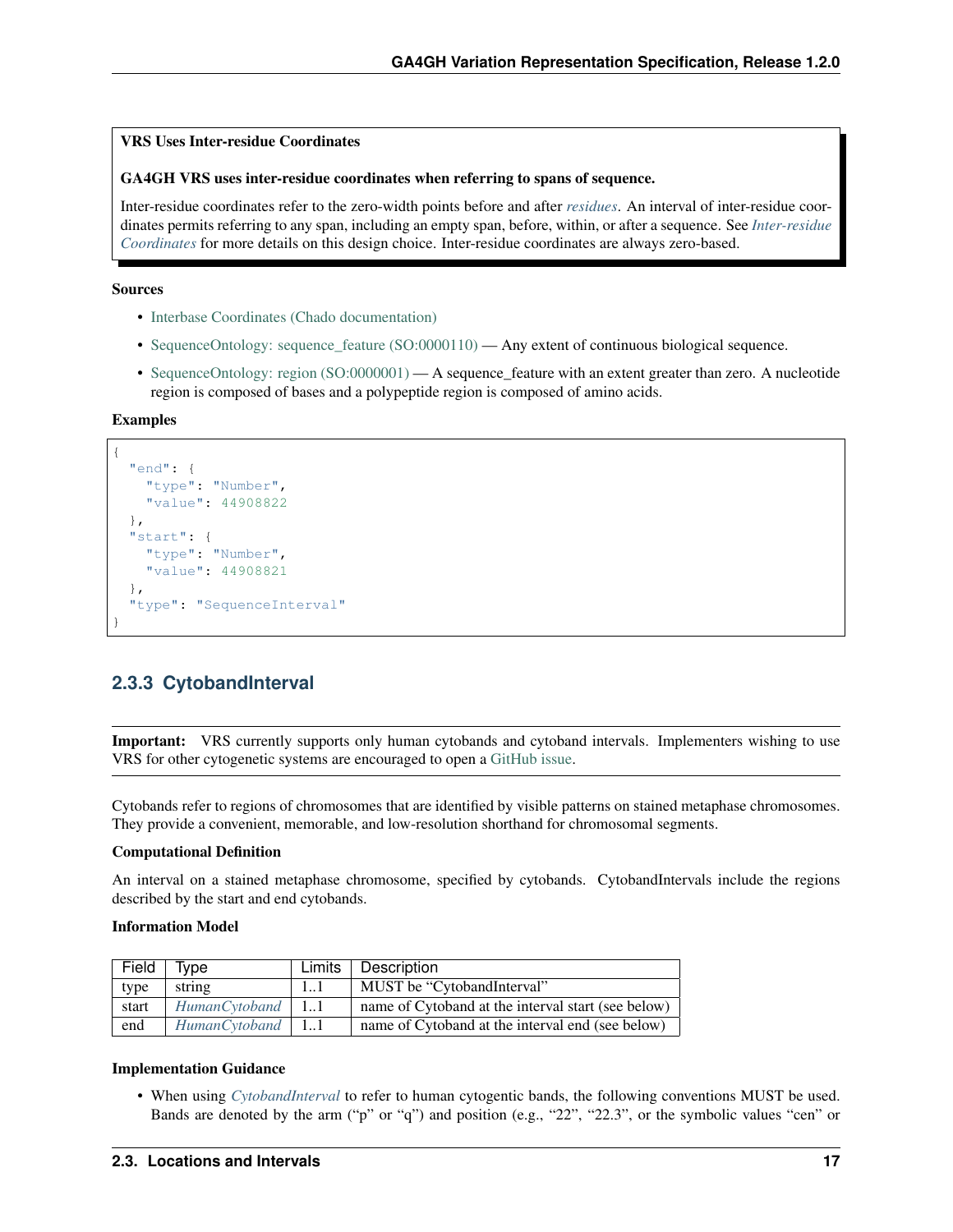"ter") per ISCN conventions<sup>[1](#page-21-2)</sup>. These conventions identify cytobands in order from the centromere towards the telomeres. In VRS, we order cytoband coordinates in the p-ter  $\rightarrow$  cen  $\rightarrow$  q-ter orientation, analogous to sequence coordinates. This has the consequence that bands on the p-arm are represented in descending numerical order when selecting cytobands for *start* and *end*.

### Examples

{

}

```
"end": "q13.32",
"start": "q13.32",
"type": "CytobandInterval"
```
## <span id="page-21-0"></span>**2.4 Sequence Expression**

VRS provides several syntaxes for expressing a sequence, collectively referred to as *Sequence Expressions*. They are:

- *[LiteralSequenceExpression](#page-21-1)*: An explicit *[Sequence](#page-27-0)*.
- *[DerivedSequenceExpression](#page-22-1)*: A sequence that is derived from a *[SequenceLocation](#page-18-0)*.
- *[RepeatedSequenceExpression](#page-22-0)*: A description of a repeating *[Sequence](#page-27-0)*.

Some SequenceExpression instances may appear to resolve to the same sequence, but are intended to be semantically distinct. There MAY be reasons to select or enforce one form over another that SHOULD be managed by implementations. See discussion on *[Equivalence Between Concepts](#page-63-0)*.

## <span id="page-21-1"></span>**2.4.1 LiteralSequenceExpression**

A LiteralSequenceExpression "wraps" a string representation of a sequence for parallelism with other SequenceExpressions.

### Computational Definition

An explicit expression of a Sequence.

### Information Model

| Field    | <b>Type</b> | Limits   Description                |
|----------|-------------|-------------------------------------|
| type     | string      | MUST be "LiteralSequenceExpression" |
| sequence | Sequence    | The sequence to express             |

### Examples

{

}

```
"sequence": "ACGT",
"type": "LiteralSequenceExpression"
```
### <span id="page-21-2"></span><sup>1</sup> McGowan-Jordan J (Ed.). *ISCN 2016: An international system for human cytogenomic nomenclature (2016)*. Karger (2016).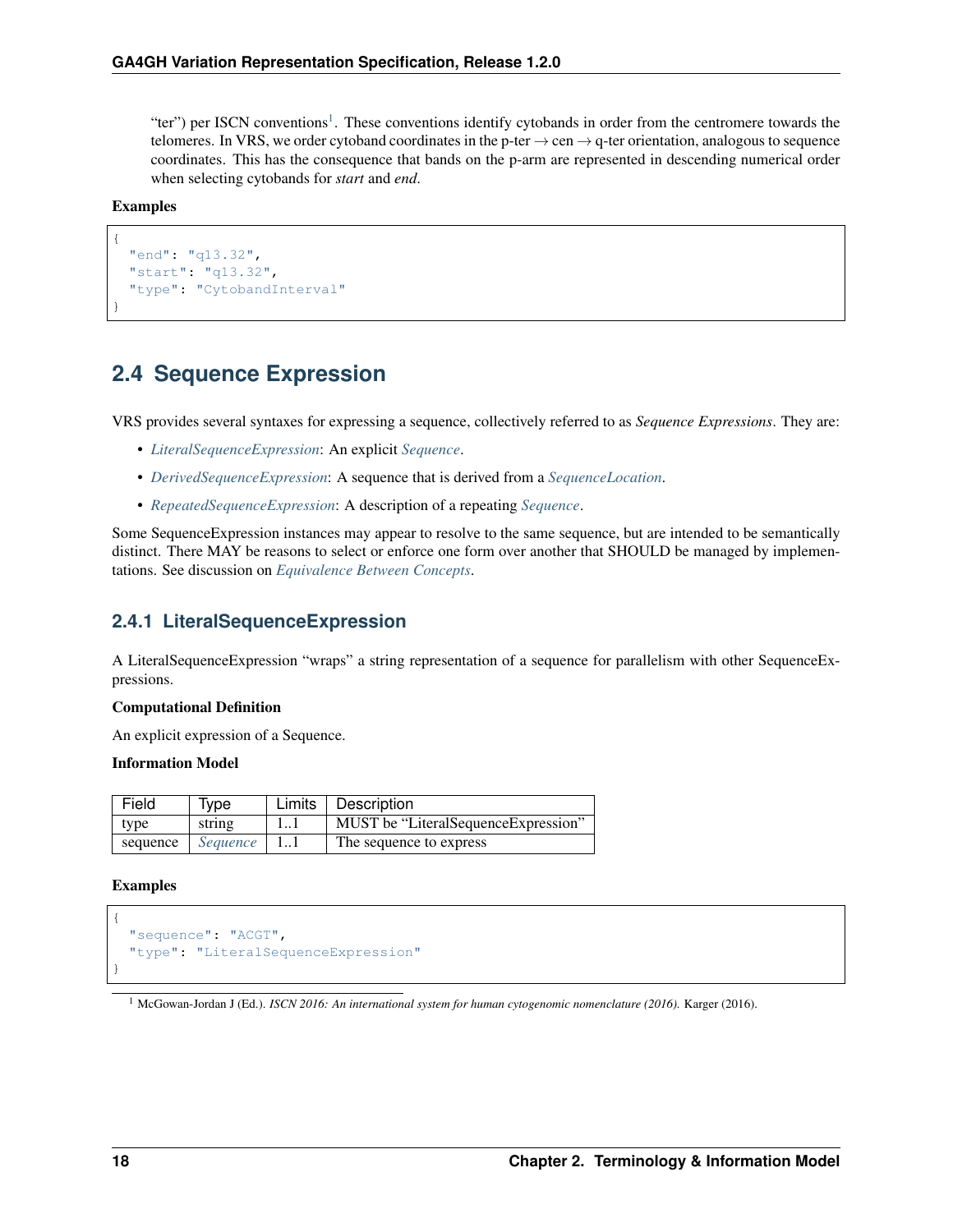## <span id="page-22-1"></span>**2.4.2 DerivedSequenceExpression**

Certain mechanisms of variation result from relocating and transforming sequence from another location in the genome. A *derived sequence* is a mechanism for expressing (typically large) reference subsequences specified by a *[SequenceLocation](#page-18-0)*.

### Computational Definition

An approximate expression of a sequence that is derived from a referenced sequence location. Use of DerivedSequenceExpression indicates that the derived sequence is approximately equivalent to the reference indicated, and is typically used for describing large regions for variation concepts where the exact sequence is inconsequential.

### Information Model

| Field | Tvpe                             |    | Limits   Description                 |
|-------|----------------------------------|----|--------------------------------------|
| type  | string                           | 11 | MUST be "DerivedSequenceExpression"  |
|       | location   SequenceLocation   11 |    | The location describing the sequence |

### Examples

```
{
  "location": {
   "interval": {
      "end": {
       "type": "Number",
       "value": 44908822
      },
      "start": {
       "type": "Number",
        "value": 44908821
      },
      "type": "SequenceInterval"
   },
    "sequence_id": "ga4gh:SQ.IIB53T8CNeJJdUqzn9V_JnRtQadwWCbl",
    "type": "SequenceLocation"
  },
  "reverse_complement": false,
  "type": "DerivedSequenceExpression"
}
```
## <span id="page-22-0"></span>**2.4.3 RepeatedSequenceExpression**

*Repeated Sequence* is a class of sequence expression where a specified subsequence is repeated multiple times in tandem. Microsatellites are an example of a common class of repeated sequence, but repeated sequence can also be used to describe larger subsequence repeats, up to and including large-scale tandem duplications.

### Computational Definition

An expression of a sequence comprised of a tandem repeating subsequence.

Information Model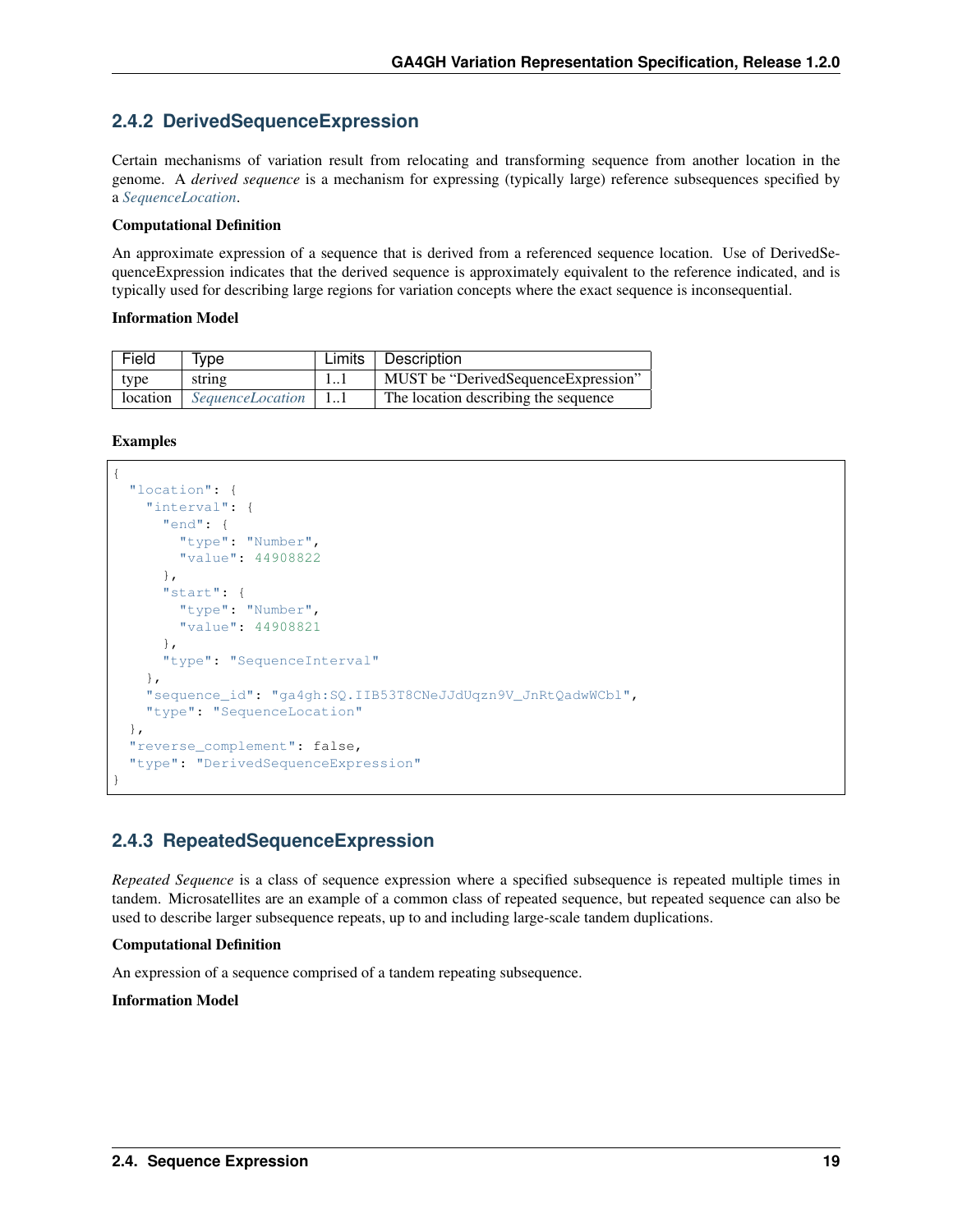| Field    | lype                                              | Lim- | Description                           |
|----------|---------------------------------------------------|------|---------------------------------------|
|          |                                                   | its  |                                       |
| type     | string                                            | 11   | "RepeatedSequenceEx-<br>MUST be       |
|          |                                                   |      | pression"                             |
| seq expr | Sequence Expression and NOT Repeated Sequence Ex- | 11   | an expression of the repeating subse- |
|          | pression                                          |      | quence                                |
| count    | Number   DefiniteRange   IndefiniteRange          | 11   | the inclusive range count of repeated |
|          |                                                   |      | units                                 |

Examples

```
{
  "count": {
   "comparator": ">=",
   "type": "IndefiniteRange",
   "value": 6
 },
  "seq_expr": {
   "location": {
     "interval": {
       "end": {
         "type": "Number",
         "value": 44908822
        },
        "start": {
          "type": "Number",
          "value": 44908821
        },
        "type": "SequenceInterval"
      },
      "sequence_id": "ga4gh:SQ.IIB53T8CNeJJdUqzn9V_JnRtQadwWCbl",
      "type": "SequenceLocation"
   },
   "reverse_complement": false,
   "type": "DerivedSequenceExpression"
 },
  "type": "RepeatedSequenceExpression"
}
```
## <span id="page-23-0"></span>**2.5 Feature**

A *Feature* is a named entity that can be mapped to a *[Location](#page-17-1)*. Genes, protein domains, exons, and chromosomes are some examples of common biological entities that may be Features.

## **2.5.1 Gene**

A gene is a basic and fundamental unit of heritability. Genes are functional regions of heritable DNA or RNA that include transcript coding regions, regulatory elements, and other functional sequence domains. Because of the complex nature of these many components comprising a gene, the interpretation of a gene depends on context.

### Computational definition

In VRS, a Gene is a reference to an external gene nomenclature.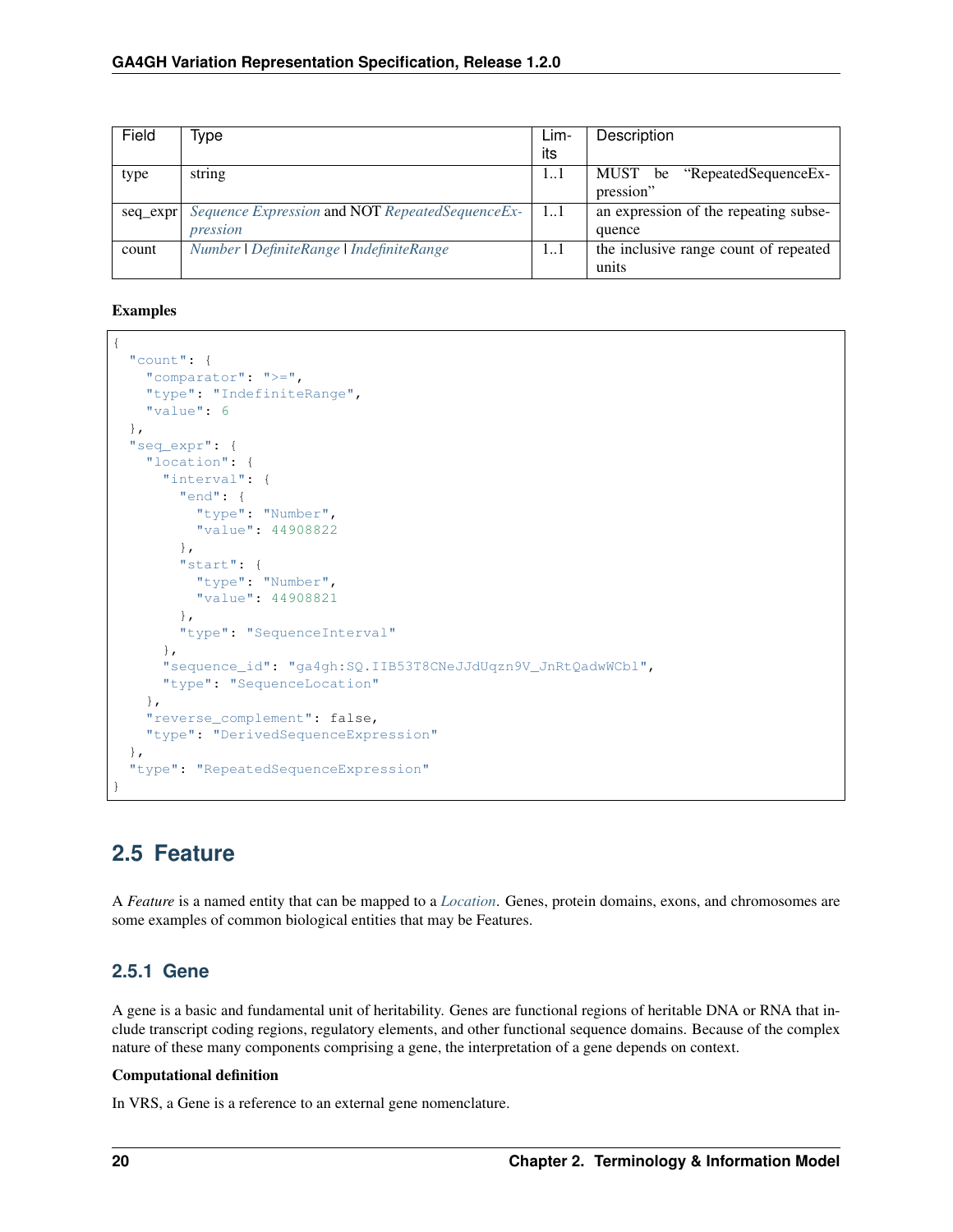### Information Model

| Field<br>Type                |        |      | Limits   Description                    |
|------------------------------|--------|------|-----------------------------------------|
| gene_id $\vert$ <i>CURIE</i> |        | -1.1 | External gene identifier (see guidance) |
| type                         | string |      | MUST be "Gene"                          |

#### Implementation guidance

- Gene symbols (e.g., "BRCA1") are unreliable keys. Implementations MUST NOT use a gene symbol to define a Gene.
- A gene is specific to a species. Gene orthologs have distinct records in the recommended databases. For example, the BRCA1 gene in humans and the Brca1 gene in mouse are orthologs and have distinct records in the recommended gene databases.
- Implementations MUST use authoritative gene namespaces available from identifiers.org whenever possible. Examples include:
	- [hgnc](https://registry.identifiers.org/registry/hgnc)
	- [ncbigene](https://registry.identifiers.org/registry/ncbigene)
	- [ensembl](https://registry.identifiers.org/registry/ensembl)
	- [vgnc](https://registry.identifiers.org/registry/vgnc)
	- [mgi](https://registry.identifiers.org/registry/mgi)
- The *hgnc* namespace is RECOMMENDED for human variation in order to improve interoperability. When using the hgnc namespace, the optional "HGNC:" prefix MUST NOT be used.
- Gene MAY be converted to one or more *[Locations](#page-17-1)* using external data. The source of such data and mechanism for implementation is not defined by this specification.
- See discussion on *[Equivalence Between Concepts](#page-63-0)*.

### Examples

The following examples all refer to the human APOE gene:

```
'gene id': 'ncbigene:613',
'type': 'Gene'
```
Sources

{

}

• [SequenceOntology: gene \(SO:0000704\)](http://www.sequenceontology.org/browser/current_release/term/SO:0000704) — A region (or regions) that includes all of the sequence elements necessary to encode a functional transcript. A gene may include regulatory regions, transcribed regions and/or other functional sequence regions.

## <span id="page-24-0"></span>**2.6 Basic Types**

Basic types are data structures that represent general concepts and that may be applicable in multiple parts of VRS.

### <span id="page-24-1"></span>**2.6.1 DefiniteRange**

### Computational Definition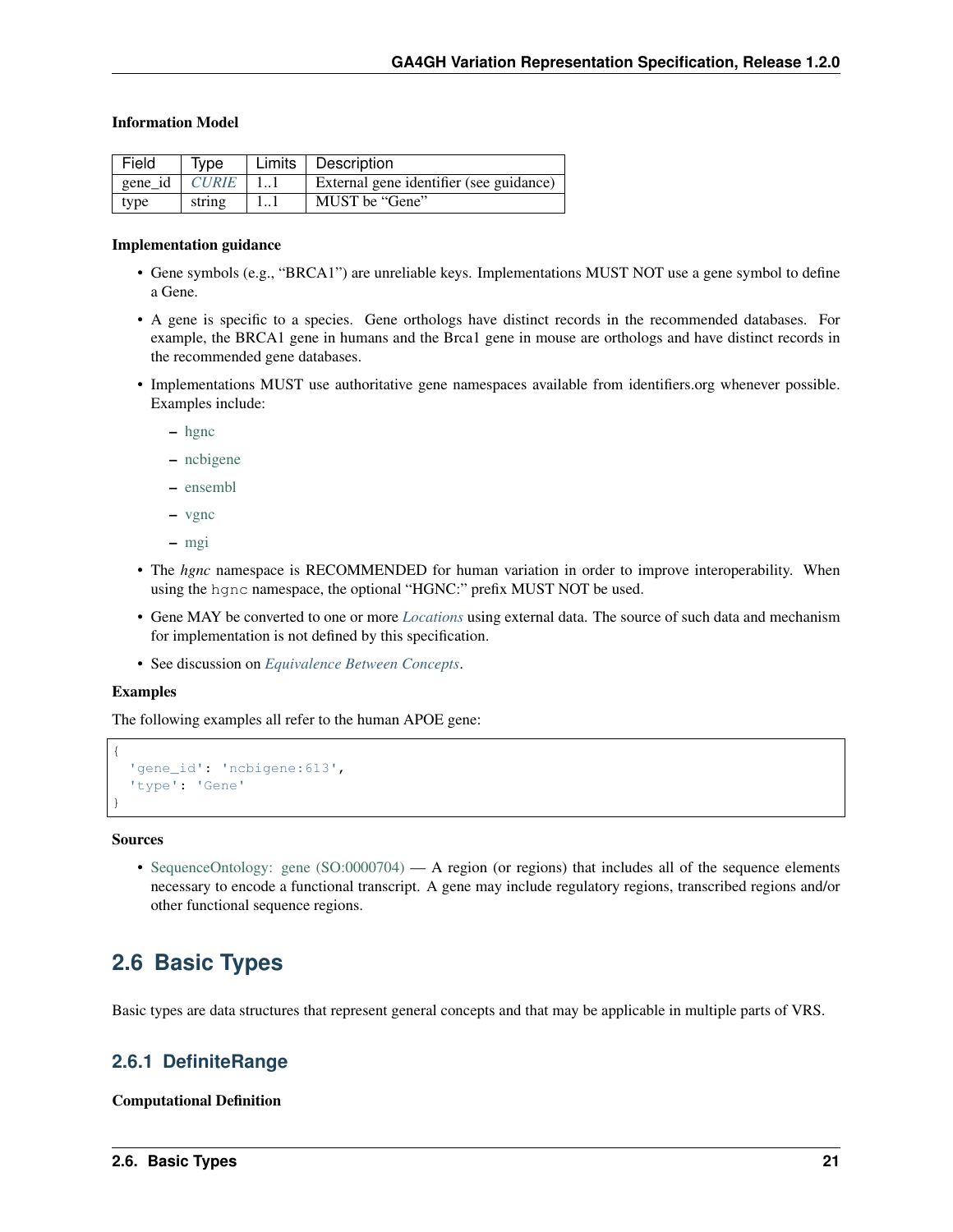A bounded, inclusive range of numbers.

### Information Model

| Field | Limits<br>Tvpe |          | Description              |
|-------|----------------|----------|--------------------------|
| type  | string         | 11       | MUST be "DefiniteRange"  |
| min   | integer        | 11       | minimum value; inclusive |
| max   | integer        | $1_{-1}$ | maximum value; inclusive |

### Examples

```
{
  "max": 33,
  "min": 22,
  "type": "DefiniteRange"
}
```
## <span id="page-25-1"></span>**2.6.2 IndefiniteRange**

### Computational Definition

An half-bounded range of integer values, bounded on one side by an integer and on the other by negative infinity or positive infinity.

### Information Model

| Field    | Type                       | Lim- | Description                                                                       |
|----------|----------------------------|------|-----------------------------------------------------------------------------------|
|          |                            | its  |                                                                                   |
| type     | string                     |      | MUST be "IndefiniteRange"                                                         |
| value    | integer                    |      | The bounded value; inclusive                                                      |
| compara- | string; enum $[``<=", \ ]$ |      | MUST be one of " $\leq$ =" or " $\geq$ =", indicates in which direction the range |
| tor      | " $>=$ "                   |      | is indefinite                                                                     |

### Examples

This value is equivalent to the concept of "equal to or greater than 22":

```
{
 "comparator": ">=",
 "type": "IndefiniteRange",
  "value": 22
}
```
## <span id="page-25-0"></span>**2.6.3 Number**

### Computational Definition

The *Number* class is a container for a simple number. This class is required when an attribute may be a number or more complex type, such as *[DefiniteRange](#page-24-1)* and *[IndefiniteRange](#page-25-1)*.

### Information Model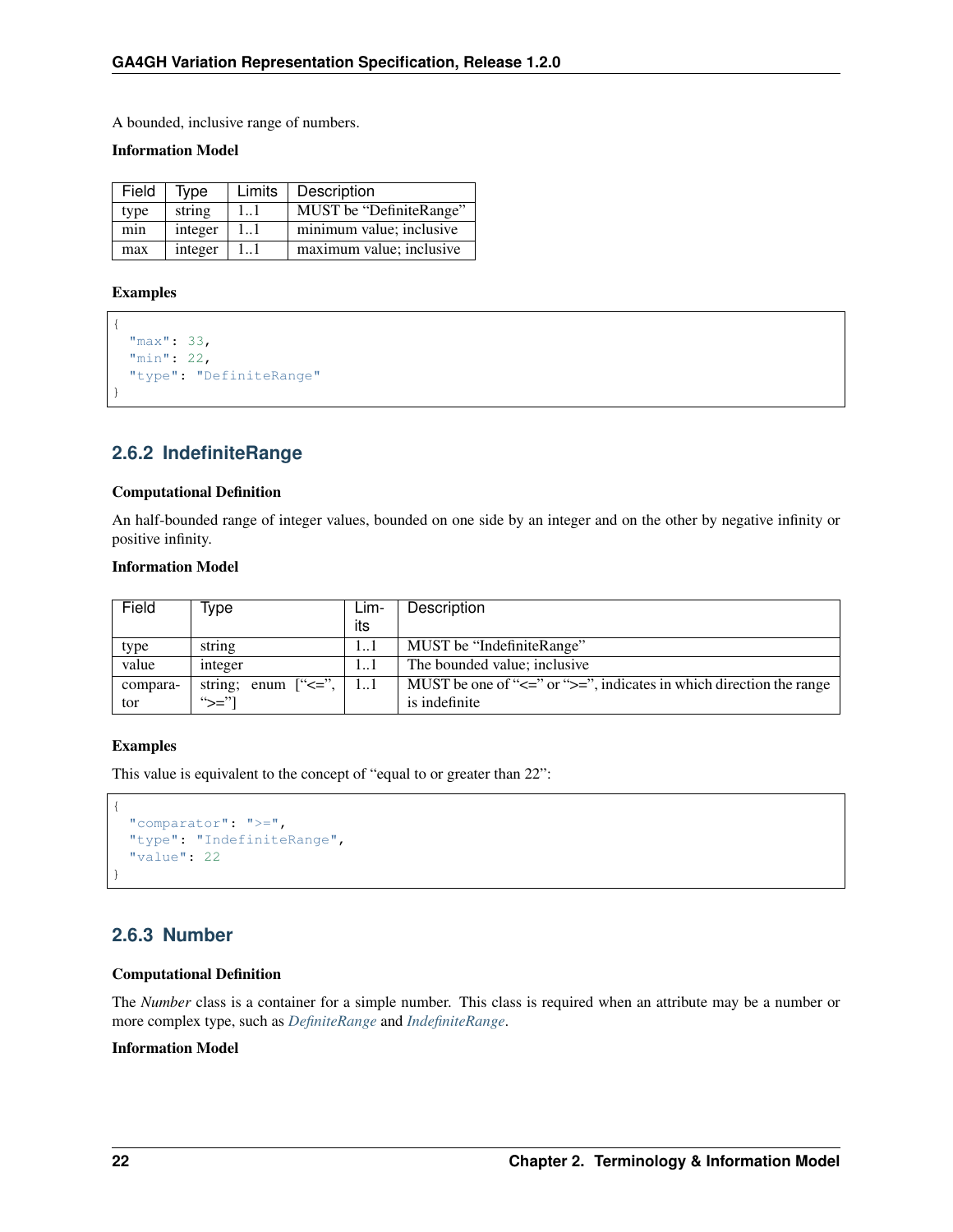|      | $\overline{Field}$   Type |      | <b>Limits Description</b> |
|------|---------------------------|------|---------------------------|
| type | $\vert$ string            | 11   | MUST be "Number"          |
|      | value $ $ integer $ $     | l 11 | The integer value         |

### Examples

{

}

```
"type": "Number",
"value": 55
```
## <span id="page-26-0"></span>**2.7 Primitives**

Primitives represent simple values with syntactic or other constraints. They enable correctness for values stored in VRS.

### <span id="page-26-1"></span>**2.7.1 CURIE**

#### Computational Definition

A [Compact URI \(CURIE\)](https://www.w3.org/TR/curie/) formatted string. A CURIE string has the structure prefix:reference (W3C Terminology).

### Implementation Guidance

- All identifiers in VRS MUST be a valid CURIE, regardless of whether the identifier refers to GA4GH VRS objects or external data.
- For GA4GH VRS objects, this specification RECOMMENDS using globally unique *[Computed Identifiers](#page-36-0)* for use within *and* between systems.
- For external data, CURIE-formatted identifiers MUST be used. When an appropriate namespace exists at [iden](http://identifiers.org/)[tifiers.org,](http://identifiers.org/) that namespace MUST be used. When an appropriate namespace does not exist at [identifiers.org,](http://identifiers.org/) support is implementation-dependent. That is, implementations MAY choose whether and how to support informal or local namespaces.
- Implementations MUST use CURIE identifiers verbatim. Implementations MAY NOT modify CURIEs in any way (e.g., case-folding).

### Examples

Identifiers for GRCh38 chromosome 19:

```
ga4gh:SQ.IIB53T8CNeJJdUqzn9V_JnRtQadwWCbl
refseq:NC_000019.10
grch38:19
```
See *[Identifier Construction](#page-39-1)* for examples of CURIE-based identifiers for VRS objects.

## <span id="page-26-2"></span>**2.7.2 HumanCytoband**

Cytobands are any of a pattern of stained bands, formed on chromosomes of cells undergoing metaphase, that serve to identify particular chromosomes. Human cytobands are predominantly specified by the *International System for* Human Cytogenomic Nomenclature (ISCN)<sup>1</sup>.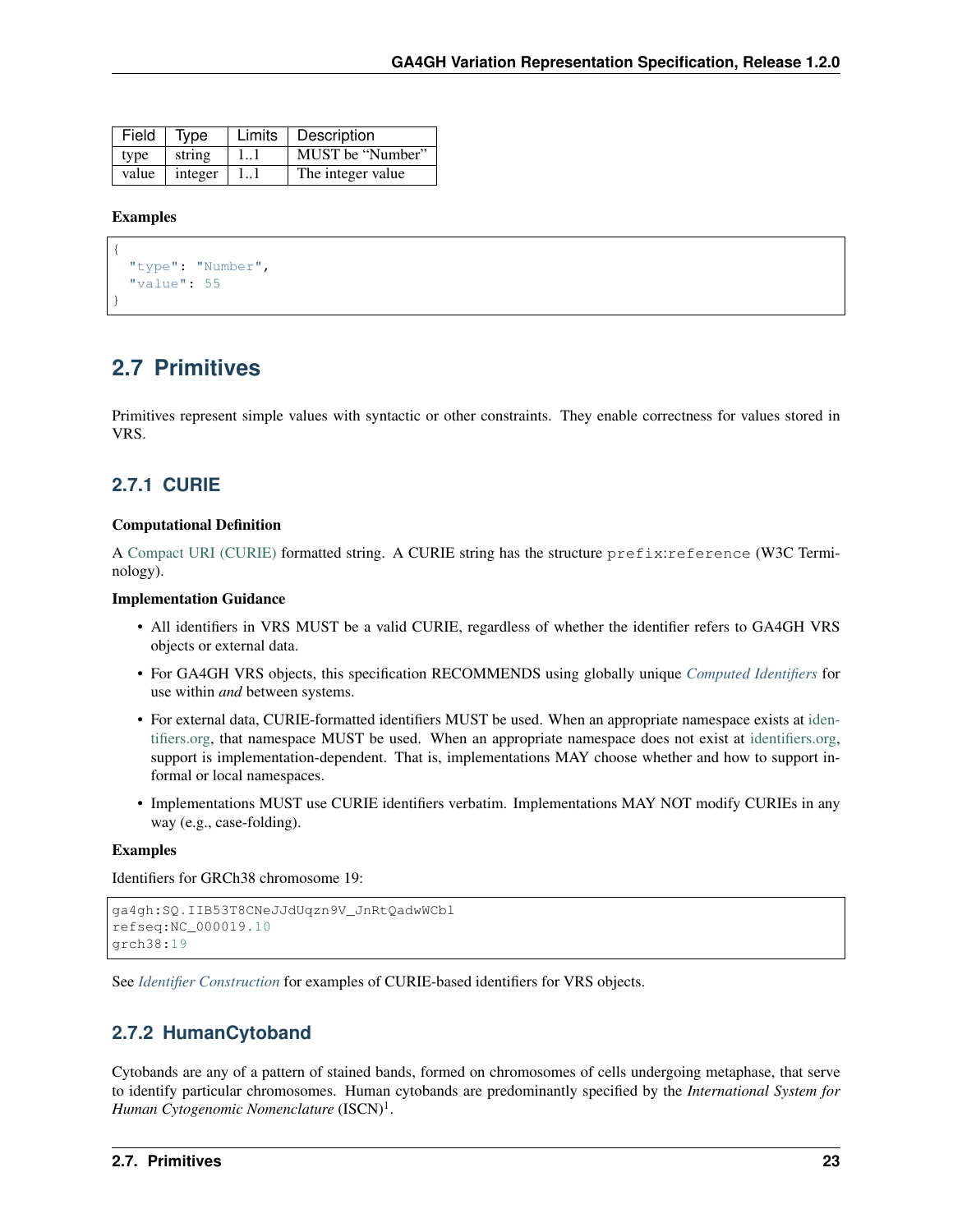### Computational Definition

A character string representing cytobands derived from the *International System for Human Cytogenomic Nomenclature* (ISCN) guidelines.

### Information Model

A string constrained to match the regular expression ^cen|[pq](ter|([1-9][0-9]\*(\.[1-9][0-9]\*)?  $)$  )  $\frac{1}{2}$ , derived from the ISCN guidelines<sup>1</sup>.

### Examples

| $"$ a $13.32"$ | (string) |
|----------------|----------|
|----------------|----------|

## <span id="page-27-1"></span>**2.7.3 Residue**

A residue refers to a specific [monomer](https://en.wikipedia.org/wiki/Monomer) within the [polymeric chain](https://en.wikipedia.org/wiki/Polymer) of a [protein](https://en.wikipedia.org/wiki/Protein) or [nucleic acid](https://en.wikipedia.org/wiki/Nucleic_acid) (Source: [Wikipedia](https://en.wikipedia.org/wiki/Residue_%28chemistry%29) [Residue page\)](https://en.wikipedia.org/wiki/Residue_%28chemistry%29).

### Computational Definition

A character representing a specific residue (i.e., molecular species) or groupings of these ("ambiguity codes"), using [one-letter IUPAC abbreviations](https://en.wikipedia.org/wiki/International_Union_of_Pure_and_Applied_Chemistry#Amino_acid_and_nucleotide_base_codes) for nucleic acids and amino acids.

## <span id="page-27-0"></span>**2.7.4 Sequence**

A *sequence* is a character string representation of a contiguous, linear polymer of nucleic acid or amino acid *[Residues](#page-27-1)*. Sequences are the prevalent representation of these polymers, particularly in the domain of variant representation.

### Computational Definition

A character string representing *[Residues](#page-27-1)* using the conventional sequence order (5'-to-3' for nucleic acid sequences, and amino-to-carboxyl for amino acid sequences) and conforming to the [one-letter IUPAC abbreviations](https://en.wikipedia.org/wiki/International_Union_of_Pure_and_Applied_Chemistry#Amino_acid_and_nucleotide_base_codes) for sequence representation.

### Information Model

A string constrained to match the regular expression  $\wedge$  [A-Z\*\-]\*\$, derived from the IUPAC one-letter nucleic acid and amino acid codes.

### Implementation Guidance

- Sequences MAY be empty (zero-length) strings. Empty sequences are used as the replacement Sequence for deletion Alleles.
- Sequences MUST consist of only uppercase IUPAC abbreviations, including ambiguity codes.
- A Sequence provides a stable coordinate system by which an *[Allele](#page-9-3)* MAY be located and interpreted.
- A Sequence MAY have several roles. A "reference sequence" is any Sequence used to define an *[Allele](#page-9-3)*. A Sequence that replaces another Sequence is called a "replacement sequence".
- In some contexts outside VRS, "reference sequence" may refer to a member of set of sequences that comprise a genome assembly. In the VRS specification, any sequence may be a "reference sequence", including those in a genome assembly.
- For the purposes of representing sequence variation, it is not necessary that Sequences be explicitly "typed" (i.e., DNA, RNA, or AA).

### Examples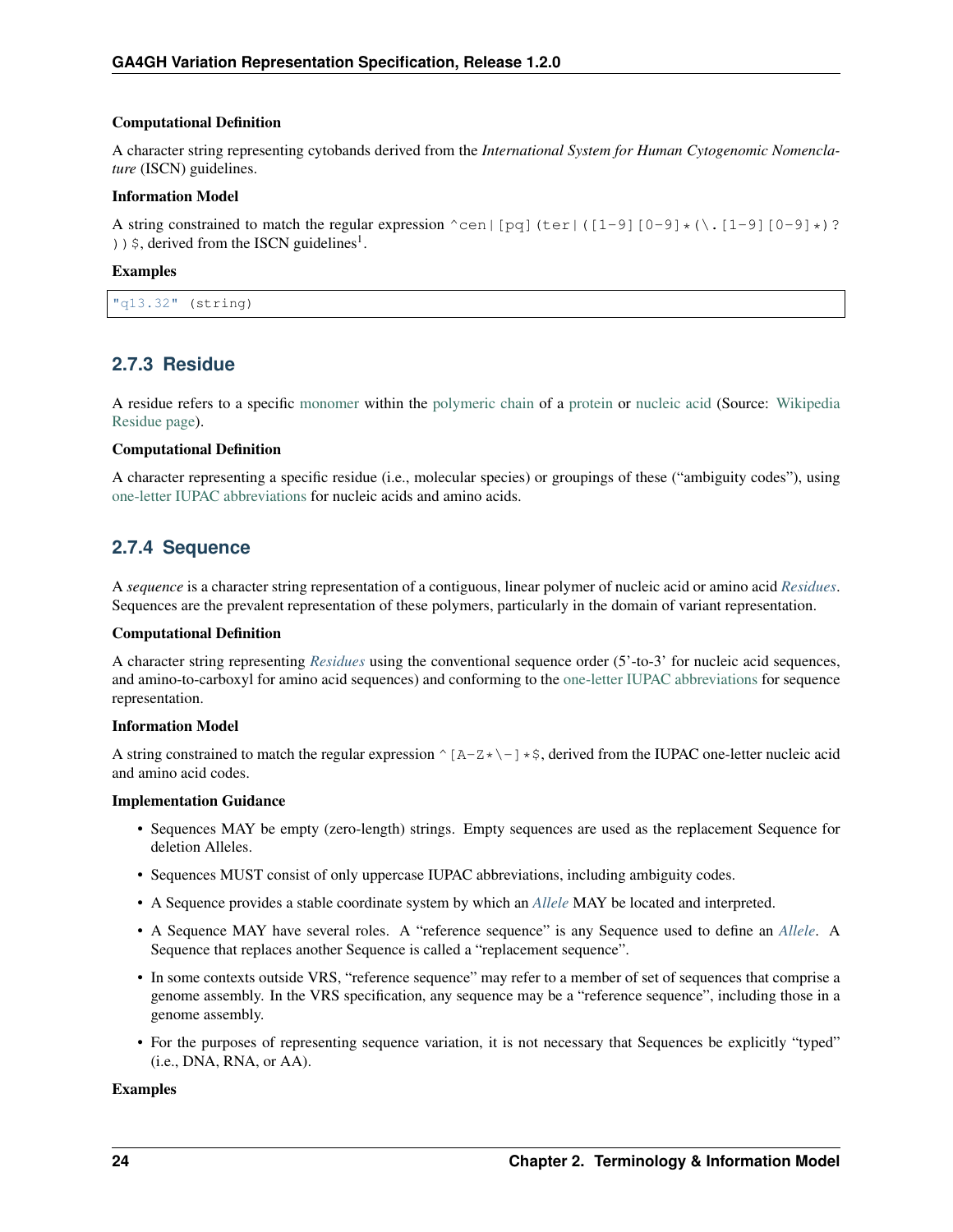"ACGT" (string)

## <span id="page-28-0"></span>**2.8 Deprecated and Obsolete Classes**

### **2.8.1 SimpleInterval**

#### Computational Definition

DEPRECATED: A SimpleInterval represents a span of sequence. Positions are always represented by contiguous spans using interbase coordinates.

This class is deprecated. Use *[SequenceInterval](#page-19-0)* instead.

#### Information Model

| Field | Type    | Limits   Description |                          |
|-------|---------|----------------------|--------------------------|
| type  | string  | 11                   | MUST be "SimpleInterval" |
| start | integer | 11                   | start position           |
| end   | integer | 11                   | end position             |

#### Implementation Guidance

- Implementations MUST enforce values 0 start end. In the case of double-stranded DNA, this constraint holds even when a feature is on the complementary strand.
- VRS uses Inter-residue coordinates because they provide conceptual consistency that is not possible with residue-based systems (see *[rationale](#page-50-0)*). Implementations will need to convert between inter-residue and 1-based inclusive residue coordinates familiar to most human users.
- Inter-residue coordinates start at 0 (zero).
- The length of an interval is *end start*.
- An interval in which start = end is a zero width point between two residues.
- An interval of length = 1 MAY be colloquially referred to as a position.
- Two intervals are *equal* if the their start and end coordinates are equal.
- Two intervals *intersect* if the start or end coordinate of one is strictly between the start and end coordinates of the other. That is, if:
	- $-$  b.start  $<$  a.start  $<$  b.end OR
	- b.start < a.end < b.end OR
	- a.start < b.start < a.end OR
	- a.start < b.end < a.end
- Two intervals a and b *coincide* if they intersect or if they are equal (the equality condition is REQUIRED to handle the case of two identical zero-width SimpleIntervals).
- <start, end > = < 0,0 \ refers to the point with width zero before the first residue.
- $\text{start}, \text{end} \ge \text{right}$  refers to the  $i + 1th$  (1-based) residue.
- <start, end>=<*N,N*> refers to the position after the last residue for Sequence of length *N*.
- See example notebooks in [GA4GH VRS Python Implementation.](https://github.com/ga4gh/vrs-python/)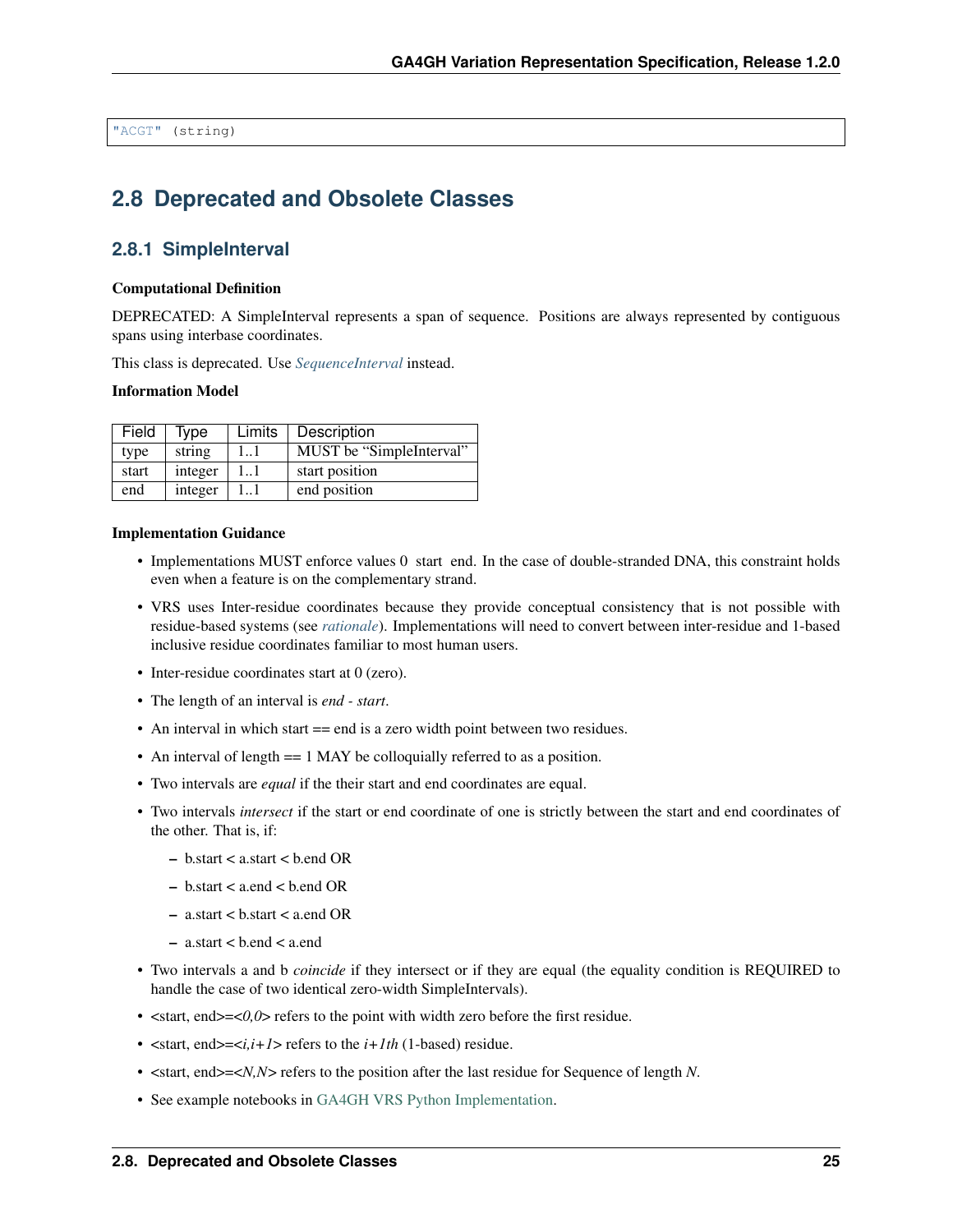Examples

```
{
  "end": 44908822,
  "start": 44908821,
  "type": "SimpleInterval"
}
```
## <span id="page-29-0"></span>**2.8.2 SequenceState**

Warning: DEPRECATED. Use *[LiteralSequenceExpression](#page-21-1)* instead. SequenceState will be removed in VRS 2.0.

Deprecated since version 1.2.

### Computational Definition

A *[Sequence](#page-27-0)* as a *[State](#page-29-1)*. This is the State class to use for representing "ref-alt" style variation, including SNVs, MNVs, del, ins, and delins.

### Information Model

| Field    | Type     | Limits | Description                                                                      |
|----------|----------|--------|----------------------------------------------------------------------------------|
| type     | string   | 11     | MUST be "SequenceState"                                                          |
| sequence | Sequence |        | The string of sequence residues that is to be used as the state for other types. |

### Examples

```
{
  "sequence": "T",
  "type": "SequenceState"
}
```
## <span id="page-29-1"></span>**2.8.3 State**

Warning: OBSOLETE. State was an abstract class that was intended for future growth. It was replaced by SequenceExpressions, which subsumes the functionality envisioned for State. Because State was abstract, and therefore purely an internal concept, it was made obsolete at the same time that SequenceState was deprecated.

Deprecated since version 1.2.

### Computational Definition

*State* objects are one of two primary components specifying a VRS *[Allele](#page-9-3)* (in addition to *[Location](#page-17-1)*), and the designated components for representing change (or non-change) of the features indicated by the Allele Location. As an abstract class, State currently encompasses single and contiguous *[Sequence](#page-27-0)* changes (see *[SequenceState](#page-29-0)*).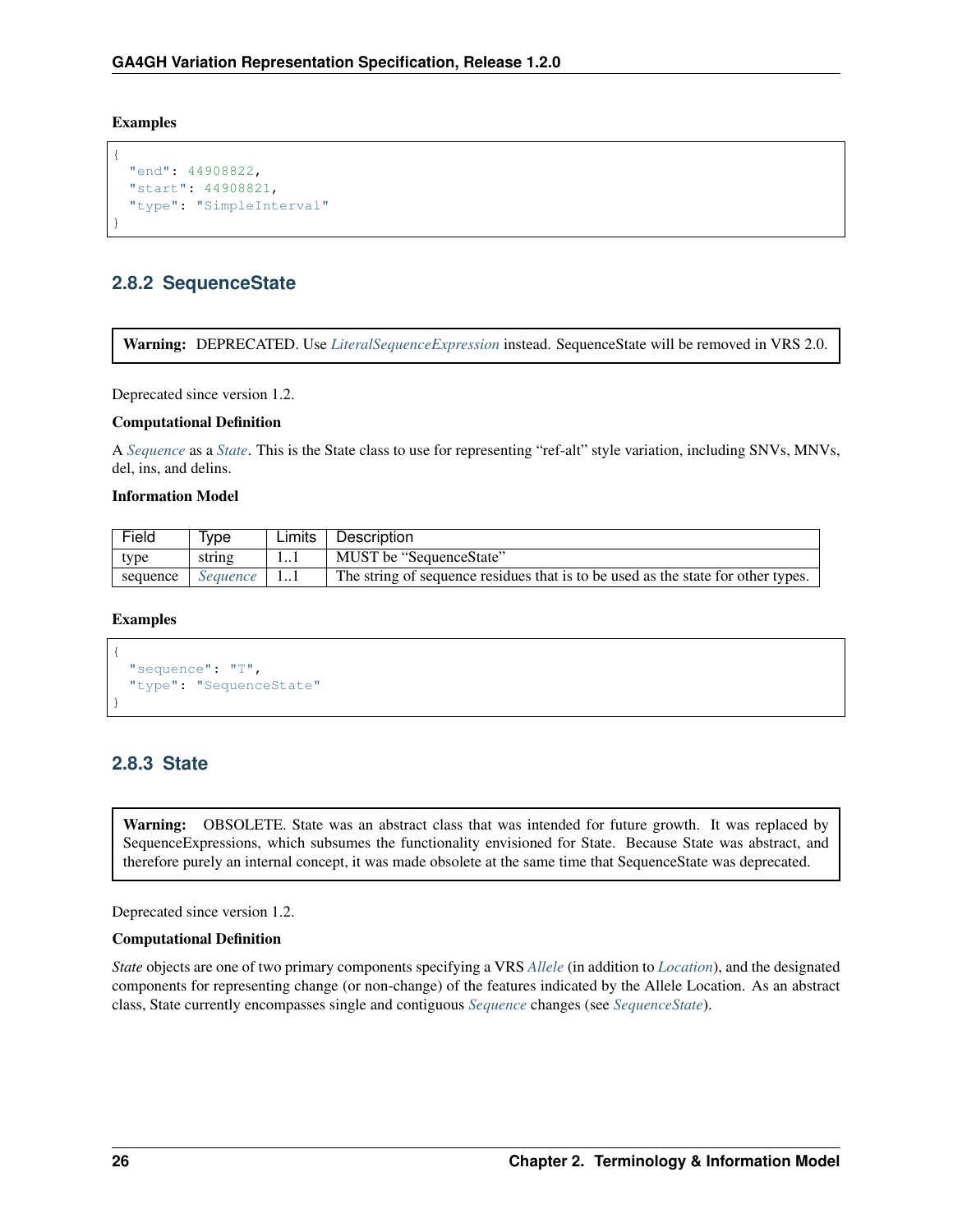# CHAPTER 3

## **Schema**

## <span id="page-30-1"></span><span id="page-30-0"></span>**3.1 Overview**

## <span id="page-30-2"></span>**3.2 Machine Readable Specifications**

The machine readable VRS is written using [JSON Schema.](https://json-schema.org/)

The schema itself is written in YAML (vrs.yaml) and converted to JSON (vrs.json). Contributions to the schema MUST be written in the YAML document.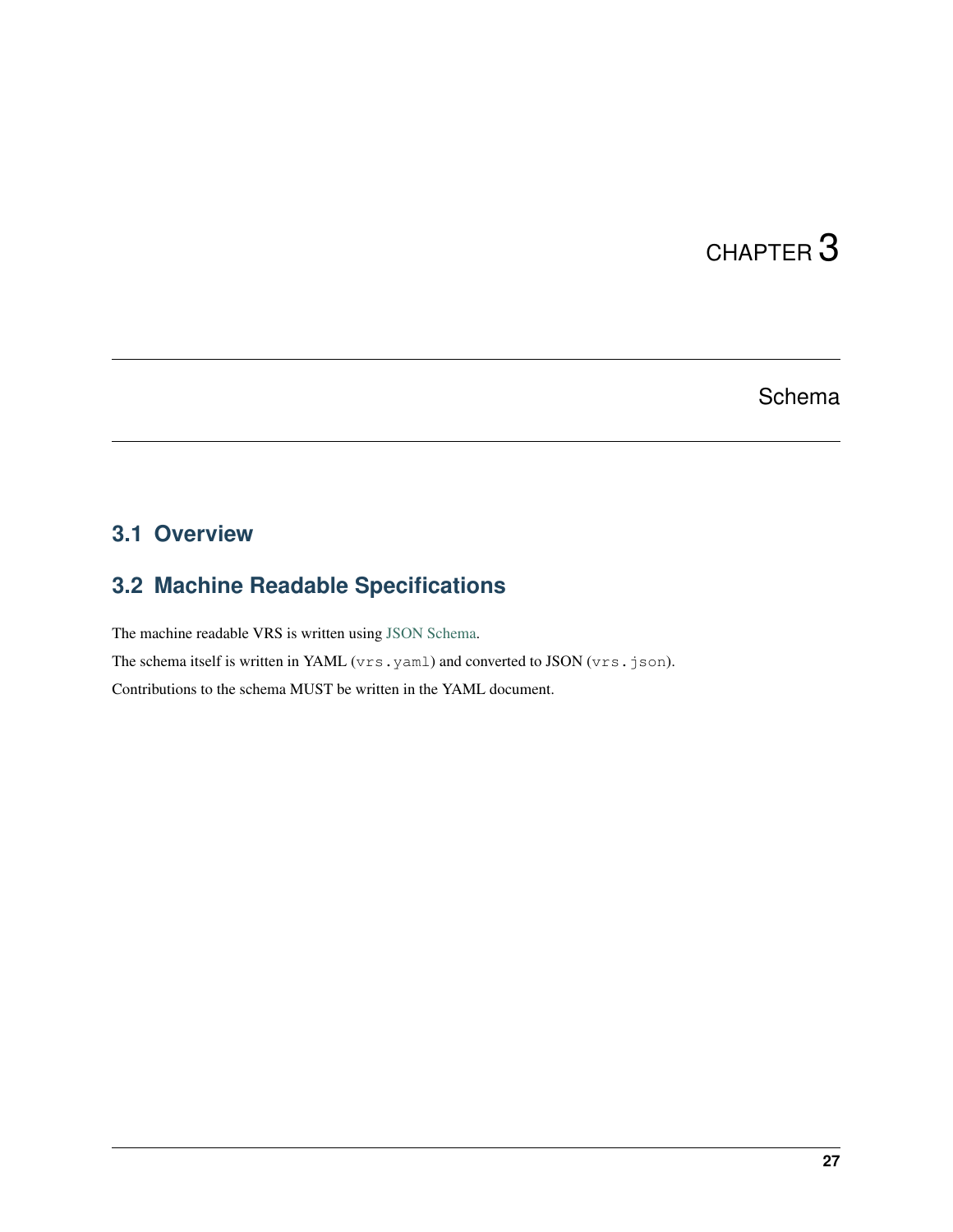<span id="page-31-0"></span>

Fig. 1: Current Variation Representation Specification Schema

Legend The VRS information model consists of several interdependent data classes, including both concrete classes and abstract superclasses (indicated by  $\langle\langle\text{zabs}\rangle\rangle$  stereotype in header). These classes may be broadly categorized as conceptual representations of Variation (green boxes), Feature (blue boxes), Location (light blue boxes), SequenceExpression (purple boxes), and General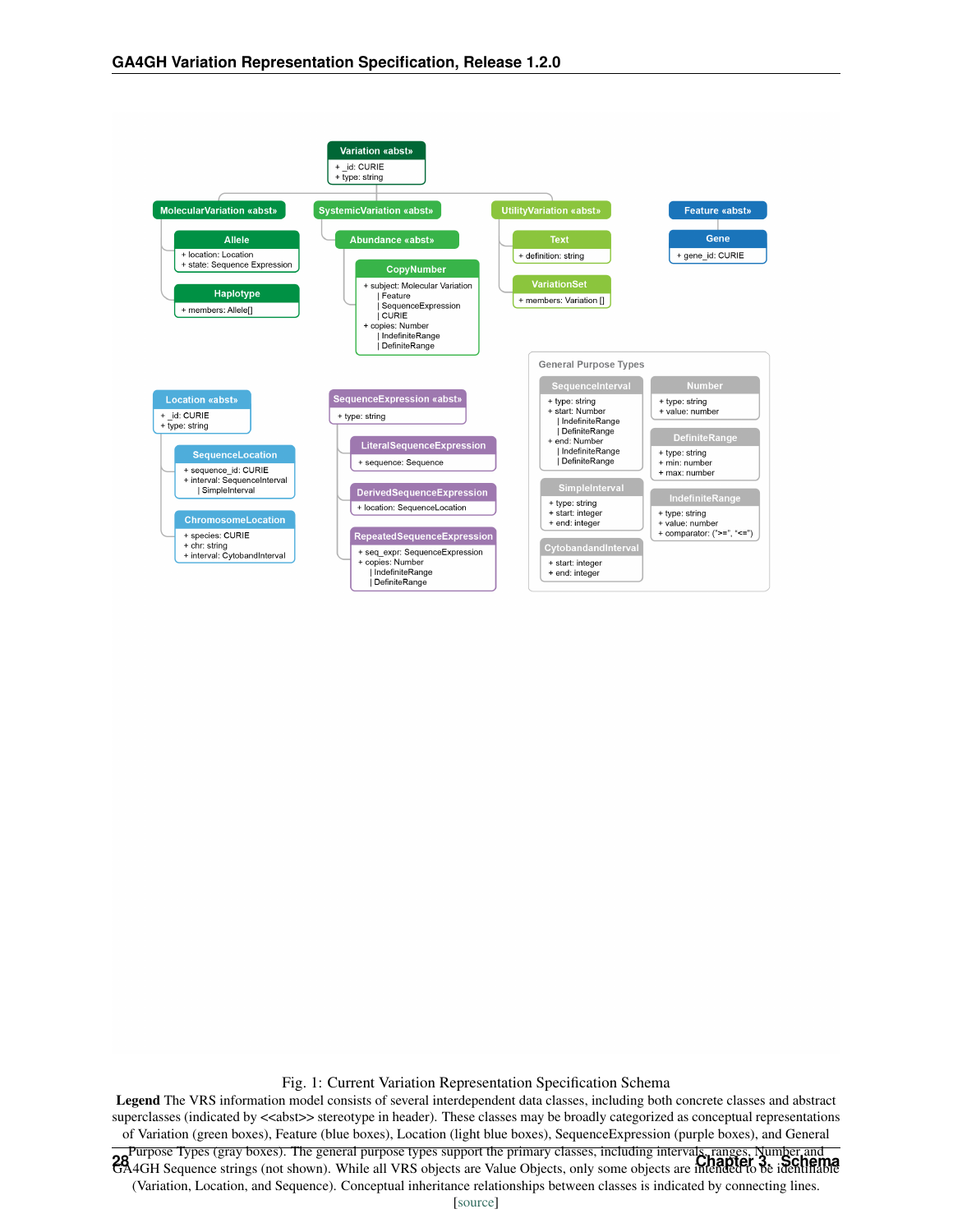# CHAPTER 4

## Implementation Guide

<span id="page-32-0"></span>This section describes the data and algorithmic components that are REQUIRED for implementations of VRS.

- *[Required External Data](#page-32-1)*: All implementations will require access to sequences and sequence accessions. The Required External Data section provides guidance on the abstract functionality that is required in order to implement VRS.
- *[Normalization](#page-33-0)*: Expands Alleles to the maximal region of representational ambiguity.
- *[Computed Identifiers](#page-36-0)*: Generate globally unique identifiers based solely on the variation definition.

## <span id="page-32-1"></span>**4.1 Required External Data**

All VRS implementations will require external data regarding sequences and sequence metadata. The choices of data sources and access methods are left to implementations. This section provides guidance about how to implement required data and helps implementers estimate effort. This section is descriptive only: it is not intended to impose requirements on interface to, or sources of, external data. For clarity and completeness, this section also describes the contexts in which external data are used.

## **4.1.1 Contexts**

- Conversion from other variant formats When converting from other variation formats, implementations MUST translate primary database accessions or identifiers (*e.g.,* NM\_000551.3 or refseq:NM\_000551.3) to a GA4GH VRS sequence identifier ( ga4gh:SQ.v\_QTc1p-MUYdgrRv4LMT6ByXIOsdw3C\_)
- Conversion to other variant formats When converting to other variation formats, implementations SHOULD translate GA4GH VR sequence identifier ( ga4gh:SQ.v\_QTc1p-MUYdgrRv4LMT6ByXIOsdw3C\_) to primary database identifiers (refseq:NM\_000551.3) that will be more readily recognized by users.
- Normalization During *[Normalization](#page-33-0)*, implementations will need access to sequence length and sequence contexts.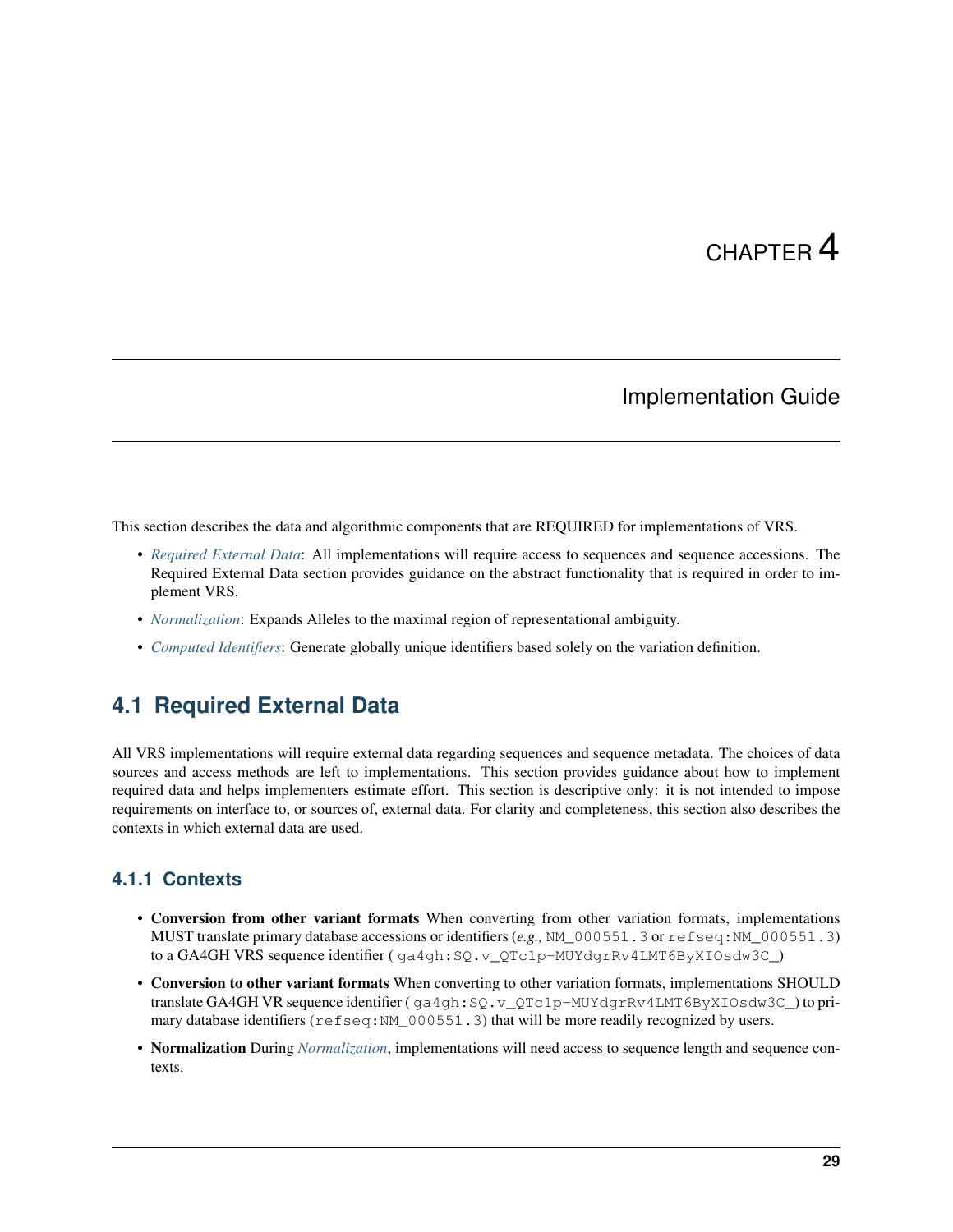## **4.1.2 Data Services**

The following tables summarizes data required in the above contexts:

| Data Ser-   | Description                                                                     | Contexts         |
|-------------|---------------------------------------------------------------------------------|------------------|
| vice        |                                                                                 |                  |
| sequence    | For a given sequence identifier and range, return the corresponding subse-      | normalization    |
|             | quence.                                                                         |                  |
| sequence    | For a given sequence identifier, return the length of the sequence              | normalization    |
| length      |                                                                                 |                  |
| identifier  | For a given sequence identifier and target namespace, return all identifiers in | Conversion       |
| translation | the target namespace that are equivelent to the given identifier.               | to/from<br>other |
|             |                                                                                 | formats          |

| Table 1: Data Service Desciptions |  |  |  |  |  |
|-----------------------------------|--|--|--|--|--|
|-----------------------------------|--|--|--|--|--|

Note: Construction of the GA4GH computed identifier for a sequence is described in *[Computed Identifiers](#page-36-0)*.

## **4.1.3 Suggested Implementation**

In order to maximize portability and to insulate implementations from decisions about external data sources, implementers should consider writing an abstract data proxy interface that to define a service, and then implement this interface for each data backend to be supported. The data proxy interface defines three methods:

- get\_sequence(identifier, start, end): Given a sequence identifier and start and end coordinates, return the corresponding sequence segment.
- get metadata(identifier): Given a sequence identifier, return a dictionary of length, alphabet, and known aliases.
- translate\_sequence\_identifier(identifier, namespace): Given a sequence identifier, return all aliases in the specified namespace. Zero or more aliases may be returned.

The *[vrs-python: GA4GH VRS Python Implementation](#page-57-1)* [DataProxy class](https://github.com/ga4gh/vrs-python/blob/develop/src/ga4gh.vrs.dataproxy.py) provides an example of this design pattern and sample replies. [GA4GH VRS Python Implementation](https://github.com/ga4gh/vrs-python/) implements the DataProxy interface using a local [SeqRepo](https://github.com/biocommons/biocommons.seqrepo/) instance backend and using a [SeqRepo REST Service](https://github.com/biocommons/seqrepo-rest-service/) backend. A GA4GH refget implementation has been started, but is pending interface changes to support lookup using primary database accesssions.

### **Examples**

The following examples are taken from [VRS Python Notebooks:](https://github.com/ga4gh/vrs-python/tree/develop/notebooks)

## <span id="page-33-0"></span>**4.2 Normalization**

In VRS, "normalization" refers to the process of rewriting an ambiguous variation representation of variation into a canonical form. Normalization eliminates a class of ambiguity that impedes comparison of variation across systems.

In the sequencing community, "normalization" refers to the process of converting a given sequence variant into a canonical form, typically by left- or right-shuffling insertion/deletion variants. VRS normalization extends this concept to all classes of VRS Variation objects.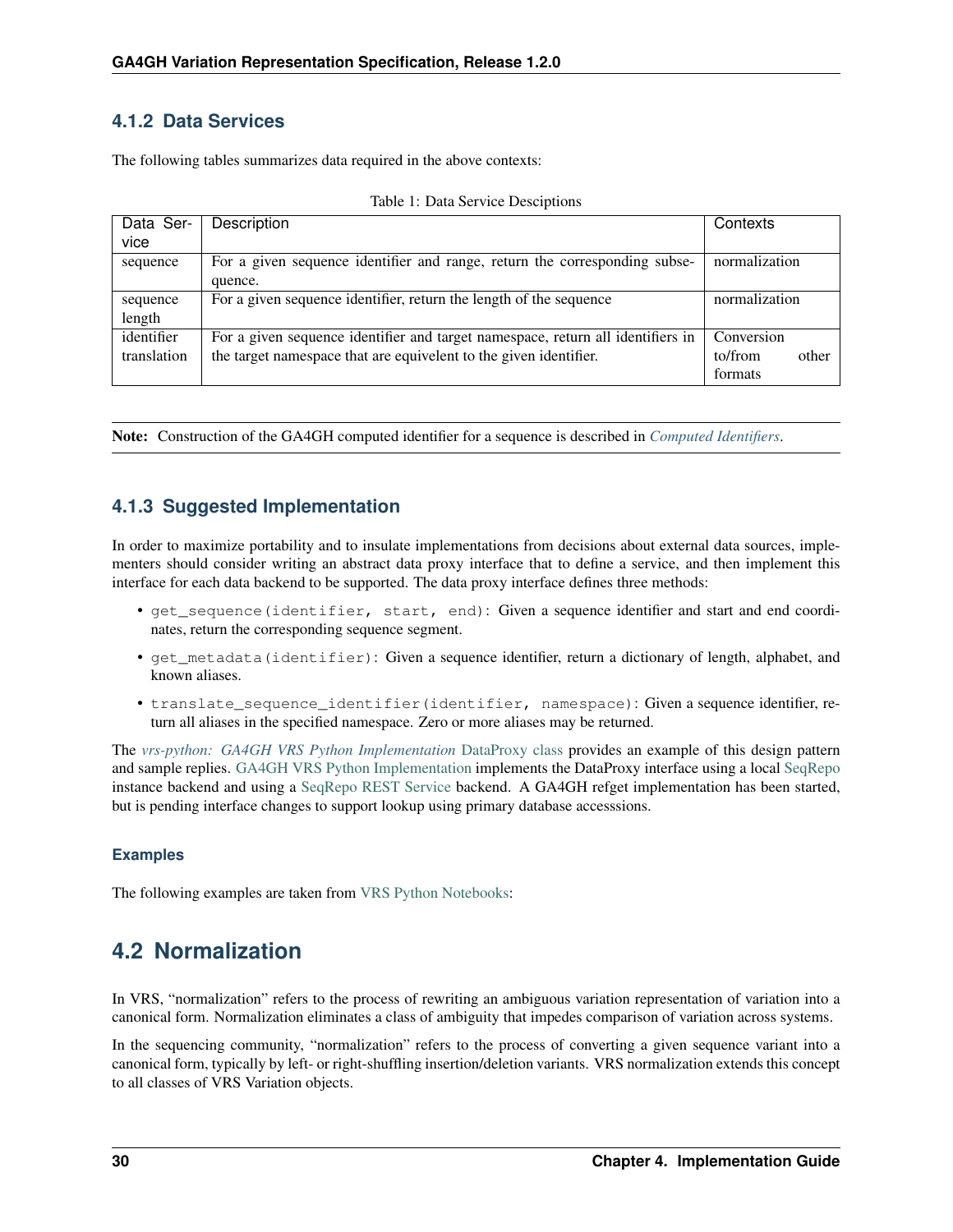Implementations MUST provide a normalize function that accepts *any* Variation object and returns a normalized Variation. Guidelines for these functions are below.

### **4.2.1 General Normalization Rules**

- Object types that do not have explicit VRS normalization rules below are returned as-is. That is, all types of Variation MUST be supported, even if such objects are unchanged.
- VRS normalization functions are idempotent: Normalizing a previously-normalized object returns an equivalent object.
- VRS normalization functions are not necessarily homomorphic: That is, the input and output objects may be of different types.

## **4.2.2 Allele Normalization**

Certain insertion or deletion alleles may have ambiguous representations when using conventional sequence normalization, resulting in significant challenges when comparing such alleles.

VRS uses a "fully-justified" normalization algorithm adapted from NCBI's Variant Overprecision Correction Algo-rithm<sup>[1](#page-34-0)</sup>. Fully-justified normalization expands such ambiguous representation over the entire region of ambiguity, resulting in an *unambiguous* representation that may be readily compared with other alleles.

This algorithm was designed for *[Allele](#page-9-3)* instances in which the Reference Allele Sequence and Alternate Allele Sequence are precisely known and intended to be normalized. In some instances, this may not be desired, e.g. faithfully maintaining a sequence represented as a repeating subsequence through a RepeatSequenceExpression object. We also anticipate that these edge cases will not be common, and encourage adopters to use the VRS Allele Normalization Algorithm whenever possible.

### **LiteralSequenceExpression Alleles**

When normalizing an Allele with a *LiteralSequenceExpression* state, the following normalization rules apply:

- 0. Start with an unnormalized Allele, with corresponding *reference* and *alternate* Allele Sequences.
	- a. The *Reference Allele Sequence* refers to the subsequence at the Allele SequenceLocation.
	- b. The *Alternate Allele Sequence* refers to the Sequence described by the Allele *state* attribute.
	- c. Let *start* and *end* initially be the start and end of the Allele SequenceLocation.
- 1. Trim common flanking sequence from Allele sequences.
	- a. Trim common suffix sequence (if any) from both of the Allele Sequences and decrement *end* by the length of the trimmed suffix.
	- b. Trim common prefix sequence (if any) from both of the Allele Sequences and increment *start* by the length of the trimmed prefix.
- 2. Compare the two Allele sequences, if:
	- a. both are empty, the input Allele is a reference Allele. Return the input Allele unmodified.
	- b. both are non-empty, the input Allele has been normalized to a substitution. Return a new Allele with the modified *start*, *end*, and *Alternate Allele Sequence*.

<span id="page-34-0"></span><sup>&</sup>lt;sup>1</sup> Holmes JB, Moyer E, Phan L, Maglott D, Kattman B. SPDI: Data Model for Variants and Applications at NCBI. Bioinformatics. 2019. [doi:10.1093/bioinformatics/btz856](https://doi.org/10.1093/bioinformatics/btz856)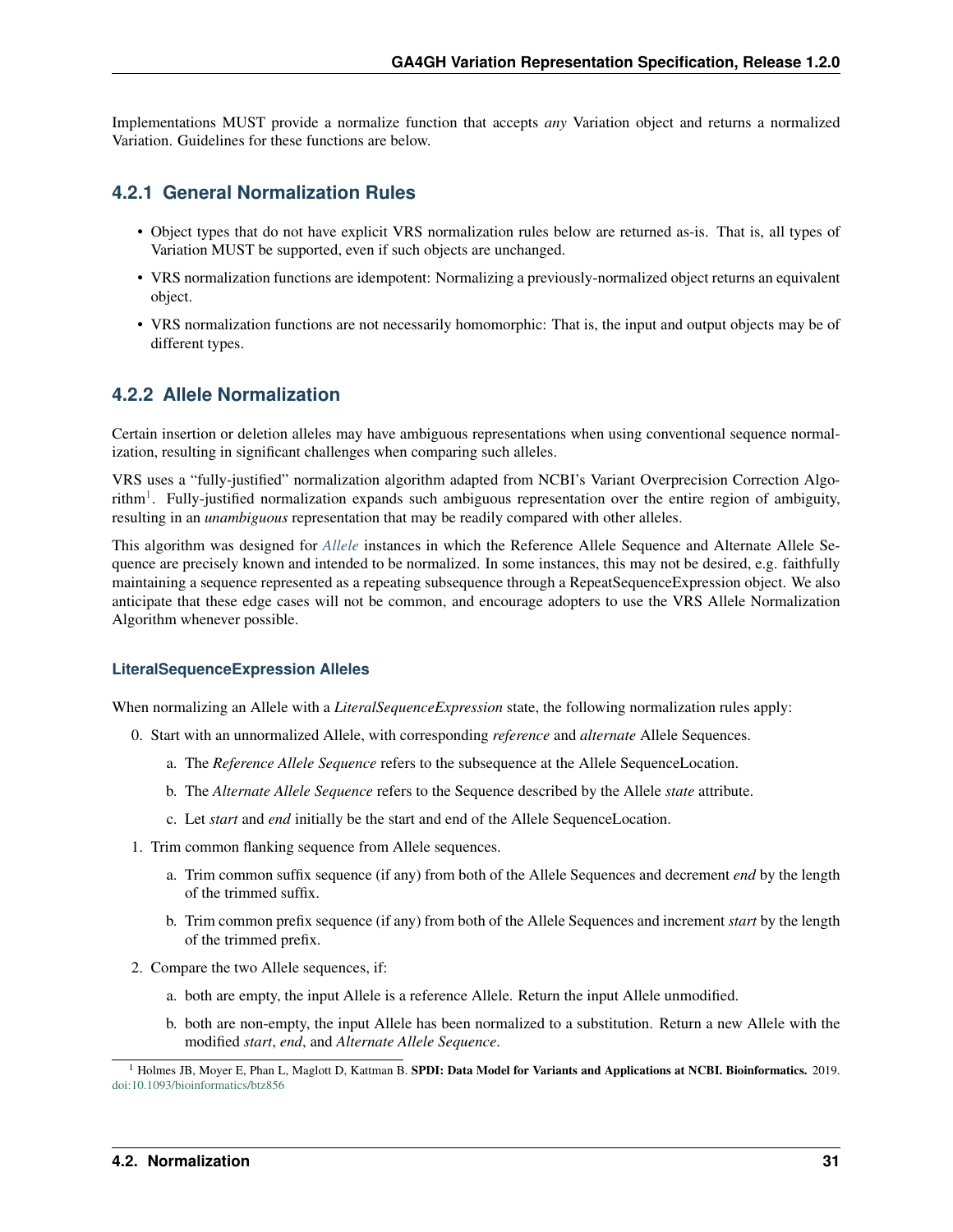- c. one is empty, the input Allele is an insertion (empty *reference sequence*) or a deletion (empty *alternate sequence*). Continue to step 3.
- 3. Determine bounds of ambiguity.
	- a. Left roll: Set a *left\_roll\_bound* equal to *start*. While the terminal base of the non-empty Allele sequence is equal to the base preceding the *left roll bound*, decrement *left roll bound* and circularly permute the Allele sequence by removing the last character of the Allele sequence, then prepending the character to the resulting Allele sequence.
	- b. Right roll: Set a *right\_roll\_bound* equal to *start*. While the terminal base of the non-empty Allele sequence is equal to the base following the *right\_roll\_bound*, increment *right\_roll\_bound* and circularly permute the Allele sequence by removing the first character of the Allele sequence, then appending the character to the resulting Allele sequence.
- 4. Construct a new Allele covering the entire region of ambiguity.
	- a. Prepend characters from *left\_roll\_bound* to *start* to both Allele Sequences.
	- b. Append characters from *start* to *right\_roll\_bound* to both Allele Sequences.
	- c. Set *start* to *left\_roll\_bound* and *end* to *right\_roll\_bound*, and return a new Allele with the modified *start*, *end*, and *Alternate Allele Sequence*.



Fig. 1: A demonstration of fully justifying an insertion allele. Reproduced from<sup>2</sup>

### **RepeatedSequenceExpression Alleles**

When normalizing an Allele with a *[RepeatedSequenceExpression](#page-22-0)* state, normalization is similar to that of *[LiteralSe](#page-21-1)[quenceExpression](#page-21-1)*, expanding the *Reference Allele Sequence* to capture the entire region of ambiguity. Unlike *[Liter](#page-21-1)[alSequenceExpression](#page-21-1)* normalization, however, the region of ambiguity is defined by full-length repeat subunits. The *Alternate Allele Sequence* is also expanded in this way, but is represented by altering the *RepeatedSequenceExpression.count* attribute, rather than the *seq\_expr* attribute.

<sup>&</sup>lt;sup>2</sup> Wagner AH, Babb L, Alterovitz G, Baudis M, Brush M, Cameron DL, ..., Hart RK. The GA4GH Variation Representation Specification (VRS): a Computational Framework for the Precise Representation and Federated Identification of Molecular Variation. bioRxiv. 2021. [doi:10.1101/2021.01.15.426843](https://doi.org/10.1101/2021.01.15.426843)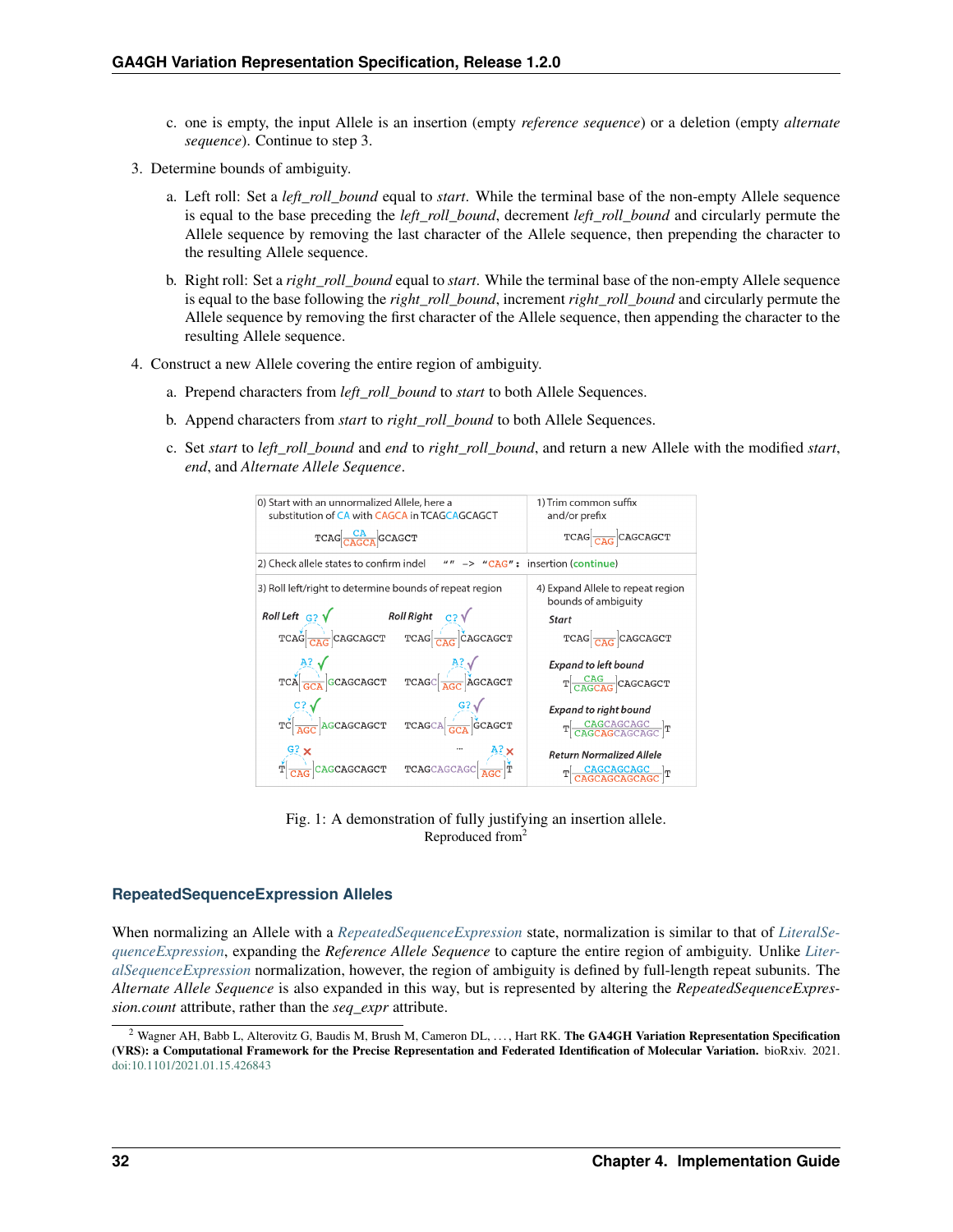The above only applies if *RepeatedSequenceExpression.seq\_expr* is set to a *[LiteralSequenceExpression](#page-21-0)* object. If the *RepeatedSequenceExpression.seq\_expr* is instead a *DerivedSequenceExpression*, the *Allele* SHOULD be returned as-is.

#### References

# <span id="page-36-0"></span>**4.3 Computed Identifiers**

VRS provides an algorithmic solution to deterministically generate a globally unique identifier from a VRS object itself. All valid implementations of the VRS Computed Identifier will generate the same identifier when the objects are identical, and will generate different identifiers when they are not. The VRS Computed Digest algorithm obviates centralized registration services, allows computational pipelines to generate "private" ids efficiently, and makes it easier for distributed groups to share data.

A VRS Computed Identifier for a VRS concept is computed as follows:

- The object SHOULD be *[normalized](#page-33-0)*. Normalization formally applies to all VRS classes.
- Generate binary data to digest. If the object is a *[Sequence](#page-27-0)* string, encode it using UTF-8. Otherwise, serialize the object using *[Digest Serialization](#page-37-0)*.
- *[Generate a truncated digest](#page-38-0)* from the binary data.
- *[Construct an identifier](#page-39-0)* based on the digest and object type.

Important: Normalizing objects is STRONGLY RECOMMENDED for interoperability. While normalization is not strictly required, automated validation mechanisms are anticipated that will likely disqualify Variation that is not normalized. See *[Implementations should normalize](#page-49-0)* for a rationale.

The following diagram depicts the operations necessary to generate a computed identifier. These operations are described in detail in the subsequent sections.



#### Fig. 2: Serialization, Digest, and Computed Identifier Operations

Entities are shown in gray boxes. Functions are denoted by bold italics. The yellow, green, and blue boxes, corresponding to the sha512t24u, ga4gh\_digest, and ga4gh\_identify functions respectively, depict the dependencies among functions. SHA512 is [SHA-512](https://nvlpubs.nist.gov/nistpubs/FIPS/NIST.FIPS.180-4.pdf) truncated to 24 bytes (192 bits), using the SHA-512 initialization vector. [base64url](https://tools.ietf.org/html/rfc4648#section-5) is the official name of the variant of [Base64](https://tools.ietf.org/html/rfc4648) encoding that uses a URL-safe character set. [\[figure source\]](https://www.draw.io/?page-id=M8V1EMsVyfZQDDbK8gNL&title=VR%20diagrams.drawio#Uhttps%3A%2F%2Fdrive.google.com%2Fa%2Fharts.net%2Fuc%3Fid%3D1Qimkvi-Fnd1hhuixbd6aU4Se6zr5Nc1h%26export%3Ddownload)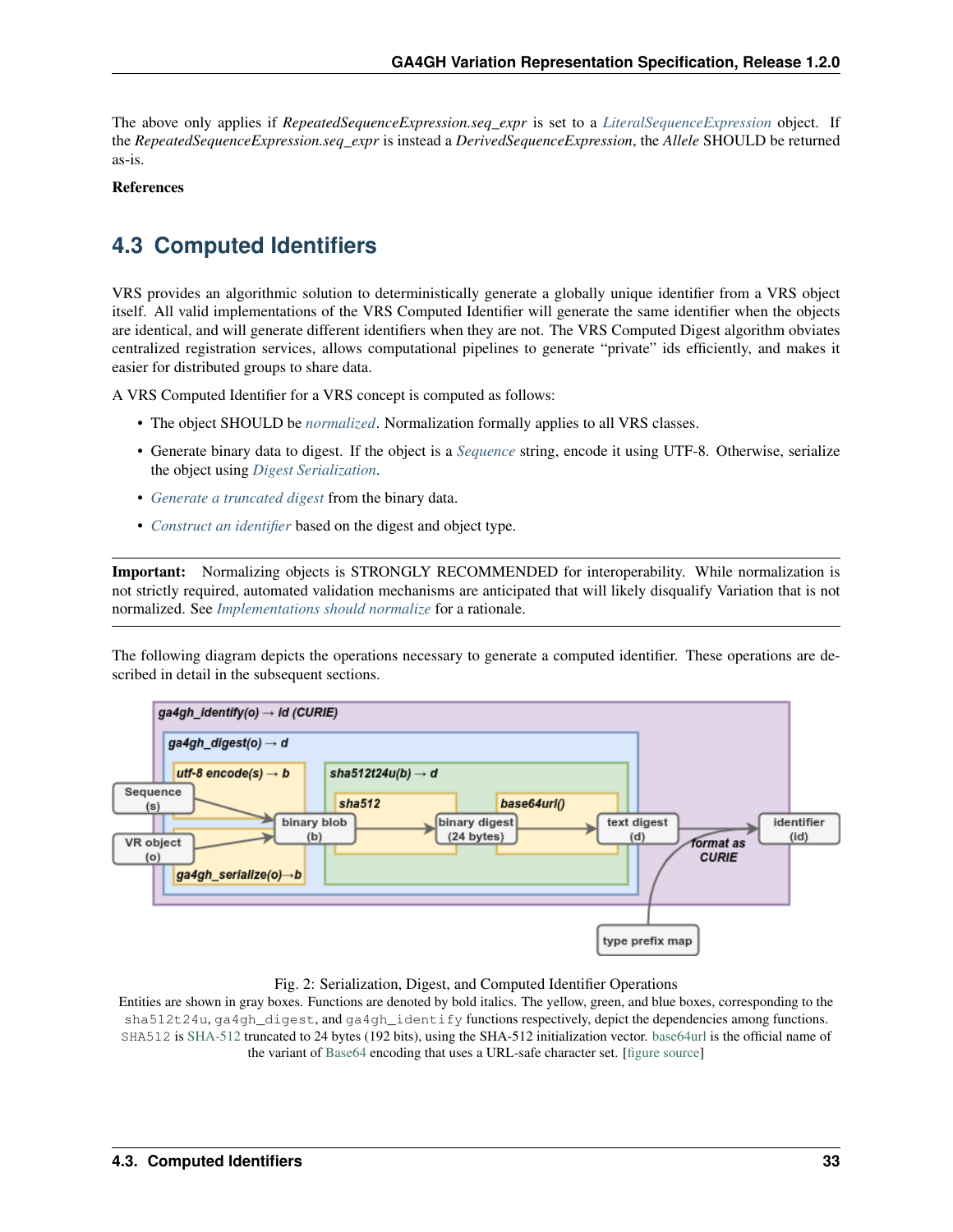Note: Most implementation users will need only the ga4gh\_identify function. We describe the ga4gh\_serialize, ga4gh\_digest, and sha512t24u functions here primarily for implementers.

### **4.3.1 Requirements**

Implementations MUST adhere to the following requirements:

- Implementations MUST use the normalization, serialization, and digest mechanisms described in this section when generating GA4GH Computed Identifiers. Implementations MUST NOT use any other normalization, serialization, or digest mechanism to generate a GA4GH Computed Identifier.
- Implementations MUST ensure that all nested objects are identified with GA4GH Computed Identifiers. Implementations MAY NOT reference nested objects using identifiers in any namespace other than  $qa\cdot 4qh$ .

Note: The GA4GH schema MAY be used with identifiers from any namespace. For example, a SequenceLocation may be defined using a *sequence\_id* = refseq:NC\_000019.10. However, an implementation of the Computed Identifier algorithm MUST first translate sequence accessions to GA4GH SQ accessions to be compliant with this specification.

### <span id="page-37-0"></span>**4.3.2 Digest Serialization**

Digest serialization converts a VRS object into a binary representation in preparation for computing a digest of the object. The Digest Serialization specification ensures that all implementations serialize variation objects identically, and therefore that the digests will also be identical. [VRS](https://github.com/ga4gh/vrs/) provides validation tests to ensure compliance.

Important: Do not confuse Digest Serialization with JSON serialization or other serialization forms. Although Digest Serialization and JSON serialization appear similar, they are NOT interchangeable and will generate different GA4GH Digests.

Although several proposals exist for serializing arbitrary data in a consistent manner ([\[Gibson\]](#page-72-0), [\[OLPC\]](#page-72-1), [\[JCS\]](#page-72-2)), none have been ratified. As a result, [VRS](https://github.com/ga4gh/vrs/) defines a custom serialization format that is consistent with these proposals but does not rely on them for definition; it is hoped that a future ratified standard will be forward compatible with the process described here.

The first step in serialization is to generate message content. If the object is a string representing a *[Sequence](#page-27-0)*, the serialization is the UTF-8 encoding of the string. Because this is a common operation, implementations are strongly encouraged to precompute GA4GH sequence identifiers as described in *[Required External Data](#page-32-0)*.

If the object is an instance of a VRS class, implementations MUST:

- ensure that objects are referenced with identifiers in the ga4gh namespace
- replace each nested *[identifiable object](#page-70-0)* with their corresponding *digests*. (Note: Attributes of some objects, such as *[CopyNumber](#page-13-0)*, permit a mix of identifiable and non-identifiable values.)
- order arrays of digests and ids by Unicode Character Set values
- filter out fields that start with underscore (e.g., *id*)
- filter out fields with null values

The second step is to JSON serialize the message content with the following REQUIRED constraints: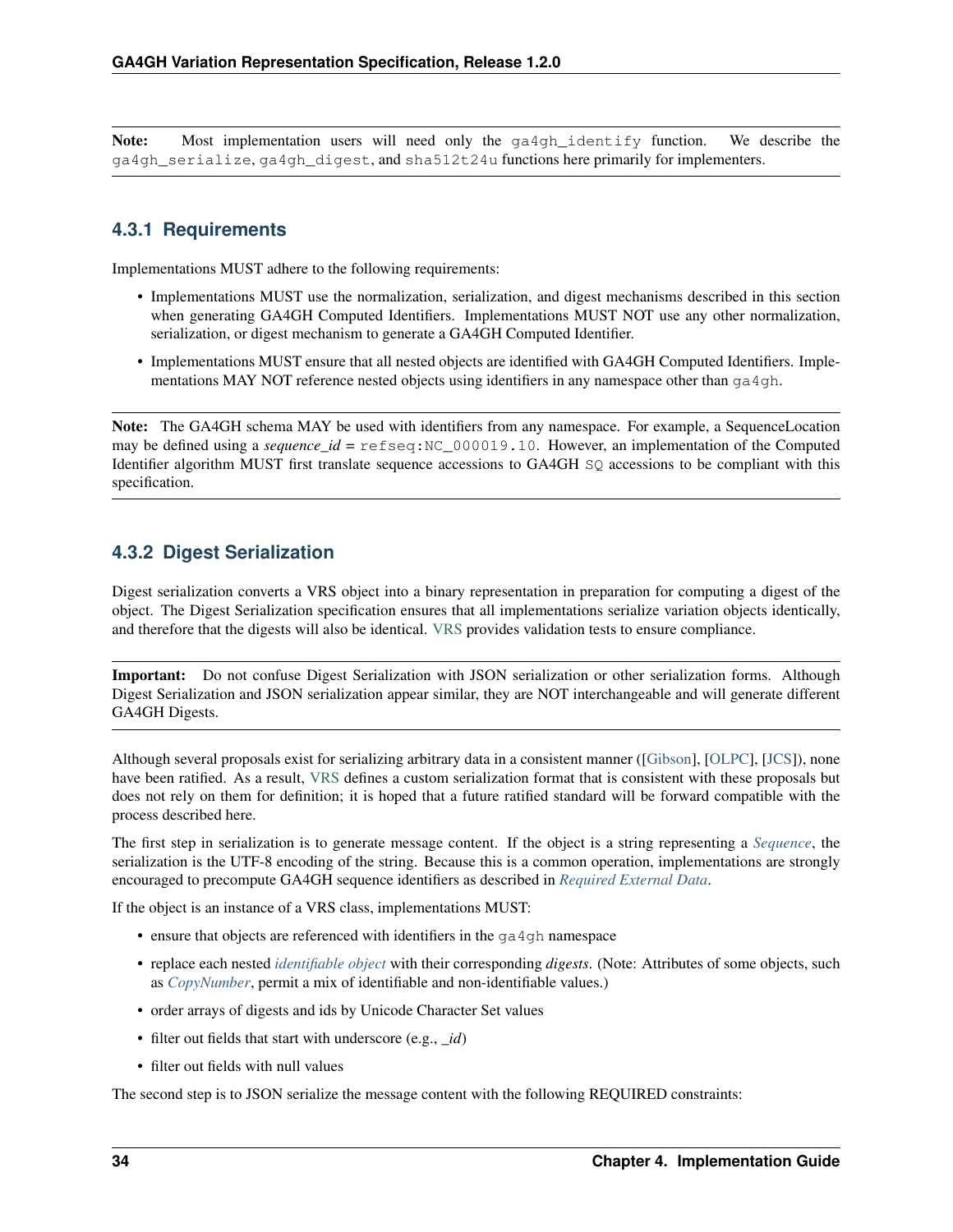- encode the serialization in UTF-8
- exclude insignificant whitespace, as defined in [RFC8259§2](https://tools.ietf.org/html/rfc8259#section-2)
- order all keys by Unicode Character Set values
- use two-char escape codes when available, as defined in [RFC8259§7](https://tools.ietf.org/html/rfc8259#section-7)

The criteria for the digest serialization method was that it must be relatively easy and reliable to implement in any common computer language.

#### Example

Gives the following *binary* (UTF-8 encoded) data:

```
{"location":"u5fspwVbQ79QkX6GHLF8tXPCAXFJqRPx","state":{"sequence":"T","type":
˓→"SequenceState"},"type":"Allele"}
```
For comparison, here is one of many possible JSON serializations of the same object:

```
{
  "location": {
    "interval": {
     "end": 44908822,
     "start": 44908821,
     "type": "SimpleInterval"
   },
   "sequence_id": "ga4gh:SQ.IIB53T8CNeJJdUqzn9V_JnRtQadwWCbl",
   "type": "SequenceLocation"
  },
  "state": {
   "sequence": "T",
    "type": "SequenceState"
  },
  "type": "Allele"
}
```
#### <span id="page-38-0"></span>**4.3.3 Truncated Digest (sha512t24u)**

The sha512t24u truncated digest algorithm [\[Hart2020\]](#page-72-3) computes an ASCII digest from binary data. The method uses two well-established standard algorithms, the [SHA-512](https://nvlpubs.nist.gov/nistpubs/FIPS/NIST.FIPS.180-4.pdf) hash function, which generates a binary digest from binary data, and [Base64](https://tools.ietf.org/html/rfc4648) URL encoding, which encodes binary data using printable characters.

Computing the sha512t24u truncated digest for binary data consists of three steps:

- 1. Compute the [SHA-512](https://nvlpubs.nist.gov/nistpubs/FIPS/NIST.FIPS.180-4.pdf) digest of a binary data.
- 2. Truncate the digest to the left-most 24 bytes (192 bits). See *[Truncated Digest Timing and Collision Analysis](#page-65-0)* for the rationale for 24 bytes.
- 3. Encode the truncated digest as a [base64url](https://tools.ietf.org/html/rfc4648#section-5) ASCII string.

```
>>> import base64, hashlib
>>> def sha512t24u(blob):
        digest = hashlib.sha512(blob).digest()
        tdigest = \text{digest} [:24]
        tdigest_b64u = base64.urlsafe_b64encode(tdigest).decode("ASCII")
        return tdigest_b64u
>>> sha512t24u(b"ACGT")
'aKF498dAxcJAqme6QYQ7EZ07-fiw8Kw2'
```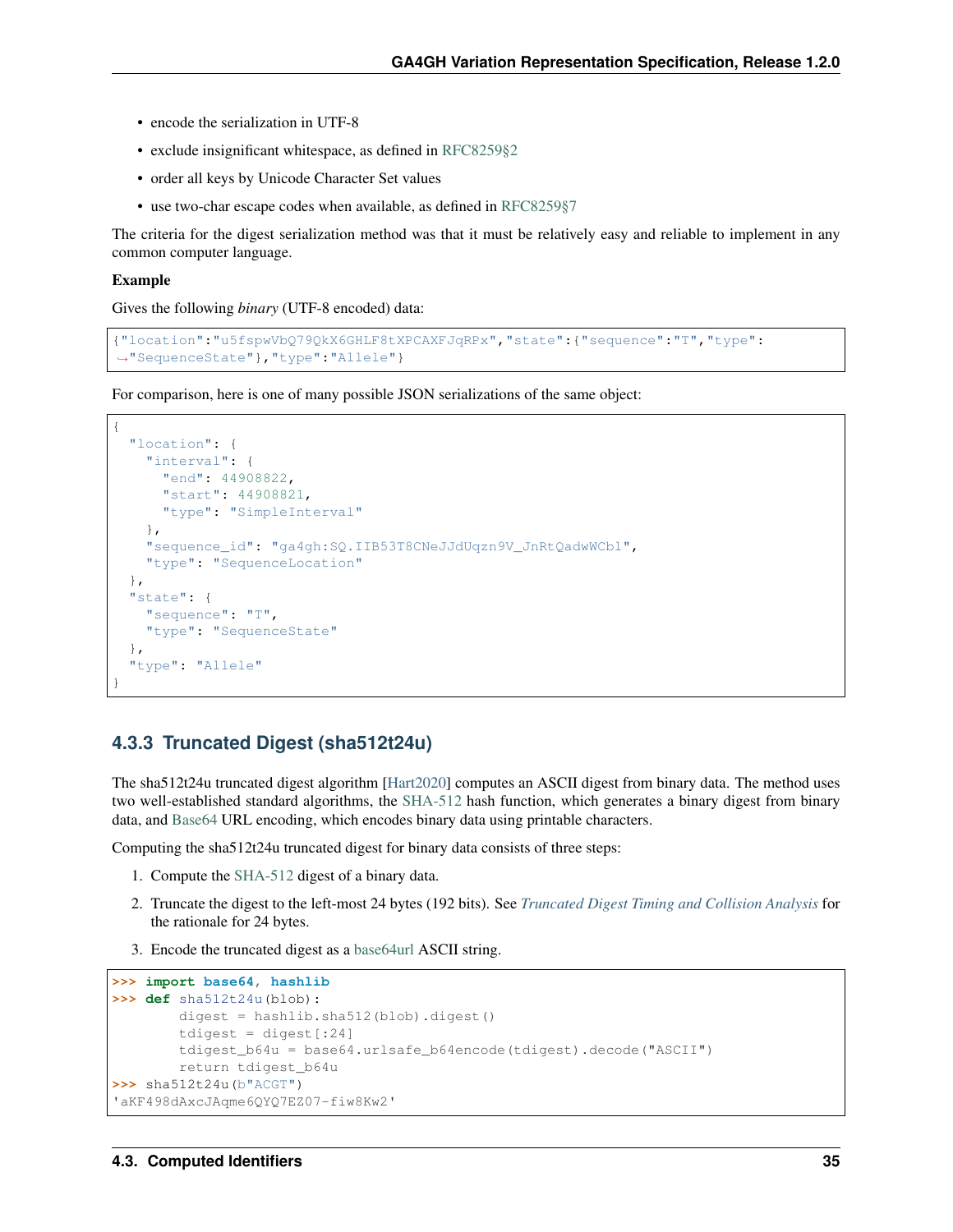### <span id="page-39-0"></span>**4.3.4 Identifier Construction**

The final step of generating a computed identifier for a VRS object is to generate a [W3C CURIE](https://www.w3.org/TR/curie/) formatted identifier, which has the form:

prefix ":" reference

The GA4GH VRS constructs computed identifiers as follows:

```
"ga4gh" ":" type_prefix "." <digest>
```
**Warning:** Do not confuse the W3C CURIE  $\text{prefix}$  ("ga4gh") with the type prefix.

Type prefixes used by VRS are:

| type prefix | <b>VRS</b> class name |
|-------------|-----------------------|
| SQ          | Sequence              |
| VA          | Allele                |
| <b>VH</b>   | Haplotype             |
| <b>VAB</b>  | Abundance             |
| <b>VS</b>   | VariationSet          |
| <b>VSL</b>  | SequenceLocation      |
| VCL         | ChromosomeLocation    |
| VТ          | Text                  |

For example, the identifer for the allele example under *[Digest Serialization](#page-37-0)* gives:

ga4gh:VA.EgHPXXhULTwoP4-ACfs-YCXaeUQJBjH\_

### **4.3.5 References**

# **4.4 Example**

This section provides a complete, language-neutral example of essential features of VRS. In this example, we will translate an HGVS-formatted variant, NC\_000019.10:g.44908822C>T, into its VRS format and assign a globally unique identifier.

### **4.4.1 Translate HGVS to VRS**

The [HGVS Variant Nomenclature](https://varnomen.hgvs.org/) string NC\_000019.10:g.44908822C>T represents a single base substitution on the reference sequence [NC\\_000019.10](https://www.ncbi.nlm.nih.gov/nuccore/NC_000019.10) (human chromosome 19, assembly GRCh38) at position 44908822 from the reference nucleotide C to T.

In VRS, a contiguous change is represented using an *[Allele](#page-9-0)* object, which is composed of a *[Location](#page-17-0)* and of the *[State](#page-29-0)* at that location. Location and State are abstract concepts: VRS is designed to accommodate many kinds of Locations based on sequence position, gene names, cytogentic bands, or other ways of describing locations. Similarly, State may refer to a specific sequence change, a contiguous repeated sequence, or a sequence derived from another source.

In this example, we will use a *[SequenceLocation](#page-18-0)*, which is composed of a sequence identifier and a *[SequenceInterval](#page-19-0)*.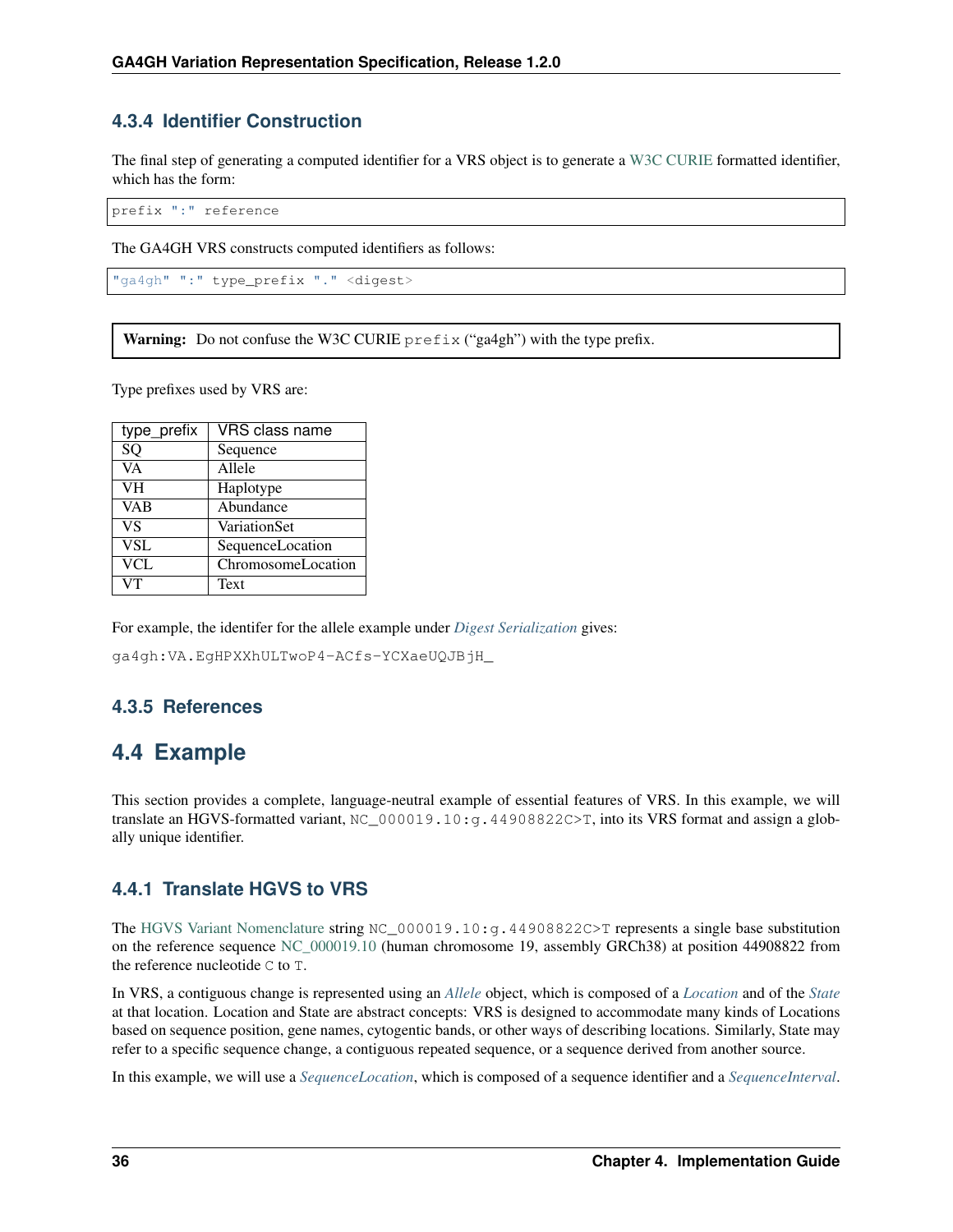In VRS, all identifiers are a [Compact URI \(CURIE\).](https://www.w3.org/TR/curie/) Therefore, NC 000013.11 MUST be written as the string refseq:NC\_000019.10 to make explicit that this sequence is from [RefSeq](https://www.ncbi.nlm.nih.gov/refseq/) . VRS does not restrict which data sources may be used, but does recommend using prefixes from [identifiers.org.](http://identifiers.org)

VRS uses *[Inter-residue Coordinates](#page-50-0)*. Inter-residue coordinates *always* use intervals to refer to sequence spans. For the purposes of this example, inter-residue coordinates *look* like the more familiar 0-based, right-open numbering system. (Please read about *[Inter-residue Coordinates](#page-50-0)* if you are interested in the significant advantages of this design choice over other coordinate systems.)

The *[SequenceInterval](#page-19-0)* for the position 44908822 is

```
{
  "end": {
    "type": "Number",
    "value": 44908822
 },
  "start": {
    "type": "Number",
    "value": 44908821
 },
  "type": "SequenceInterval"
}
```
The *[SequenceLocation](#page-18-0)* is constructed from a sequence identifier and the above interval.

```
{
  "interval": {
    "end": {
      "type": "Number",
      "value": 44908822
    },
    "start": {
      "type": "Number",
      "value": 44908821
    },
    "type": "SequenceInterval"
  },
  "sequence_id": "refseq:NC_000019.10",
  "type": "SequenceLocation"
}
```
A *[LiteralSequenceExpression](#page-21-0)* object consists simply of the replacement sequence, as follows:

```
"sequence": "T",
"type": "LiteralSequenceExpression"
```
The *[Allele](#page-9-0)* object's location and state attributes may then be constructed from the above SequenceLocation and LiteralSequenceExpressions respectively:

```
{
  "location": {
    "interval": {
      "end": {
        "type": "Number",
        "value": 44908822
      },
```
(continues on next page)

{

}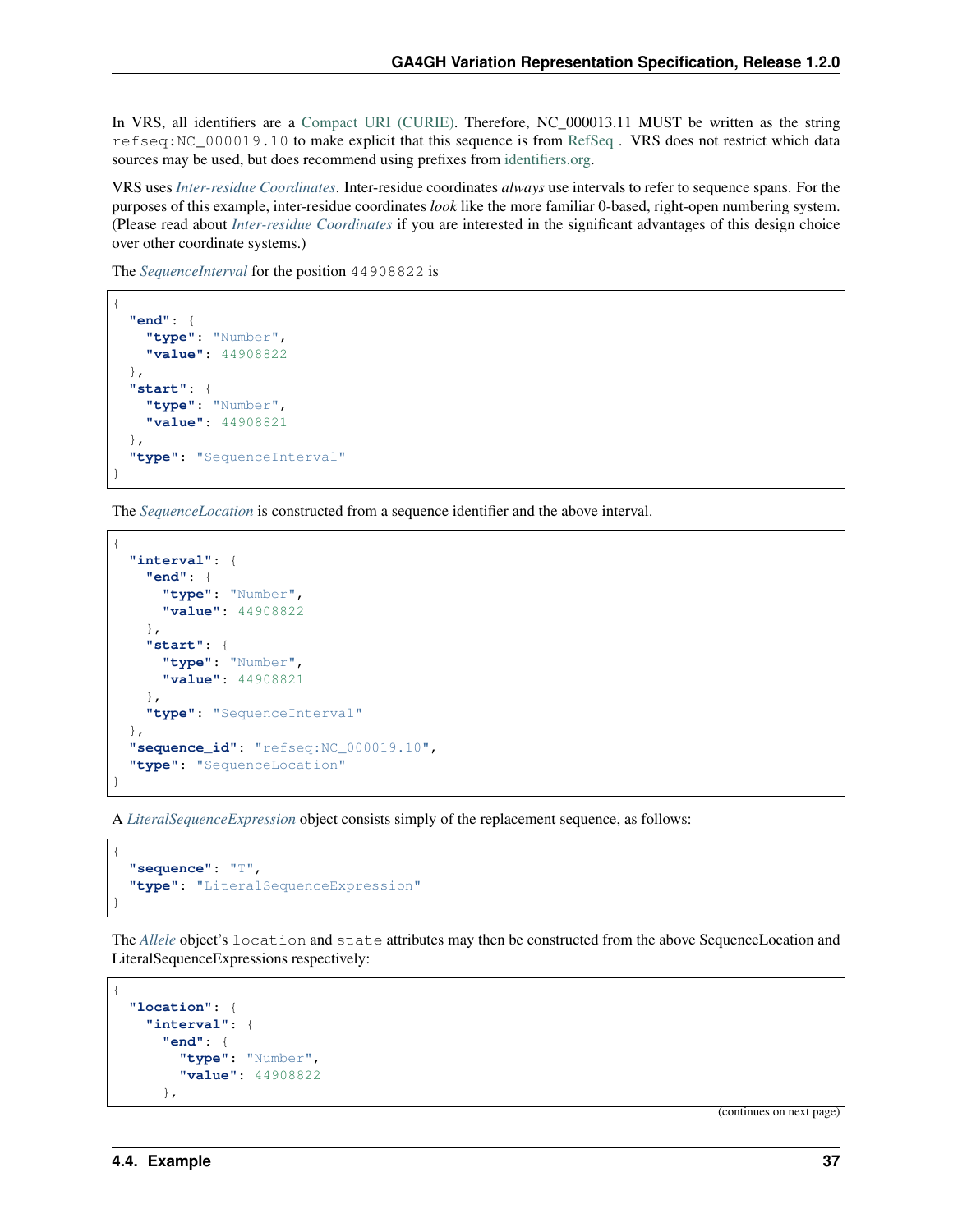(continued from previous page)

```
"start": {
        "type": "Number",
        "value": 44908821
      },
      "type": "SequenceInterval"
    },
    "sequence_id": "refseq:NC_000019.10",
    "type": "SequenceLocation"
  },
  "state": {
    "sequence": "T",
    "type": "LiteralSequenceExpression"
  },
  "type": "Allele"
}
```
This Allele is a fully-compliant VRS object that is parsable using the VRS JSON Schema.

Note: VRS is verbose! The goal of VRS is to provide a extensible framework for representation of sequence variation in computers. VRS objects are readily parsable and have precise meaning, but are often larger than other representations and are typically less readable by humans. This tradeoff is intentional!

#### **4.4.2 Generate a computed identifer**

A key feature of VRS is an easily-implemented algorithm to generate computed, digest-based identifiers for variation objects. This algorithm permits organizations to generate the same identifier for the same allele without prior coordination, which in turn facilitates sharing, obviates centralized registration services, and enables identifiers to be used in secure settings (such as diagnostic labs).

The VRS computed identifier procedure requires that all nested *[identifiable objects](#page-70-0)* are expressed using computed identifiers. Using GA4GH sequence identifiers collapses differences between alleles due to trivial differences in reference naming. The same variation reported on NC\_000019.10, CM000681.2, GRCh38:19, GRCh38.p13:19 would appear to be distinct variation; using a digest identifer will ensure that variation is reported on a single sequence identifier. Furthermore, using digest-based sequence identifiers enables the use of custom reference sequences.

Important: VRS permits the use of conventional sequence accessions from RefSeq, Ensemble, or other sources. However, when generating copmuted identifiers, implementations MUST use GA4GH-sequence accessions.

In this example, the sequence identifier  $r \in f \in g : NC_000019.10$  MUST be transformed into digest-based identifer ga4gh:GS.IIB53T8CNeJJdUqzn9V\_JnRtQadwWCbl as described in *[Computed Identifiers](#page-36-0)*. In practice, implmentations should precompute sequence digests or should use an existing service that does so. (See *[Required External](#page-32-0) [Data](#page-32-0)* for a description of data that are needed to implement VRS.) Subsitituing the GA4GH sequence identifier into the Allele's location.sequence\_id attribute gives:

```
"location": {
  "interval": {
    "end": {
      "type": "Number",
      "value": 44908822
    },
```
(continues on next page)

{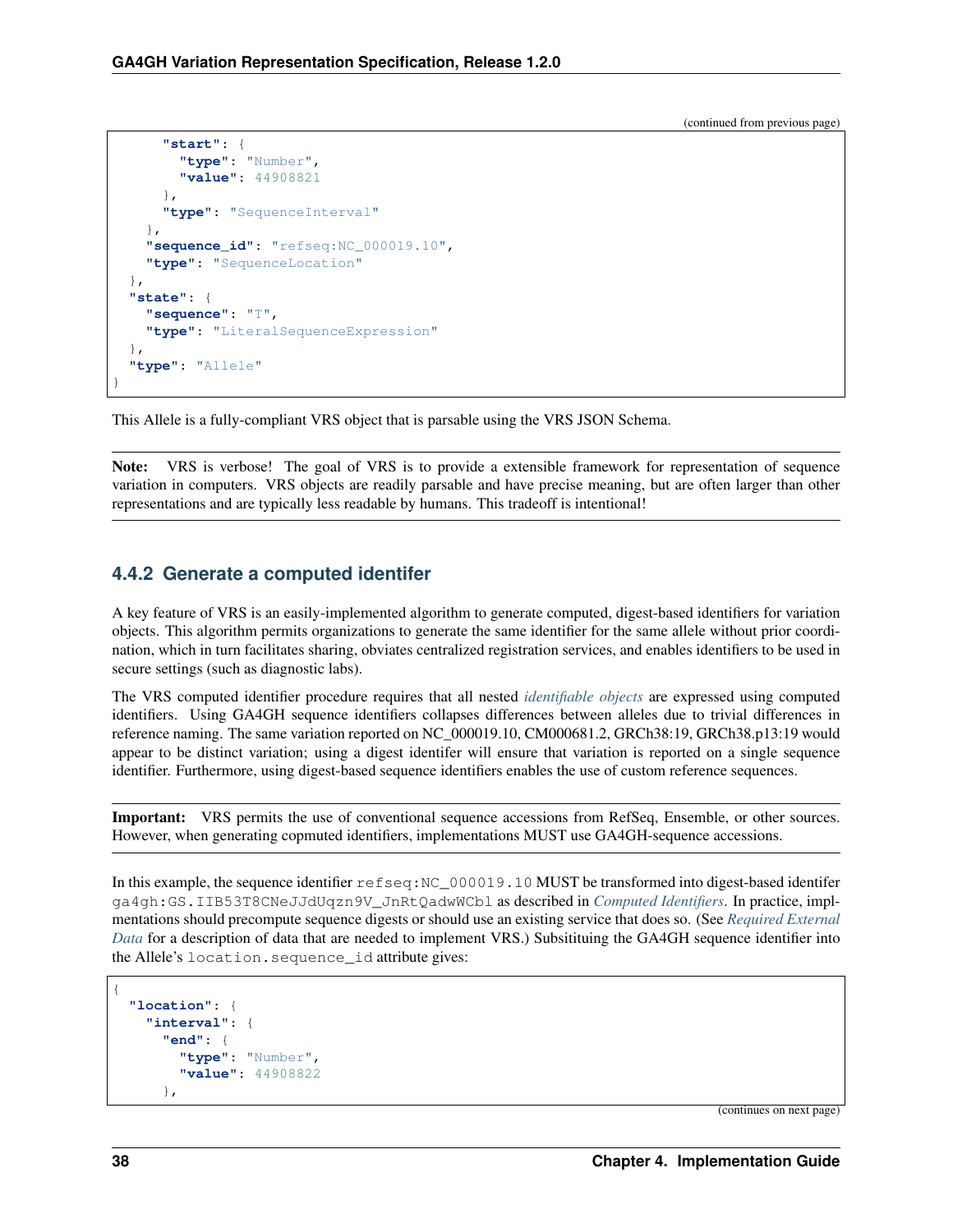(continued from previous page)

```
"start": {
        "type": "Number",
        "value": 44908821
      },
      "type": "SequenceInterval"
    },
    "sequence_id": "ga4gh:GS.IIB53T8CNeJJdUqzn9V_JnRtQadwWCbl",
    "type": "SequenceLocation"
  },
  "state": {
    "sequence": "T",
    "type": "LiteralSequenceExpression"
  },
  "type": "Allele"
}
```
The first step in constructing a computed identifier is to create a binary digest serialization of the Allele. Details are provided in *[Computed Identifiers](#page-36-0)*. For this example, the *binary* (ASCII encoded) object looks like:

```
{"location":"esDSArZQC-Sx-96ZZzHnzAVNOc439oE5","state":{"sequence":"T","type":
˓→"LiteralSequenceExpression"},"type":"Allele"}
```
Important: The GA4GH binary digest serialization process imposes constraints that guarantee that different implementations will generate the same binary "blob" for a given object. Do not confuse binary digest serialization with JSON serialization, which is used elsewhere with VRS schema.

The GA4GH digest for the above blob is computed using the first 192 bits (24 bytes) of the [SHA-512](https://nvlpubs.nist.gov/nistpubs/FIPS/NIST.FIPS.180-4.pdf) digest, [base64url](https://tools.ietf.org/html/rfc4648#section-5) encoded. Conceptually, the function is base64url ( $sha512$  ( $blob$ ) [:24] ). In this example, the value returned is \_YNe5V9kyydfkGU0NRyCMHDSKHL4YNvc.

A GA4GH Computed Identifier has the form:

```
"ga4gh" ":" <type_prefix> "." <digest>
```
The type\_prefix for a VRS Allele is VA, which results in the following computed identifier for our example:

```
ga4gh:VA._YNe5V9kyydfkGU0NRyCMHDSKHL4YNvc
```
Importantly, GA4GH computed identifers may be used literally (without escaping) in URIs.

Variation and Location objects contain an OPTIONAL  $\Delta$  attribute which implementations may use to store any CURIE-formatted identifier. *If* an implementation returns a computed identifier with objects, the object might look like the following:

```
{
  "_id": "ga4gh:VA._YNe5V9kyydfkGU0NRyCMHDSKHL4YNvc",
  "location": {
    "interval": {
      "end": {
        "type": "Number",
        "value": 44908822
      },
      "start": {
        "type": "Number",
        "value": 44908821
```
(continues on next page)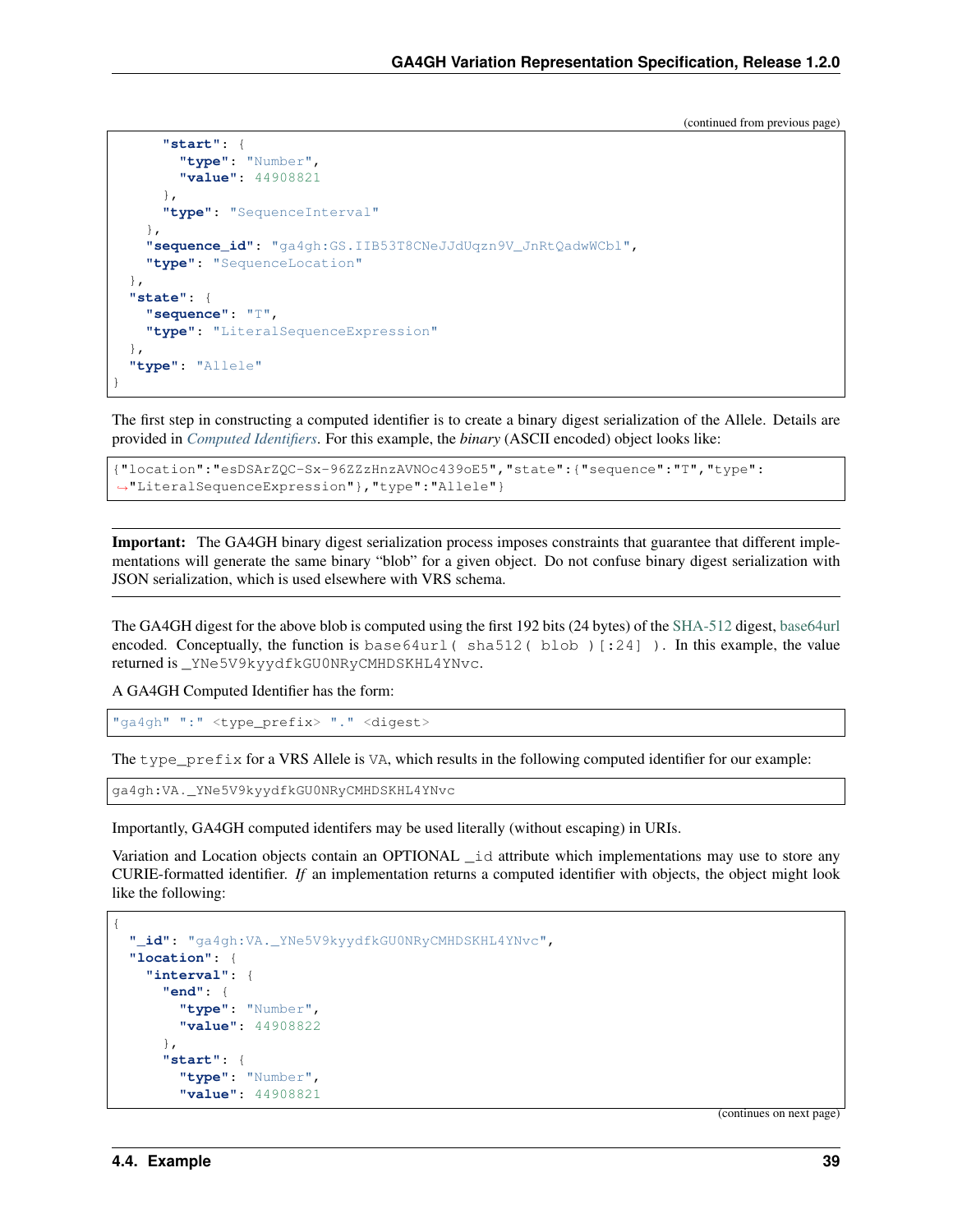(continued from previous page)

```
},
      "type": "SequenceInterval"
    },
    "sequence_id": "refseq:NC_000019.10",
    "type": "SequenceLocation"
  },
  "state": {
    "sequence": "T",
    "type": "LiteralSequenceExpression"
  },
  "type": "Allele"
}
```
This example provides a full VRS-compliant Allele with a computed identifier.

Note: The \_id attribute is optional. If it is used, the value MUST be a CURIE, but it does NOT need to be a GA4GH Computed Identifier. Applications MAY choose to implement their own identifier scheme for private or public use. For example, the above \_id could be a serial number assigned by an application, such as  $a$  acmecorp:v0000123.

### **4.4.3 What's Next?**

This example has shown a full example for a relatively simple case. VRS provides a framework that will enable much more complex variation. Please see *[Future Plans](#page-53-0)* for a discussion of variation classes that are intened in the near future.

The *[Implementations](#page-57-0)* section lists libraries and packages that implement VRS.

VRS objects are [value objects.](https://en.wikipedia.org/wiki/Value_object) An important consequence of this design choice is that data should be associated *with* VRS objects via their identifiers rather than embedded *within* those objects. The appendix contains an example of *[associating annotations with variation](#page-61-0)*.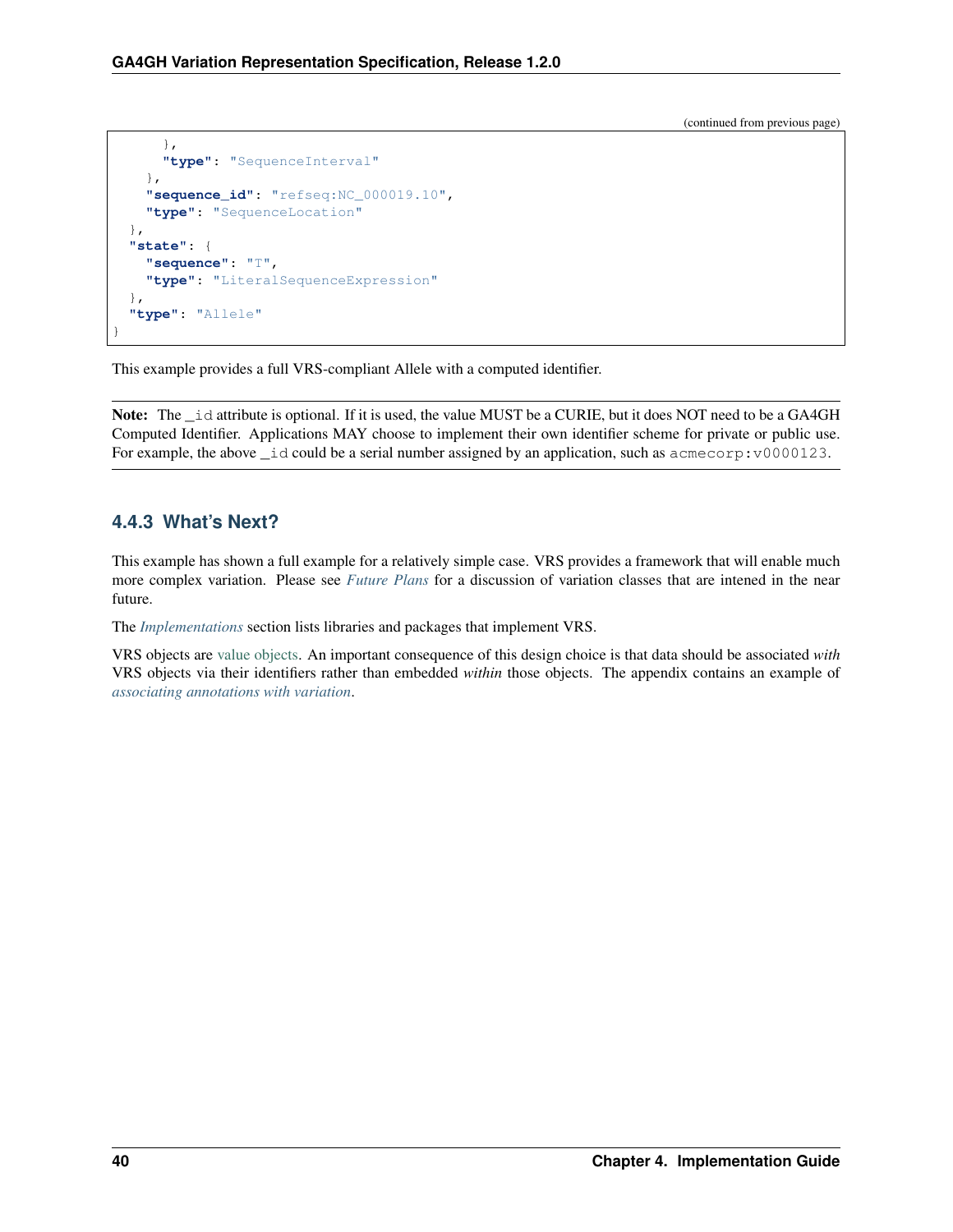# CHAPTER 5

## Releases

Note: VRS follows [Semantic Versioning 2.0.](http://semver.org/) For a version number MAJOR.MINOR.PATCH:

- MAJOR version is incremented for incompatible API changes.
- MINOR version is incremented for new, backwards-compatible functionality. For VRS, this means changes that add support for new types of variation or extend existing types.
- PATCH version is incremented for bug fixes. For VRS, examples are clarifications of documentation and bug fixes on property constraints. No changes to information models will occur in PATCH releases.

All planned work The [VRS Roadmap](https://github.com/orgs/ga4gh/projects/5) for upcoming developments. All currently planned work will be MINOR updates according to the guidelines above.

# **5.1 1.2**

### **5.1.1 1.2.0**

#### **News**

- The first manuscript for VRS has been submitted. Please cite [https://www.biorxiv.org/content/10.1101/2021.01.](https://www.biorxiv.org/content/10.1101/2021.01.15.426843v1) [15.426843v1.](https://www.biorxiv.org/content/10.1101/2021.01.15.426843v1)
- Want to get involved? See the [VRS Appendix](https://vrs.ga4gh.org/en/stable/appendices/index.html) for the many ways that you can inform and contribute to VRS.

#### **Important**

• *[SimpleInterval and SequenceState are deprecated](#page-28-0)*. They will be removed in VRS 2.0.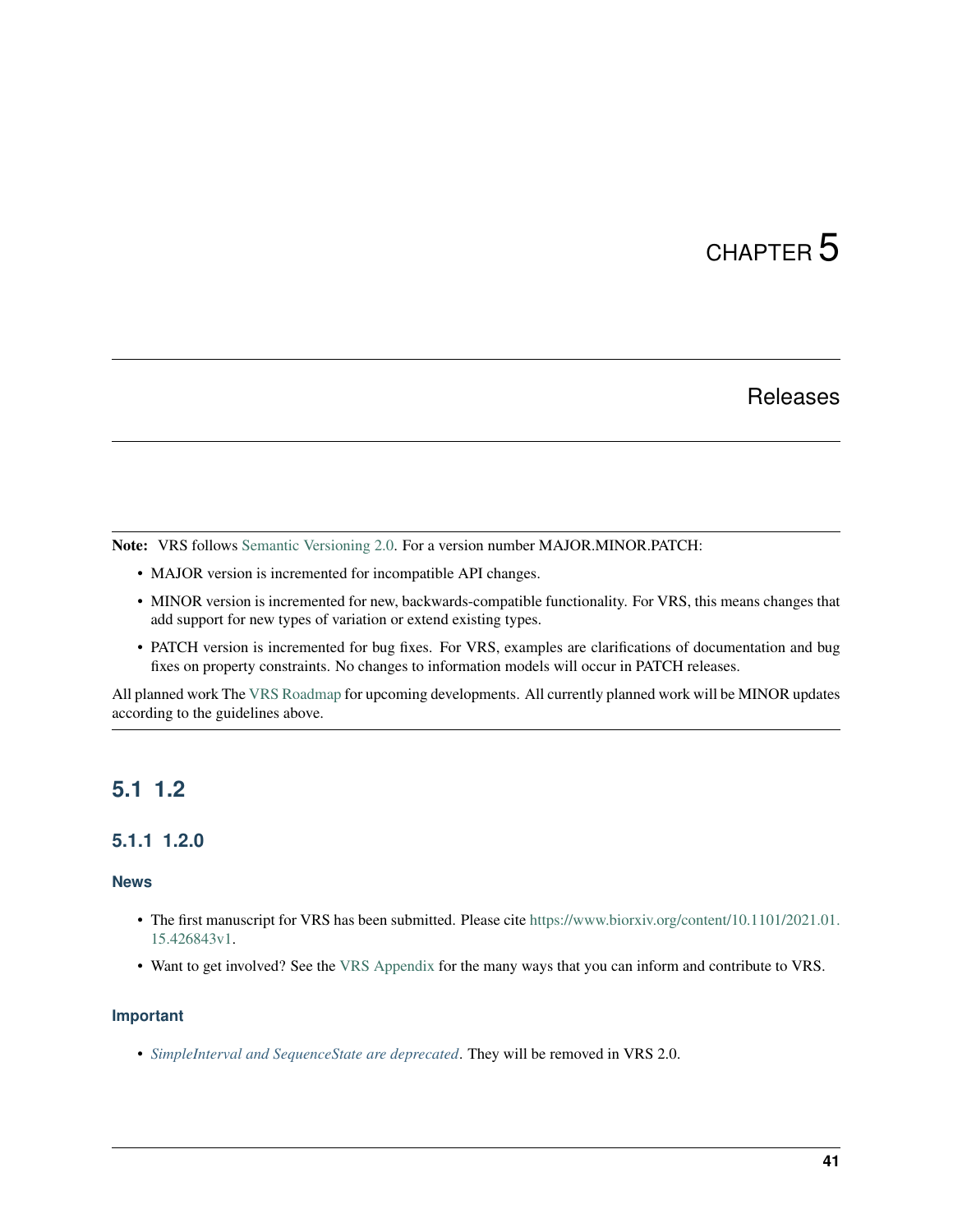#### **Major Changes**

- New classification of variation types.
	- *[Molecular Variation](#page-9-1)* refers to variation within or of a contiguous molecular
	- *[Systemic Variation](#page-13-1)* refers to variation in the context of a system, such as a genome, sample, or homologous chromosomes
	- *[Utility Variation](#page-14-0)* classes provide useful representations for certain technical operations
- New *[SequenceExpressions](#page-21-1)* subclasses replace SequenceState. Subtypes are:
	- *[DerivedSequenceExpression](#page-22-0)*, which representations sequence notionally derived from a SequenceLocation
	- *[RepeatedSequenceExpression](#page-22-1)*, which represents contiguous repeats of a sequence
	- *[LiteralSequenceExpression](#page-21-0)*, which wraps a *[Sequence](#page-27-0)* and provides data structure parity with other SequenceExpressions
- *[CopyNumber](#page-13-0)*, a form of SystemicVariation, represents the copies of a molecule within a genome, and can be used to express concepts such as amplification and copy loss.
- *[Gene](#page-23-0)* enables reference to an external definition of a gene, particularly for useas a subject of copy number expressions.
- *[DefiniteRange](#page-24-0)* and *[IndefiniteRange](#page-25-0)* represent bounded and half-bounded ranges respectively. A new *[Number](#page-25-1)* type wraps integers so that some attributes may assume values of any of these three types.

#### **Minor Changes**

• Sequence strings are now formally defined by a *[Sequence](#page-27-0)* type, which is fundamentally also a string. This change aids documentation but has no technical impact.

# **5.2 1.1**

### **5.2.1 1.1.2**

This patch version makes the following corrections and clarifications:

- Adds the intended ChromosomeLocation prefix to the Computed Identifiers table.
- Revises the Cytoband information model to align with ISCN conventions.
- Updates the Cytoband regex to match the specified model.

### **5.2.2 1.1.1**

This patch version makes the following corrections and clarifications:

- Correct styling / indexing of CytobandLocation in restructuredText to match the current Schema and ER Diagram.
- Remove erroneous bracket notation after CURIE from the *locations* attribute in the *[Allele](#page-9-0)* information model.
- Added citation for sha512t24u and truncated digest collision analysis.
- Revised Note in inter-residue design decision to acknowledge community terms.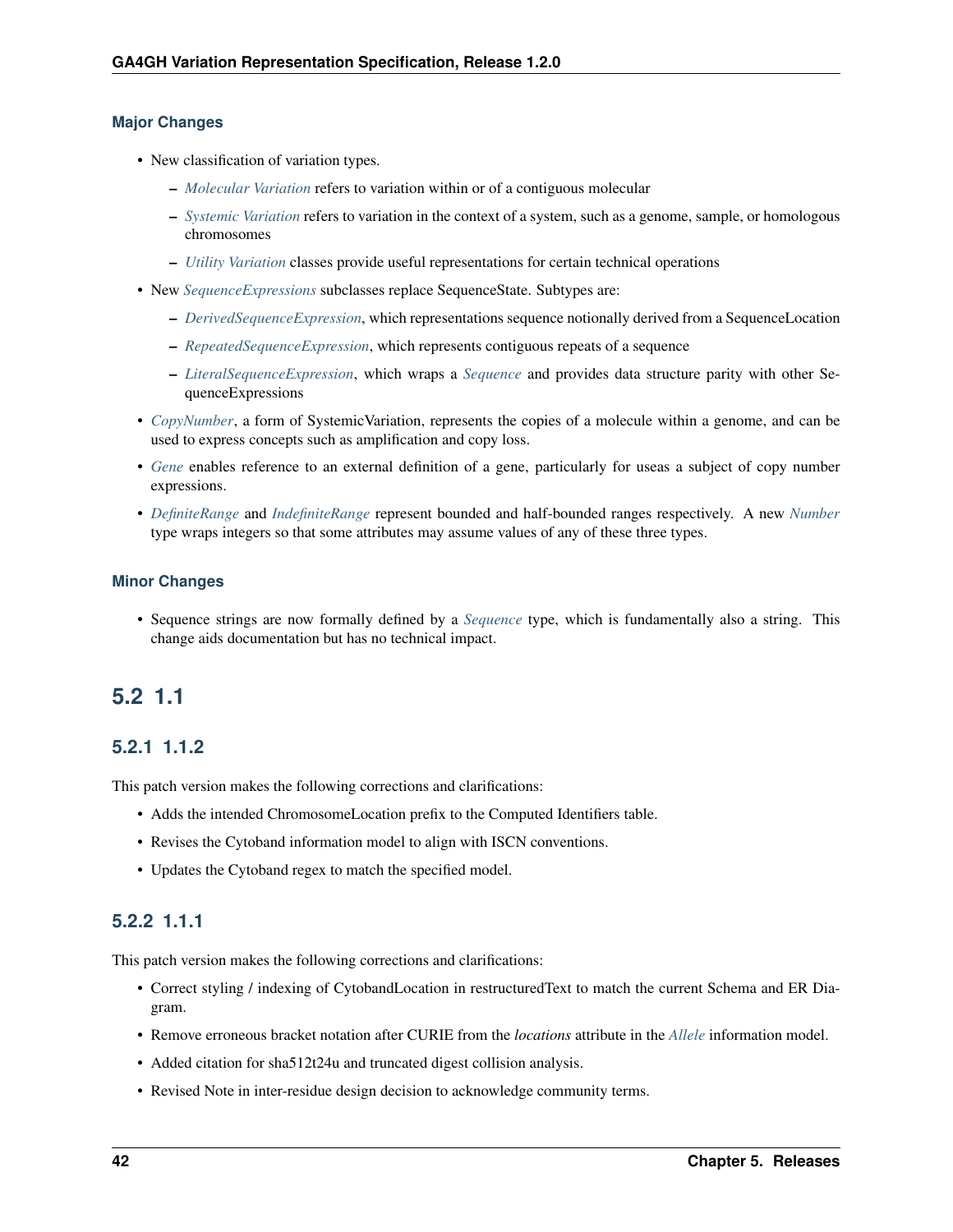### **5.2.3 1.1.0**

1.1.0 is the second release of VRS.

#### **New classes**

- ChromosomeLocation: A region of a chromosomed specified by species and name using cytogenetic naming conventions
- CytobandInterval: A contiguous region specified by chromosomal bands features.
- Haplotype: A set of zero or more Alleles.
- VariationSet: A set of Variation objects.

#### **Other data model changes**

• Interval was renamed to SequenceInterval. Interval was an internal class that was never instantiated, so this change should not be visiable to users.

#### **Documentation changes**

- Added *[Relationship of VRS to existing standards](#page-59-0)* to describe how VRS relates to other standards.
- Updated *[Normalization](#page-33-0)* to clarify handling of reference alleles and generalize terminology to apply to all VRS objects.
- Updated current and future schema diagrams.
- Included a discussion of the *[Release Cycle](#page-51-0)*.

# **5.3 1.0**

### **5.3.1 1.0.0**

VRS 1.0.0 was the first public release of the Variation Representation Specification.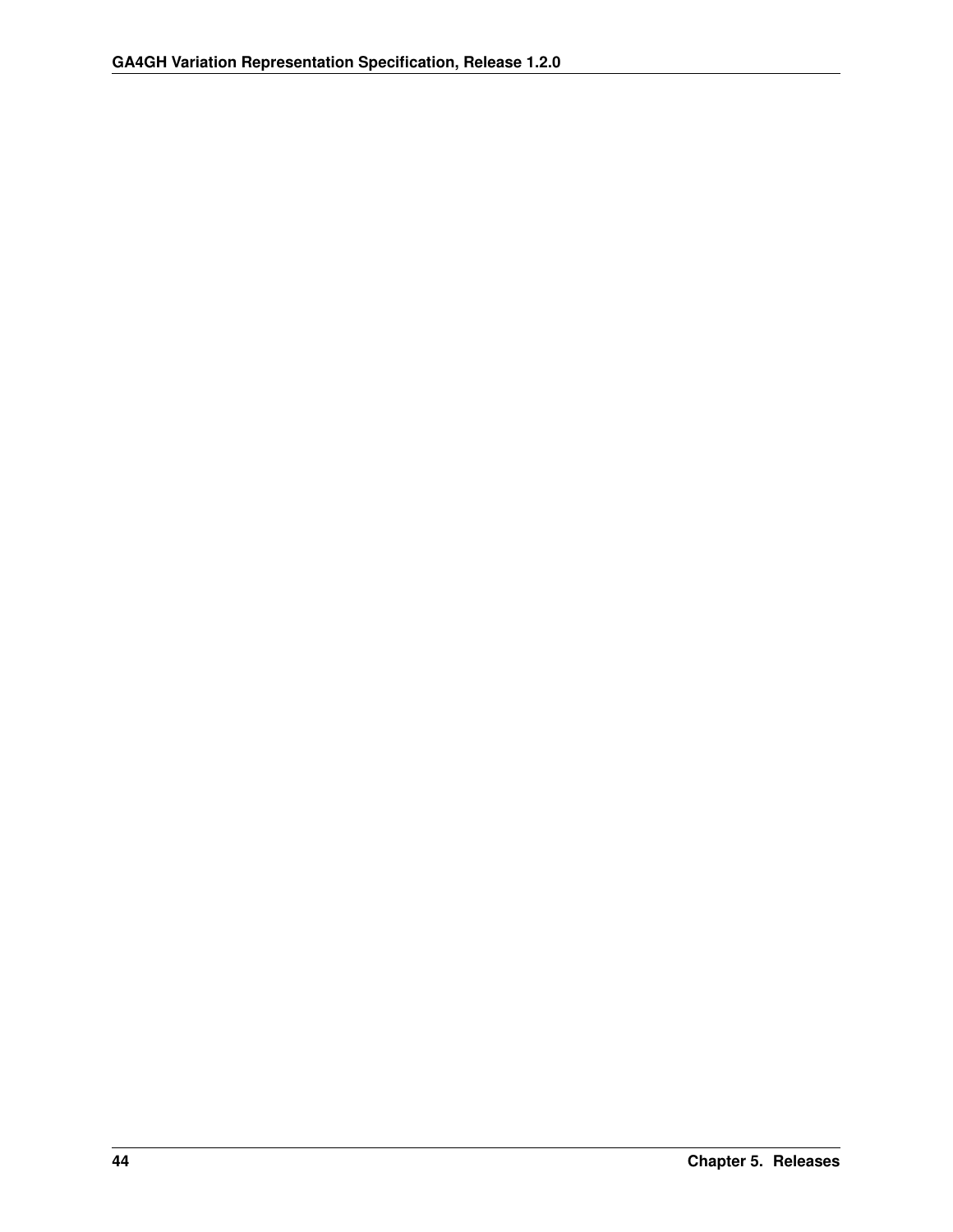# CHAPTER 6

# Appendices

### <span id="page-48-0"></span>**6.1 Getting Involved**

VRS is driven by community involvement. Here are a few ways that you can get involved:

- [GA4GH Variation Representation mailing list.](https://groups.google.com/a/ga4gh.org/g/ga4gh-vr)
- Biweekly meetings. Currently (July 2021) meets on the second and fourth Mondays of each month at 9am US Pacific time.
- Slack [#VR channel.](https://app.slack.com/client/T0V1J60J0/CBNCADUV8)
- Raise issues in [VRS repo.](https://github.com/ga4gh/vrs/)
- Read the manuscript! [The GA4GH Variation Representation Specification \(VRS\): a Computational Framework](https://www.biorxiv.org/content/10.1101/2021.01.15.426843v1) [for the Precise Representation and Federated Identification of Molecular Variation.](https://www.biorxiv.org/content/10.1101/2021.01.15.426843v1) [Pending publication in Cell Genomics)
- [VRS-python](https://github.com/ga4gh/vrs-python/) reference implementation contains [notebooks with examples.](https://github.com/ga4gh/vrs-python/tree/main/notebooks)
- [VRS Webinar and Slides](https://www.ga4gh.org/implementation/) from the GHIF Workshop Series.

### <span id="page-48-1"></span>**6.2 Design Decisions**

VRS contributors confronted numerous trade-offs in developing this specification. As these trade-offs may not be apparent to outside readers, this section highlights the most significant ones and the rationale for our design decisions, including:

### **6.2.1 Variation Rather than Variant**

The abstract *[Variation](#page-9-2)* class is intentionally not labeled "Variant", despite this being the primary term used in other molecular variation exchange formats (e.g. Variant Call Format, HGVS Sequence Variant Nomenclature). This is because the term "Variant" as used in the Genetics community is intended to describe discrete changes in nucleotide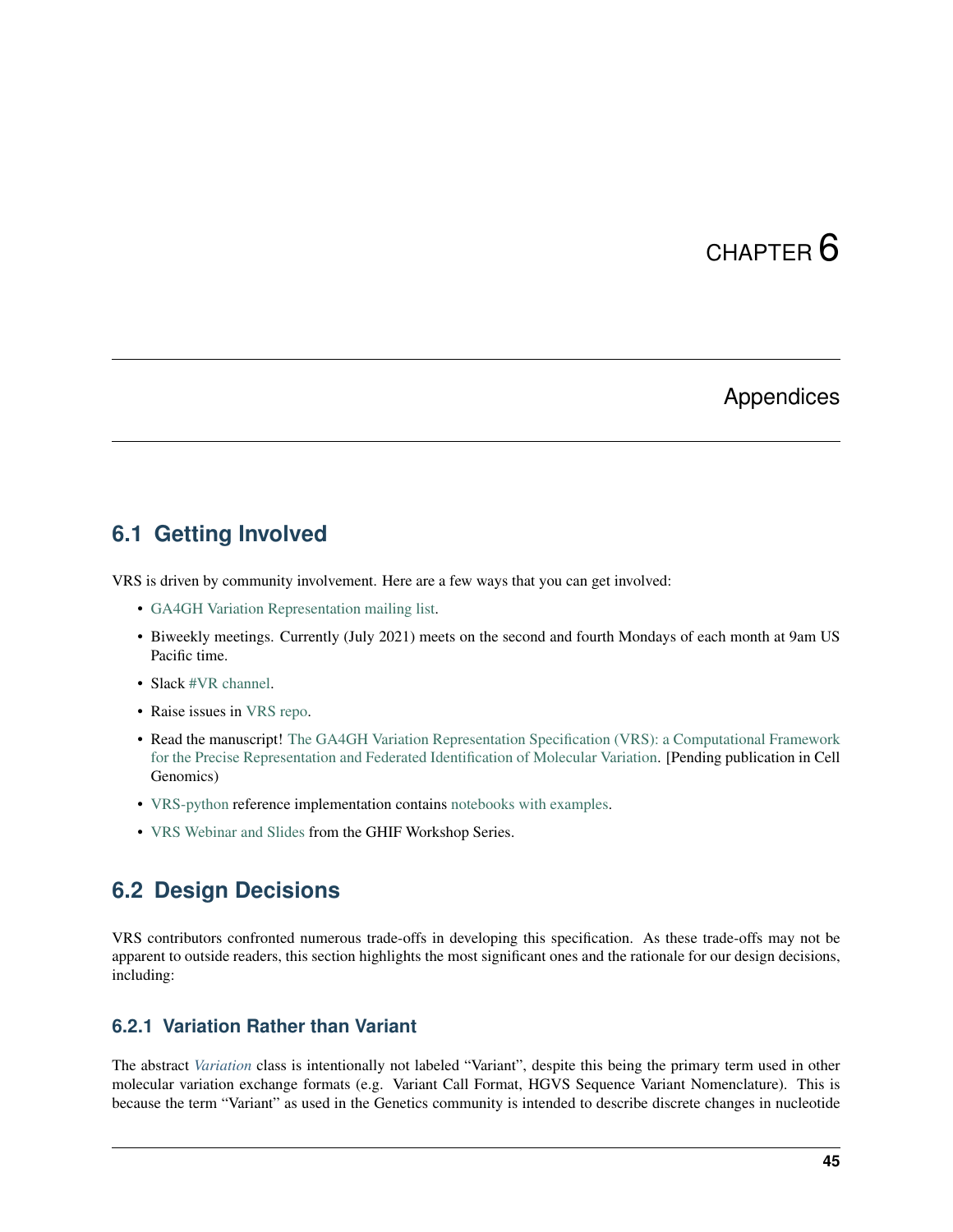/ amino acid sequence. "Variation", in contrast, captures other classes of molecular variation, including epigenetic alteration and transcript abundance. Capturing these other classes of variation is a *[future goal](#page-53-0)* of VRS, as there are many annotations that will require these variation classes as the subject.

### **6.2.2 Allele Rather than Variant**

The most primitive sequence assertion in VRS is the *[Allele](#page-9-0)* entity. Colloquially, the words "allele" and "variant" have similar meanings and they are often used interchangeably. However, the VR contributors believe that it is essential to distinguish the state of the sequence from the change between states of a sequence. It is imperative that precise terms are used when modelling data. Therefore, within VRS, Allele refers to a state and "variant" refers to the change from one Allele to another.

The word "variant", which implies change, makes it awkward to refer to the (unchanged) reference allele. Some systems will use an HGVS-like syntax (e.g., NC\_000019.10:g.44906586G>G or NC\_000019.10:g.44906586=) when referring to an unchanged residue. In some cases, such "variants" are even associated with allele frequencies. Similarly, a predicted consequence is better associated with an allele than with a variant.

### <span id="page-49-0"></span>**6.2.3 Implementations should normalize**

VRS STRONGLY RECOMMENDS that Alleles be *[normalized](#page-33-0)* when generating *[computed identifiers](#page-36-0)*. The rationale for recommending, rather than requiring, normalization is grounded in dual views of Allele objects with distinct interpretations:

- Allele as minimal representation of a change in sequence. In this view, normalization is a process that makes the representation minimal and unambiguous.
- Allele as an assertion of state. In this view, it is reasonable to want to assert state that may include (or be composed entirely of) reference bases, for which the normalization process would alter the intent.

Although this rationale applies only to Alleles, it may have have parallels with other VRS types. In addition, it is desirable for all VRS types to be treated similarly.

Furthermore, if normalization were required in order to generate *[Computed Identifiers](#page-36-0)*, but did not apply to certain instances of VRS Variation, implementations would likely require secondary identifier mechanisms, which would undermine the intent of a global computed identifier.

The primary downside of not requiring normalization is that Variation objects might be written in non-canonical forms, thereby creating unintended degeneracy.

Therefore, normalization of all VRS Variation classes is optional in order to support the view of Allele as an assertion of state on a sequence.

### **6.2.4 Alleles are Fully Justified**

In order to standardize the representation of sequence variation, Alleles SHOULD be fully justified from the description of the NCBI [Variant Overprecision Correction Algorithm \(VOCA\).](https://www.biorxiv.org/content/10.1101/537449v3.full) Furthermore, normalization rules are identical for all sequence types (DNA, RNA, and protein).

The choice of algorithm was relatively straightforward: VOCA is published, easily understood, easily implemented, and covers a wide range of cases.

The choice to fully justify is a departure from other common variation formats. The HGVS nomenclature recommendations, originally published in 1998, require that alleles be right normalized [\(3' rule\)](https://varnomen.hgvs.org/recommendations/general/) on all sequence types. The Variant Call Format (VCF), released as a PDF specification in 2009, made the conflicting choice to write variants [left](https://genome.sph.umich.edu/wiki/Variant_Normalization#Definition) [\(5'\) normalized](https://genome.sph.umich.edu/wiki/Variant_Normalization#Definition) and anchored to the previous nucleotide.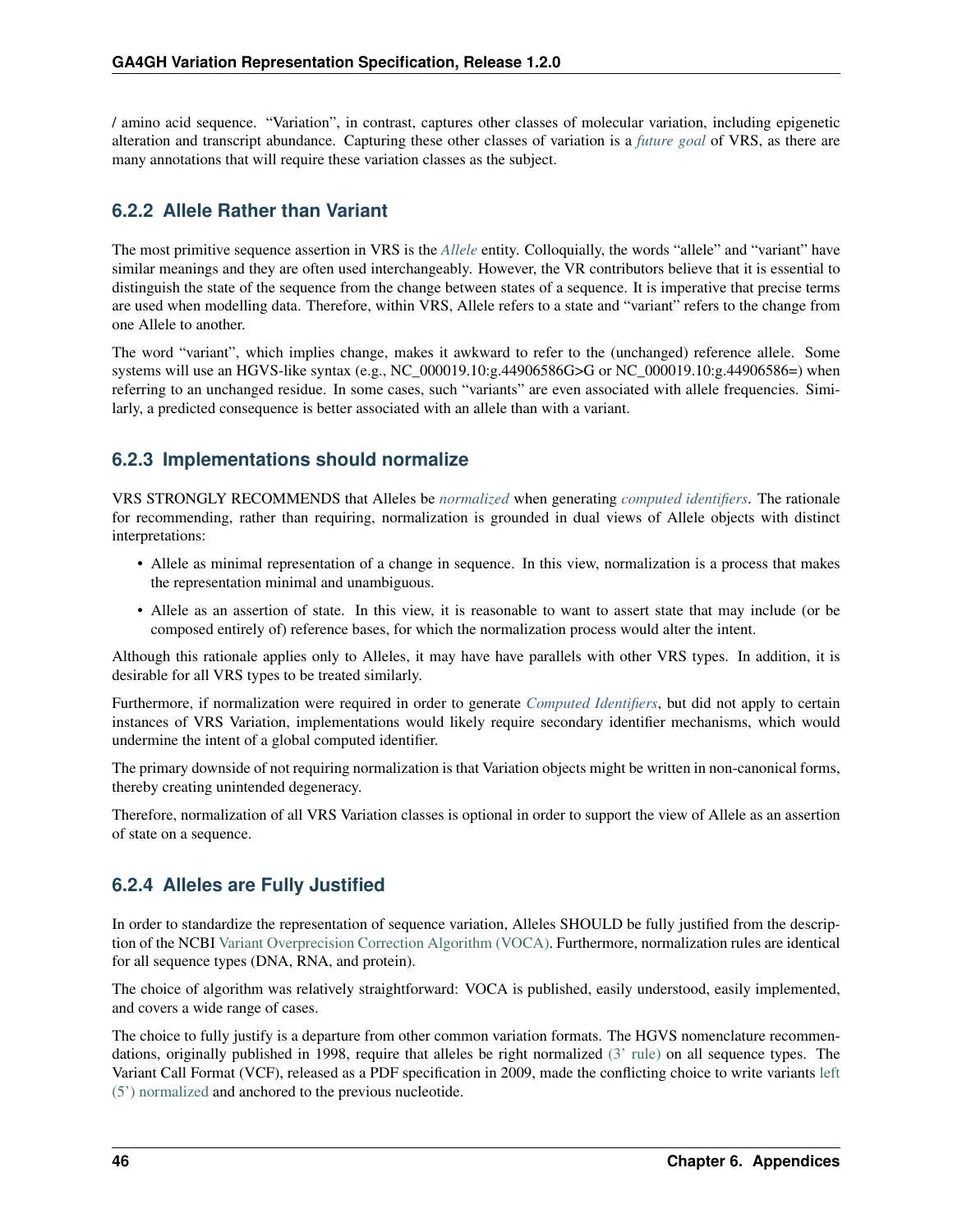Fully-justified alleles represent an alternate approach. A fully-justified representation does not make an arbitrary choice of where a variant truly occurs in a low-complexity region, but rather describes the final and unambiguous state of the resultant sequence.

### <span id="page-50-0"></span>**6.2.5 Inter-residue Coordinates**

Sequence ranges use an inter-residue coordinate system. Inter-residue coordinate conventions are used in this terminology because they provide conceptual consistency that is not possible with residue-based systems.

Important: The choice of what to count — residue or inter-residue positions — has significant semantic implications for the interpretation of coordinates. Although inter-residue coordinates and the "0-based" residue coordinates are often numerically identical, we favor "inter-residue" to emphasize the meaning of these coordinates.

When humans refer to a range of residues within a sequence, the most common convention is to use an interval of ordinal residue positions in the sequence. While natural for humans, this convention has several shortcomings when dealing with sequence variation.

For example, interval coordinates are interpreted as exclusive coordinates for insertions, but as inclusive coordinates for substitutions and deletions; in effect, the interpretation of coordinates depends on the variant type, which is an unfortunate coupling of distinct concepts.

### **6.2.6 Modelling Language**

The VRS collaborators investigated numerous options for modelling data, generating code, and writing the wire protocol. Required and desired selection criteria included:

- language-neutral or at least C/C++, java, python
- high-quality tooling/libraries
- high-quality code generation
- documentation generation
- supported constructs and data types
	- typedefs/aliases
	- enums
	- lists, maps, and maps of lists/maps
	- nested objects
- protocol versioning (but not necessarily automatic adaptation)

Initial versions of the VRS logical model were implemented in UML, protobuf, and swagger/OpenAPI, and JSON Schema. We have implemented our schema in JSON Schema. Nonetheless, it is anticipated that some adopters of the VRS logical model may implement the specification in other protocols.

### **6.2.7 Serialization Strategy**

There are many packages and proposals that aspire to a canonical form for json in many languages. Despite this, there are no ratified or *de facto* winners. Many packages have similar names, which makes it difficult to discern whether they are related or not (often not). Although some packages look like good single-language candidates, none are ready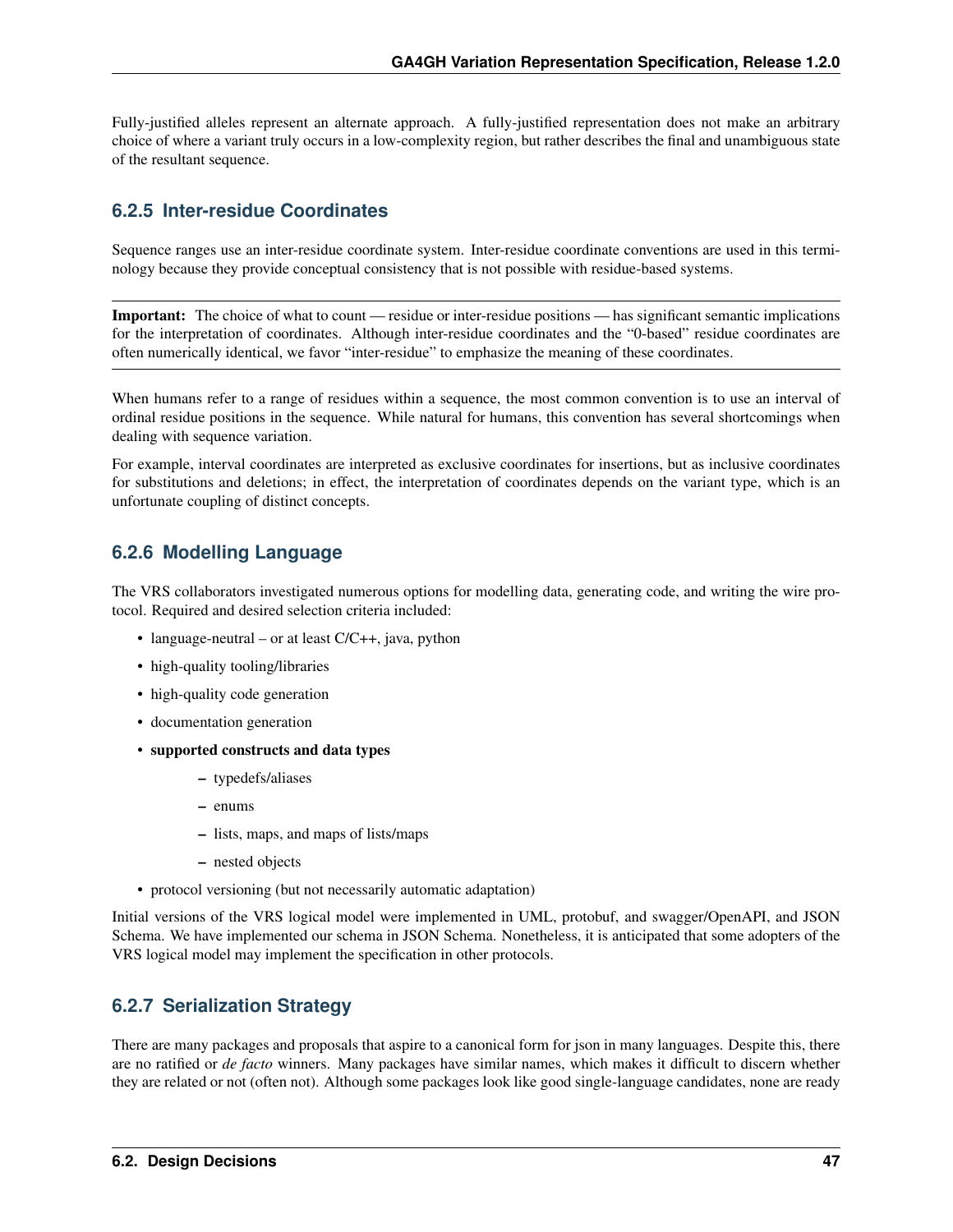for multi-language use. Many seem abandoned. The need for a canonical json form is evident, and there was at least one proposal for an ECMA standard.

Therefore, we implemented our own *[serialization format](#page-37-0)*, which is very similar to [Gibson Canonical JSON](http://gibson042.github.io/canonicaljson-spec/) (not to be confused with [OLPC Canonical JSON\)](http://wiki.laptop.org/go/Canonical_JSON).

### **6.2.8 Not using External Chromosome Declarations**

In *[ChromosomeLocation](#page-17-1)*, the tuple <species,chromosome name> refers an archetypal chromosome for the species. [WikiData](https://www.wikidata.org/) and [MeSH](https://www.ncbi.nlm.nih.gov/mesh/) provide such definitions (e.g., Human Chr 1 at [WikiData](https://www.wikidata.org/wiki/Q430258) and [MeSH\)](https://meshb.nlm.nih.gov/record/ui?ui=D002878) and were considered, and rejected, for use in VRS. Both ontologies were anticipated to increase complexity that was not justified by the benefit to VRS. In addition, data in WikiData are crowd-sourced and therefore potentially unstable, and the species coverage in MeSH was insufficient for anticipated VRS uses.

# **6.3 Development Process**

### <span id="page-51-0"></span>**6.3.1 Release Cycle**



Fig. 1: The VRS development process.

The release cycle is implemented in the [VR project board,](https://github.com/orgs/ga4gh/projects/5?card_filter_query=repo%3Aga4gh%2Fvrs) which is the authoritative source of information about development status.

#### **Planned Features**

Feature requests from the community are made through the generation of [GitHub issues on the VRS repository,](https://github.com/ga4gh/vrs/issues) which are open for public review and discussion.

#### **Project Leadership Review**

Open issues are reviewed and triaged by the *[Project Leadership](#page-52-0)*. Feature requests identified to support an unmet need are added to the [Backburner](https://github.com/orgs/ga4gh/projects/5?card_filter_query=repo%3Aga4gh%2Fvrs#column-9024746) project column and scheduled for discussion in our weekly VR calls. These discussions are used to inform whether or not a feature will be planned for development. The *[Project Maintainers](#page-53-1)* are responsible for making the final determination on whether or not a feature should be added to VRS.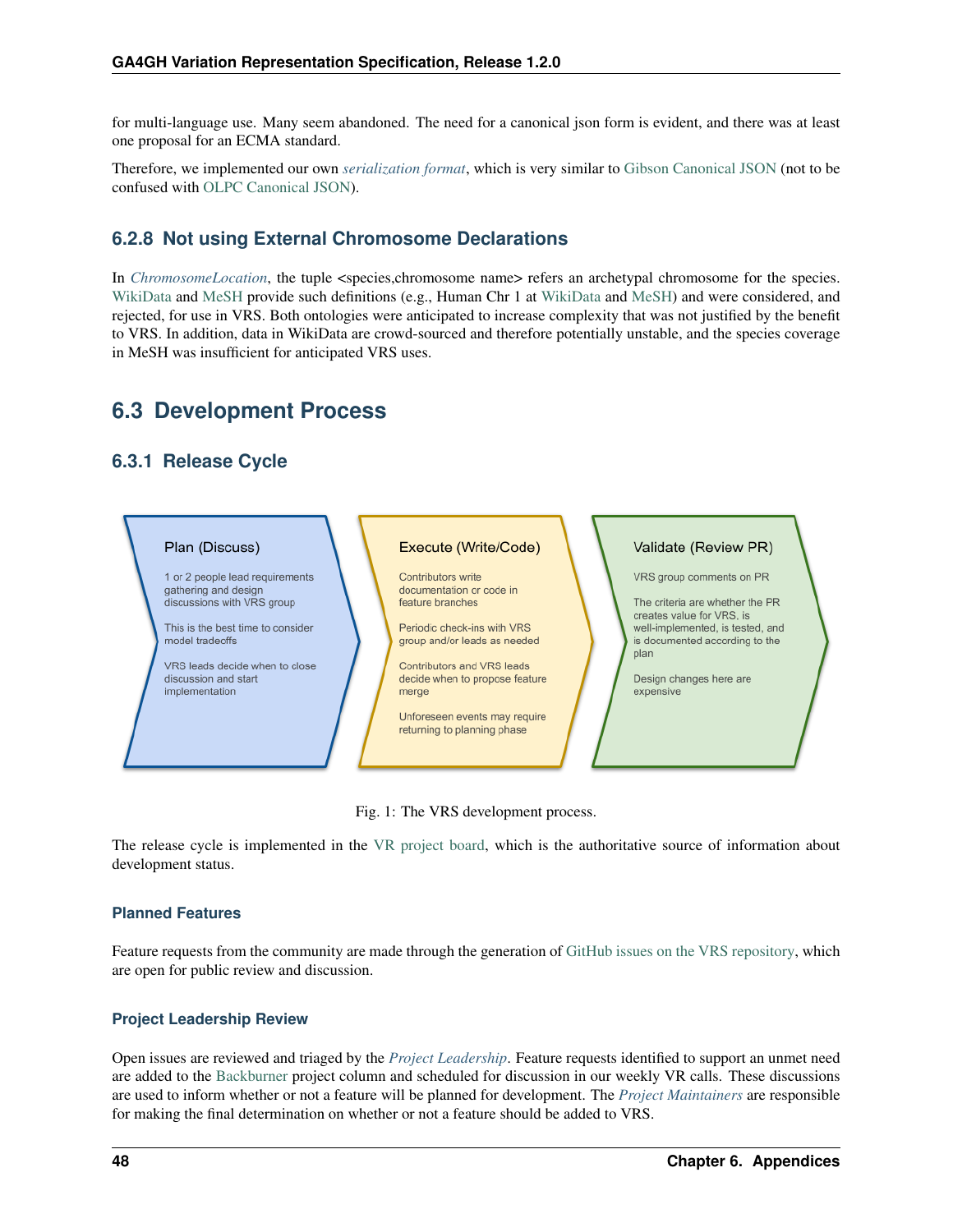#### **Requirements Gathering**

Once a planned feature is introduced in call, the issue moves to the [Planning](https://github.com/orgs/ga4gh/projects/5?card_filter_query=repo%3Aga4gh%2Fvrs#column-8939340) project column. During this phase, community feedback on use cases and technical requirements will be collected (see [example requirement issues\)](https://github.com/ga4gh/vrs/labels/requirements). Deadlines for submitting cases will be set by the Project Maintainers.

#### **Requirements Discussion**

Once the requirements gathering phase has been completed, the issue moves to the [Backlog/Ready for Dev](https://github.com/orgs/ga4gh/projects/5?card_filter_query=repo%3Aga4gh%2Fvrs#column-5274081) project column. In this phase, the requirements undergo review and discussion by the community on VR calls.

#### **Feature Development**

After community review of requirements, the issue moves on to the [In Progress](https://github.com/orgs/ga4gh/projects/5?card_filter_query=repo%3Aga4gh%2Fvrs#column-5274078) project column. In this stage, the draft features will be developed as a draft [Pull Request](https://github.com/ga4gh/vrs/pulls) (PR). The draft author will indicate that a feature is ready for community review by marking the PR as "Ready for review" (at which point the PR loses "draft" status).

#### **Feature Review**

Once a PR is ready for review, the Project Maintainers will move the corresponding issue to the [QA/Feedback](https://github.com/orgs/ga4gh/projects/5?card_filter_query=repo%3Aga4gh%2Fvrs#column-8087350) project column. Pull requests ready for public review MAY be merged into the *main* (stable release) branch by through review and approval by at least one (non-authoring) Project Maintainer. Merged commits MAY be tagged as alpha releases when needed. After merging, corresponding issues are moved to the [Done](https://github.com/orgs/ga4gh/projects/5?card_filter_query=repo%3Aga4gh%2Fvrs#column-5274079) project column and are closed.

#### **Version Review and Release**

After completion of all planned features for a new minor or major version, a request for community review will be indicated by a beta release of the new version. Community stakeholders involved in the feature requests and requirements gathering for the included features are notified by Project Maintainers for review and approval of the release. After a community review period of at least one week, the Project Leadership will review and address any raised concerns for the reviewed version.

After passing review, new minor versions are released to production. If any features in the reviewed version are deemed to be significant additions to the specification by the Project Leadership, or if it is a major version change, instead a release candidate version will be released and submitted for GA4GH product approval. After approval, the new version is released to production.

VRS follows [GA4GH project versioning recommendations,](https://docs.google.com/document/d/1UUJSnsPw32W5r1jaJ0vI11X0LLLygpAC9TNosjSge_w/edit#heading=h.6672fcrbpqsk) based on [Semantic Versioning 2.0.](http://semver.org/) The VRS GitHub repository *develop* branch contains the latest development code for community review (see *[Release Cycle](#page-51-0)*).

### **6.3.2 Leadership**

#### <span id="page-52-0"></span>**Project Leadership**

As a product of the Genomic Knowledge Standards (GKS) Work Stream, project leadership is comprised of the [Work](https://ga4gh-gks.github.io/) [Stream leadership:](https://ga4gh-gks.github.io/)

- Alex Wagner [\(@ahwagner\)](https://github.com/ahwagner)
- Andy Yates [\(@andrewyatz\)](https://github.com/andrewyatz)
- Bob Freimuth [\(@rrfreimuth\)](https://github.com/rrfreimuth)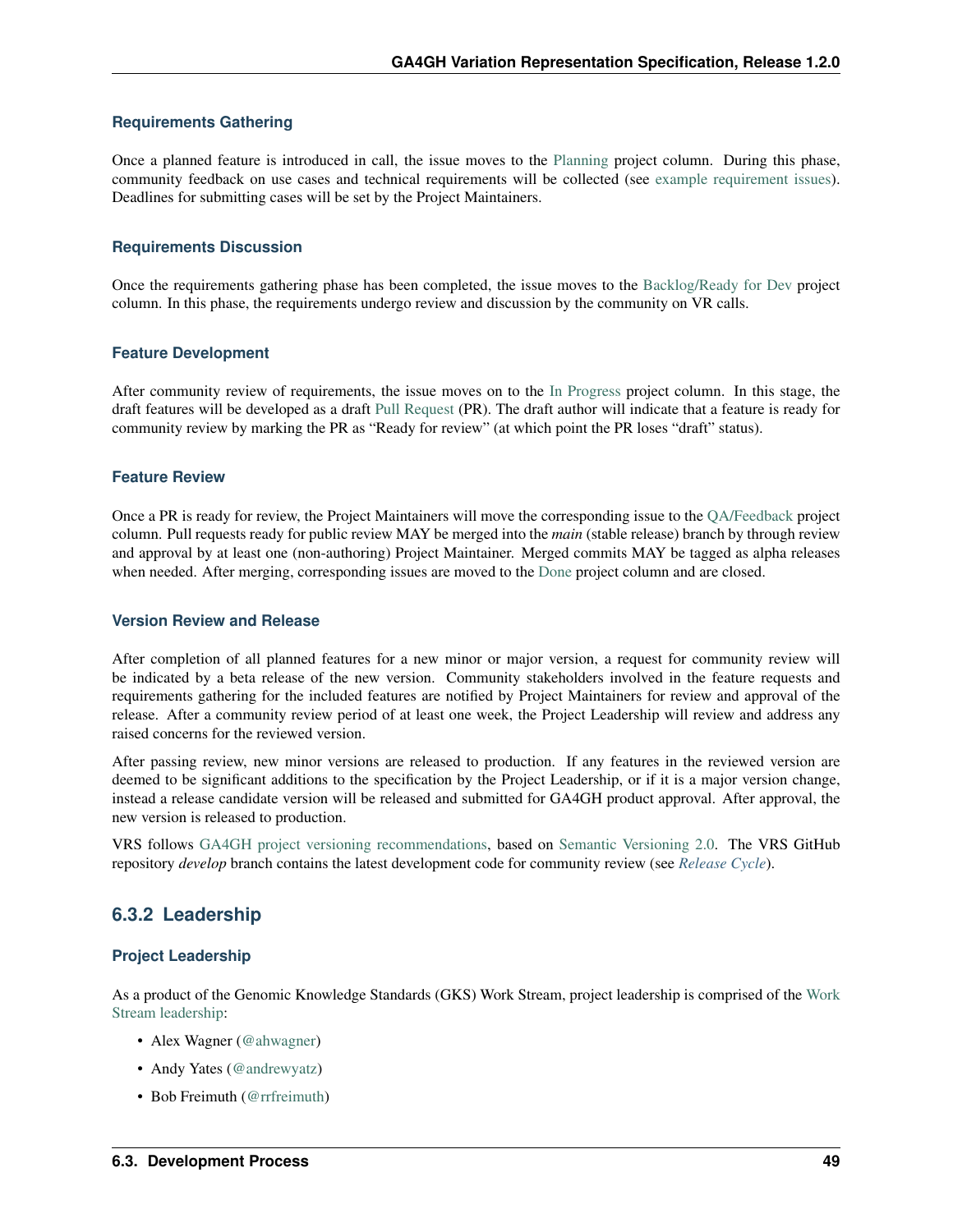- Javier Lopez [\(@javild\)](https://github.com/javild)
- Larry Babb [\(@larrybabb\)](https://github.com/larrybabb)
- Matt Brush [\(@mbrush\)](https://github.com/mbrush)
- Reece Hart [\(@reece\)](https://github.com/reece)

#### <span id="page-53-1"></span>**Project Maintainers**

Project maintainers are the leads of the GKS Variation Representation working group:

- Alex Wagner [\(@ahwagner\)](https://github.com/ahwagner)
- Larry Babb [\(@larrybabb\)](https://github.com/larrybabb)
- Reece Hart [\(@reece\)](https://github.com/reece)

# <span id="page-53-0"></span>**6.4 Future Plans**

### **6.4.1 Overview**

VRS covers a fundamental subset of data types to represent variation, thus far predominantly related to the replacement of a subsequence in a reference sequence. Increasing its applicability will require supporting more complex types of variation, including:

- genotypes
- structural variation
- mosaicism and chimerism
- categorical variation

The following sections provide a preview of planned concepts under way to address a broader representation of variation.

### **6.4.2 Intervals and Locations**

VRS uses *[Location](#page-17-0)* subclasses to define where variation occurs. The schema is designed to be extensible to new kinds of Intervals and Locations in order to support, for example, fuzzy coordinates or feature-based locations.

#### **ComplexInterval**

Representation of complex coordinates based on relative locations or offsets from a known location. Examples include "left of" a given position and intronic positions measured from intron-exon junctions.

#### Computational definition

Under development.

#### Information model

Under development.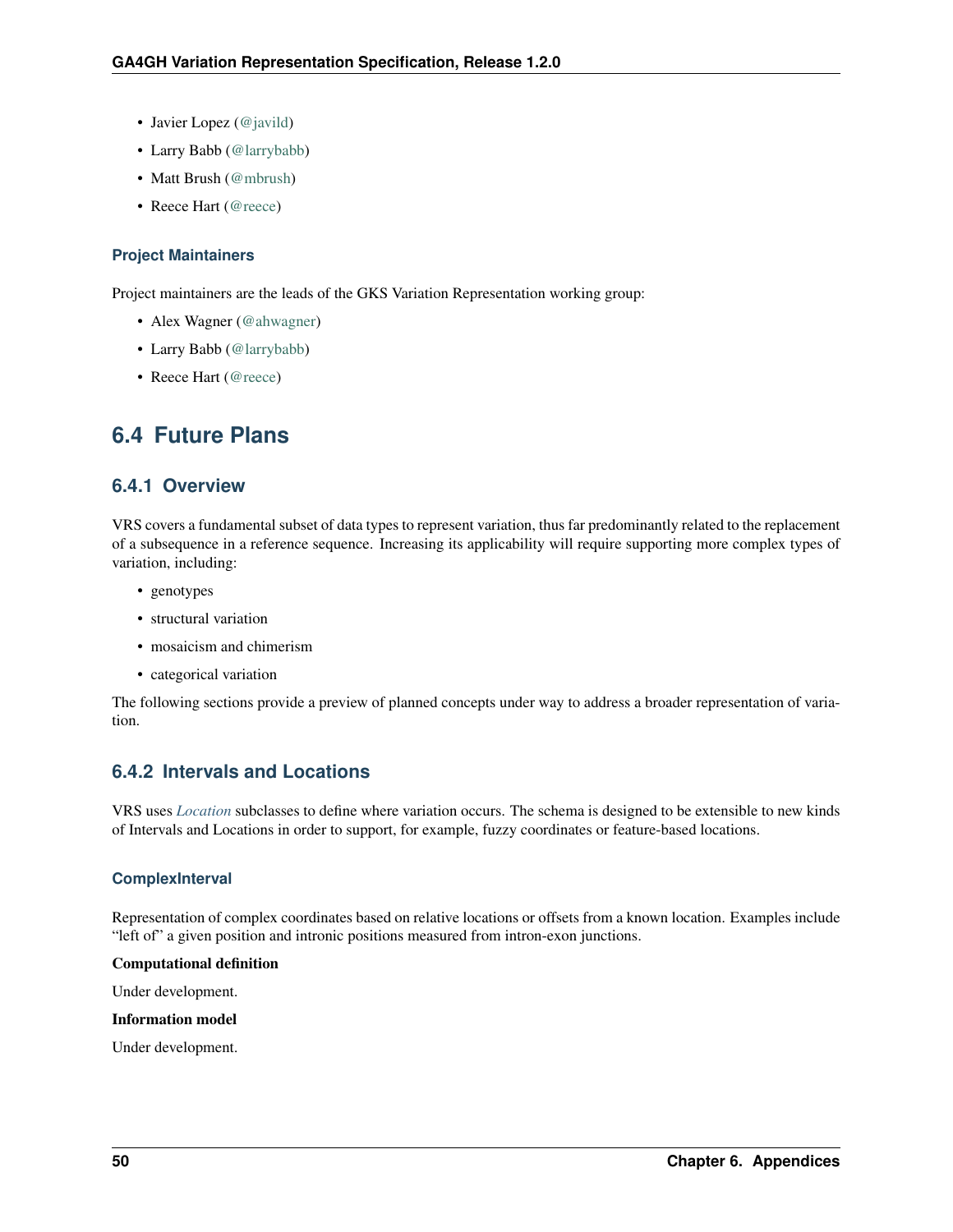

Dotted border

Bold black lines

Bold border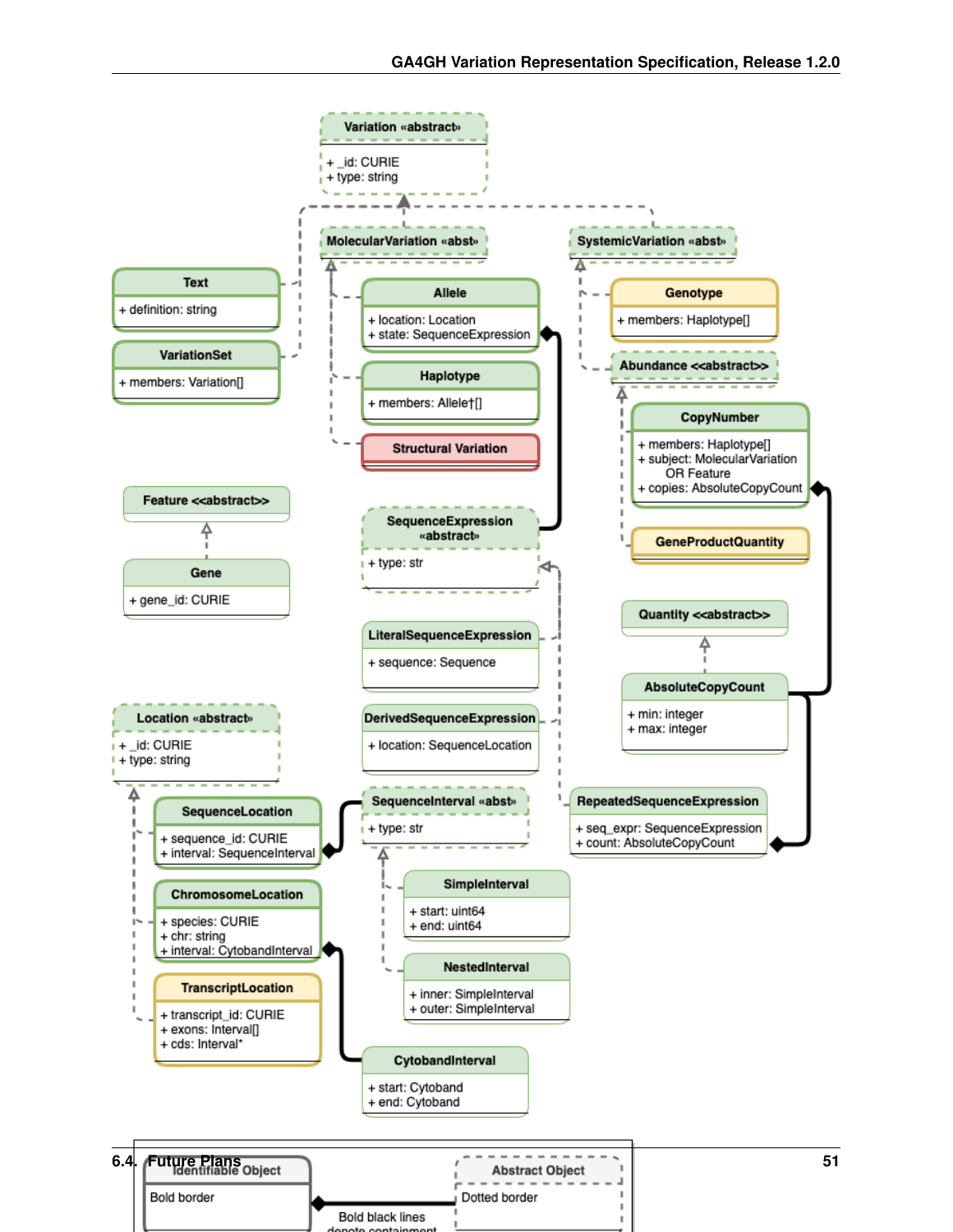### **6.4.3 Variation Classes**

Additional *[Variation](#page-9-2)* concepts that are being planned for future consideration in the specification. See *[Variation](#page-9-2)* for more information.

#### **Structural Variation**

Note: This concept is being refined. Please comment at <https://github.com/ga4gh/vrs/issues/103>

The aberrant joining of two segments of DNA that are not typically contiguous. In the context of joining two distinct coding sequences, translocations result in a gene fusion, which is also covered by this VRS definition.

#### Computational definition

A joining of two sequences is defined by two *[Location](#page-17-0)* objects and an indication of the join "pattern" (advice needed on conventional terminology, if any).

#### Information model

Under consideration. See [https://github.com/ga4gh/vrs/issues/28.](https://github.com/ga4gh/vrs/issues/28)

#### Examples

t(9;22)(q34;q11) in BCR-ABL

#### **Genotype**

The genetic state of an organism, whether complete (defined over the whole genome) or incomplete (defined over a subset of the genome).

#### Computational definition

A list of Haplotypes.

Information model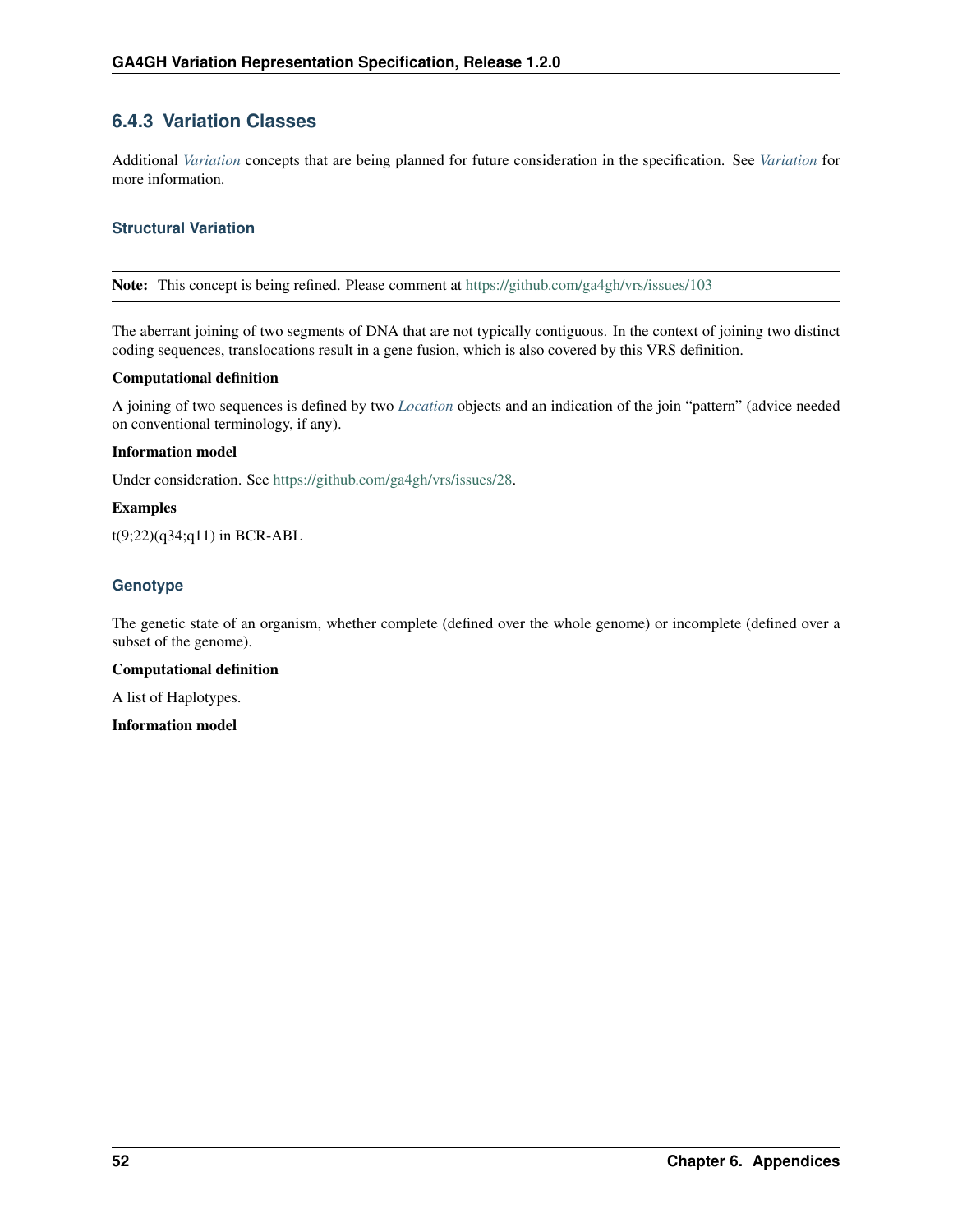| Field        | <b>Type</b>                                | <b>Limits</b> | Description                |
|--------------|--------------------------------------------|---------------|----------------------------|
| $_id$        | <b>CURIE</b>                               | 0.1           | Variation Id; MUST be      |
|              |                                            |               | unique within document     |
| type         | string                                     | 11            | Variation type; MUST be    |
|              |                                            |               | set to 'Genotype'          |
| completeness | enum                                       | 1.1           | Declaration of complete-   |
|              |                                            |               | ness of the Haplotype def- |
|              |                                            |               | inition. Values are:       |
|              |                                            |               | • UNKNOWN: Other           |
|              |                                            |               | Haplotypes may ex-         |
|              |                                            |               | ist.                       |
|              |                                            |               | • PARTIAL:<br>Other        |
|              |                                            |               | Haplotypes<br>exist        |
|              |                                            |               | but are unspecified.       |
|              |                                            |               | • COMPLETE: The            |
|              |                                            |               | Genotype declares          |
|              |                                            |               | a complete set of          |
|              |                                            |               | Haplotypes.                |
|              |                                            |               |                            |
| members      | Haplotype <sup>[]</sup> or <i>CURIE</i> [] | $0.*$         | List of Haplotypes or      |
|              |                                            |               | Haplotype<br>identifiers;  |
|              |                                            |               | length MUST agree with     |
|              |                                            |               | ploidy of genomic region   |

#### Implementation guidance

- Haplotypes in a Genotype MAY occur at different locations or on different reference sequences. For example, an individual may have haplotypes on two population-specific references.
- Haplotypes in a Genotype MAY contain differing numbers of Alleles or Alleles at different Locations.

#### **Notes**

- The term "genotype" has two, related definitions in common use. The narrower definition is a set of alleles observed at a single location and with a ploidy of two, such as a pair of single residue variants on an autosome. The broader, generalized definition is a set of alleles at multiple locations and/or with ploidy other than two.The VRS Genotype entity is based on this broader definition.
- The term "diplotype" is often used to refer to two haplotypes. The VRS Genotype entity subsumes the conventional definition of diplotype. Therefore, the VRS model does not include an explicit entity for diplotypes. See *[this note](#page-57-1)* for a discussion.
- The VRS model makes no assumptions about ploidy of an organism or individual. The number of Haplotypes in a Genotype is the observed ploidy of the individual.
- In diploid organisms, there are typically two instances of each autosomal chromosome, and therefore two instances of sequence at a particular location. Thus, Genotypes will often list two Haplotypes. In the case of haploid chromosomes or haploinsufficiency, the Genotype consists of a single Haplotype.
- A consequence of the computational definition is that Haplotypes at overlapping or adjacent intervals MUST NOT be included in the same Genotype. However, two or more Alleles MAY always be rewritten as an equivalent Allele with a common sequence and interval context.
- The rationale for permitting Genotypes with Haplotypes defined on different reference sequences is to enable the accurate representation of segments of DNA with the most appropriate population-specific reference sequence.

#### Sources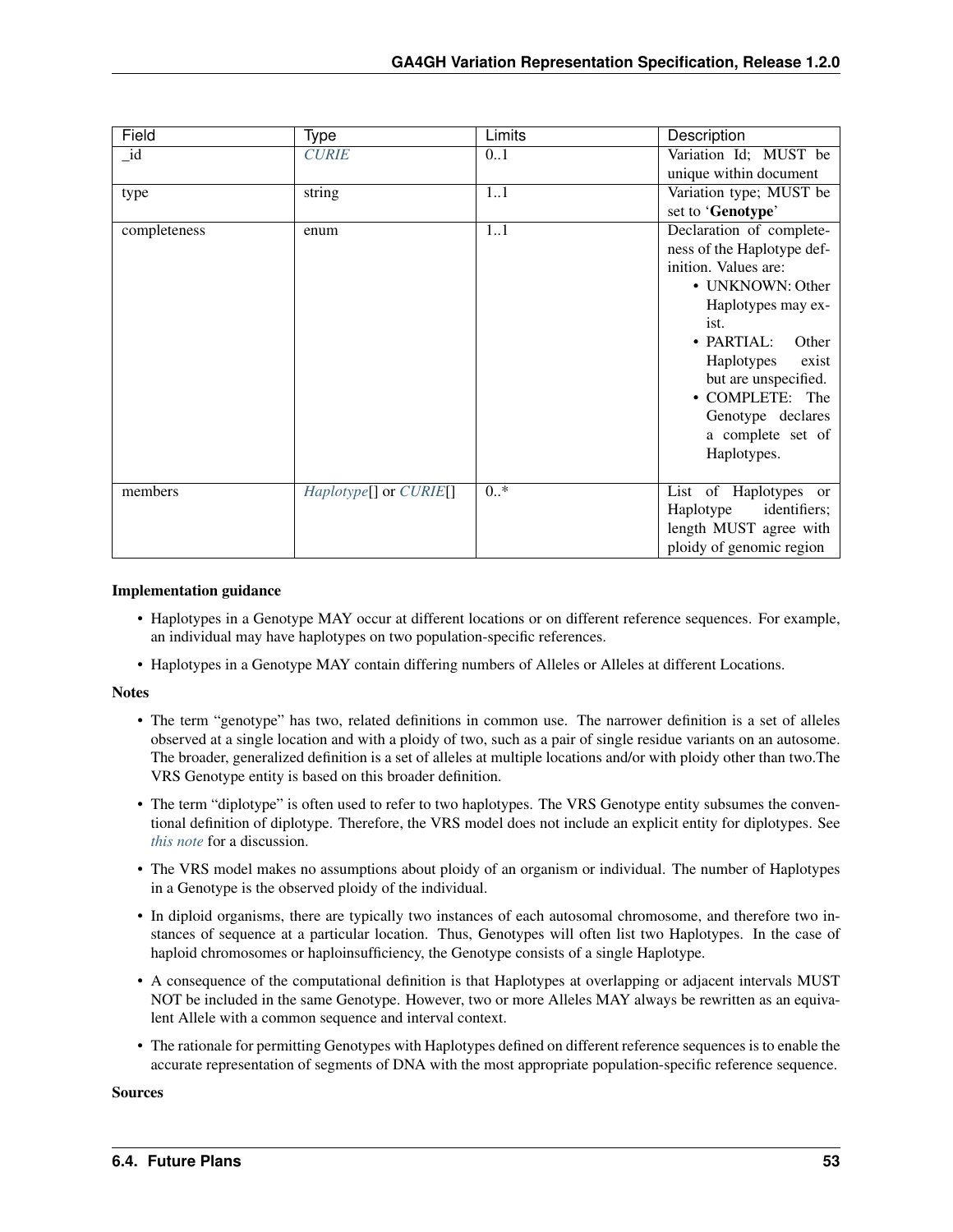<span id="page-57-1"></span>SO: [Genotype \(SO:0001027\)](http://www.sequenceontology.org/browser/current_svn/term/SO:0001027) — A genotype is a variant genome, complete or incomplete.

Note: Genotypes represent Haplotypes with arbitrary ploidy The VRS defines Haplotypes as a list of Alleles, and Genotypes as a list of Haplotypes. In essence, Haplotypes and Genotypes represent two distinct dimensions of containment: Haplotypes represent the "in phase" relationship of Alleles while Genotypes represents sets of Haplotypes of arbitrary ploidy.

There are two important consequences of these definitions: There is no single-location Genotype. Users of SNP data will be familiar with representations like rs7412 C/C, which indicates the diploid state at a position. In the VRS, this is merely a special case of a Genotype with two Haplotypes, each of which is defined with only one Allele (the same Allele in this case). The VRS does not define a diplotype type. A diplotype is a special case of a VRS Genotype with exactly two Haplotypes. In practice, software data types that assume a ploidy of 2 make it very difficult to represent haploid states, copy number loss, and copy number gain, all of which occur when representing human data. In addition, assuming ploidy=2 makes software incompatible with organisms with other ploidy. The VRS makes no assumptions about "normal" ploidy.

In other words, the VRS does not represent single-position Genotypes or diplotypes because both concepts are subsumed by the Allele, Haplotype, and Genotypes entities.

### **6.4.4 Categorical Variation**

Some variations are defined by categorical concepts, rather than specific locations and states. These variations go by many terms, including *categorical variants*, *bucket variants*, *container variants*, or *variant classes*. These forms of variation are not described by any broadly-recognized variation format, but modeling them is a key requirement for the representation of aggregate variation descriptions as commonly found in biomedical literature. Our future work will focus on the formal specification for representing these variations with sets of rules, which we currently call *Categorical Variation*.

### <span id="page-57-0"></span>**6.5 Implementations**

The libraries and applications listed below have implemented the GA4GH Variation Representation Specification to store and exchange variation data. They are listed here to demonstrate utility and as a resource for those considering implementing VRS. These packages are not supported by GA4GH.

### **6.5.1 Libraries**

Libraries facilitate the use of the VRS, but do not implement a particular use or application. Although there is only one library currently, it is expected that others will eventually appear as VRS is adopted.

#### **vrs-python: GA4GH VRS Python Implementation**

The [GA4GH VRS Python Implementation](https://github.com/ga4gh/vrs-python/) is an implementation for the GA4GH VRS. It supports all types covered by the VRS, implements Allele normalization and computed identifier generation, and provides "extra" features such as translation from HGVS, SPDI, and VCF formats.

[VRS](https://github.com/ga4gh/vrs/) MAY be used without using the Python implementation.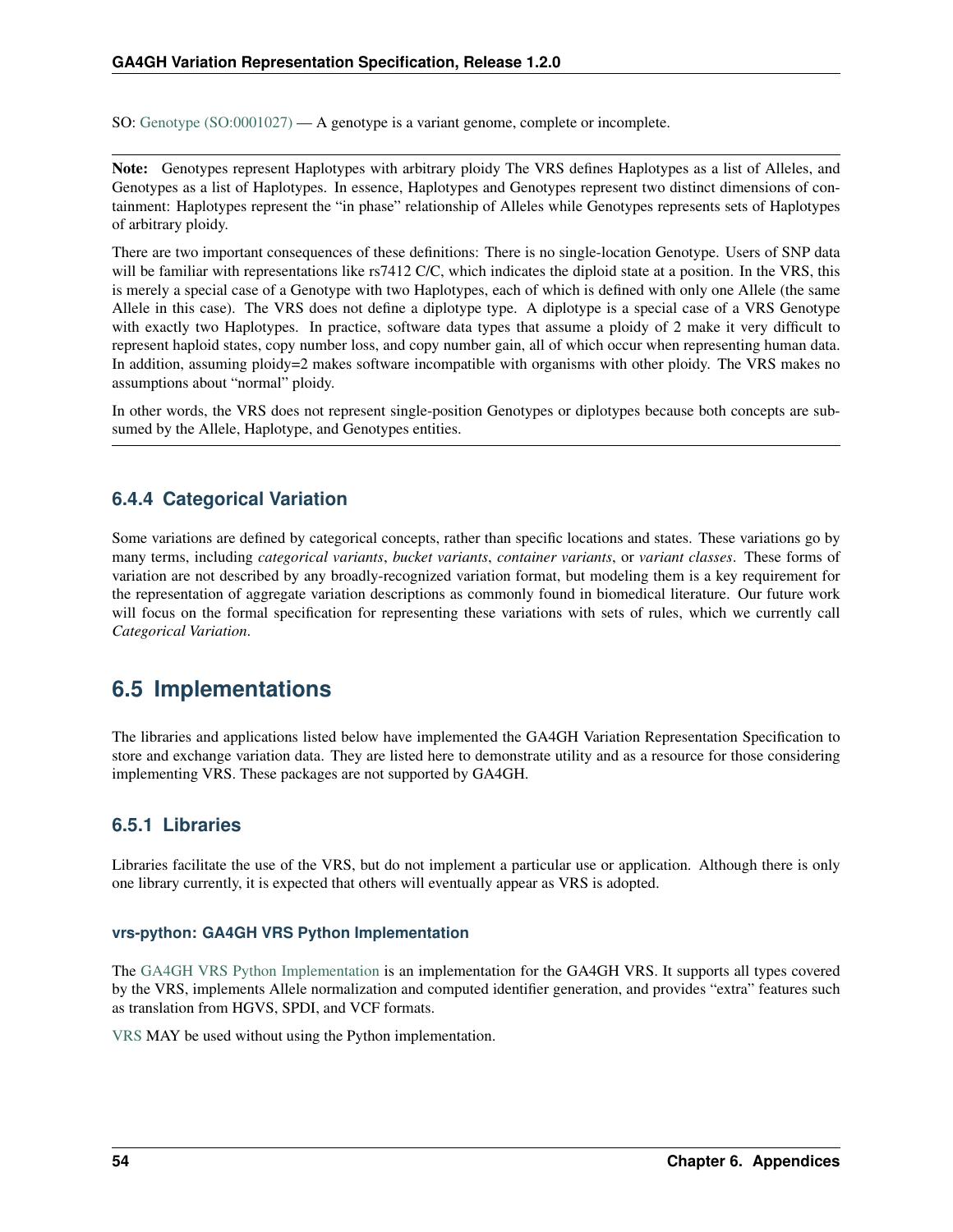### **6.5.2 Applications and Web Services**

Applications implement VRS to support specific use cases. Projects known to implement VRS are listed below. Descriptions are provided by the application authors.

#### **ClinGen Allele Registry**

ClinGen Allele Registry<sup>[1](#page-58-0)</sup> provides identifiers for more than 900 million variants. Each identifier (canonical allele identifiers: CAIds) is an abstract concept which represents a group of identical variants based on alignment. Identifiers are retrievable irrespective of the reference sequence and normalization status.

As a Driver Project for GA4GH, [ClinGen Allele Registry](https://reg.clinicalgenome.org) implements two standards: RefGet and VRS in the first implementation.

The API endpoints that support data retrieval in this two key standards are summarized in the following table.

HOST: [https//reg.clinicalgenome.org/](https://reg.clinicalgenome.org)

| <b>API Path</b>                          | Parameters                               | Re-             | Example                                   |  |
|------------------------------------------|------------------------------------------|-----------------|-------------------------------------------|--|
|                                          |                                          | sponse          |                                           |  |
|                                          |                                          | Format          |                                           |  |
| <b>RefGet</b>                            |                                          |                 |                                           |  |
| [GET]                                    |                                          | Refget          | /sequence/service-info                    |  |
| /sequence/service-                       |                                          | v1.0.0          |                                           |  |
| info                                     |                                          |                 |                                           |  |
| [GET]<br>$/$ se-                         | $id \Rightarrow TRUNC512 \text{ digest}$ | Refget          | /sequence/vYfm5TA_F-                      |  |
| quence/ $\{id\}$                         | for reference sequence                   | v1.0.0          | _BtIGjfzjGOj8b6IK5hCTx                    |  |
| [GET]<br>$/$ se-                         | $id \Rightarrow TRUNC512 \text{ digest}$ | Refget          | /sequence/vYfm5TA_F-                      |  |
| quence/{id}/metadafor reference sequence |                                          | v1.0.0          | _BtIGjfzjGOj8b6IK5hCTx/metadata           |  |
| <b>VRS</b>                               |                                          |                 |                                           |  |
| [GET]<br>/vrAl-                          | hgys $\Rightarrow$ HGVS expres-          | <b>VRS</b> v1.0 | /vrAllele?hgvs=NC_000007.14:g.55181320A>T |  |
| $lele?hgvs = {hgvs}$                     | sion                                     |                 | /vrAllele?hgvs=NC_000007.14:g.55181220del |  |

Support for GA4GH refget and VRS provided in ClinGen Allele Registry is independent from VRS-Python. Support for this community standards is implemented in ClinGen Allele Registry through extension of code written in C++.

#### **BRCA Exchange**

The goal of BRCA Exchange [\(https://brcaexchange.org/\)](https://brcaexchange.org/) is to expand approaches to integrate and disseminate information on BRCA variants in Hereditary Breast and Ovarian Cancer (HBOC), as an exemplar for additional genes and additional heritable disorders<sup>[2](#page-58-1)</sup>. The BRCA Exchange web portal provides information on the annotation and clinical interpretation of 40,000 variants to date. As a GA4GH Driver Project, BRCA Exchange is contributing to and adopting the Variant Annotation (VA), Pedigree (Ped) and Variant Representation (VRS) standards. BRCA Exchange displays the VRS identifiers of all variants, and provides an API endpoint for querying variants by VRS identifier. With this endpoint, if BRCA Exchange contains a variant that matches the VRS identifier, it returns data on that variant. Otherwise, it returns a Server 500 error.

#### Example query:

• [https://brcaexchange.org/backend/data/vrid?vr\\_id=ga4gh:VA.jgT2lU4y55WshIgcW\\_\\_MVzHBnnga\\_iZL](https://brcaexchange.org/backend/data/vrid?vr_id=ga4gh:VA.jgT2lU4y55WshIgcW__MVzHBnnga_iZL)

<sup>1</sup> Pawliczek P, Patel RY, et al. *ClinGen Allele Registry links information about genetic variants.* Hum Mutat 11 (2018). [doi:10.1002/humu.23637](https://onlinelibrary.wiley.com/doi/full/10.1002/humu.23637)

<span id="page-58-1"></span><span id="page-58-0"></span><sup>2</sup> Cline, M.S., et al. *BRCA Challenge: BRCA Exchange as a global resource for variants in BRCA1 and BRCA2.* PLoS Genet. 2018 Dec 26;14(12):e1007752. [doi:10.1371/journal.pgen.1007752](https://www.doi.org/10.1371/journal.pgen.1007752)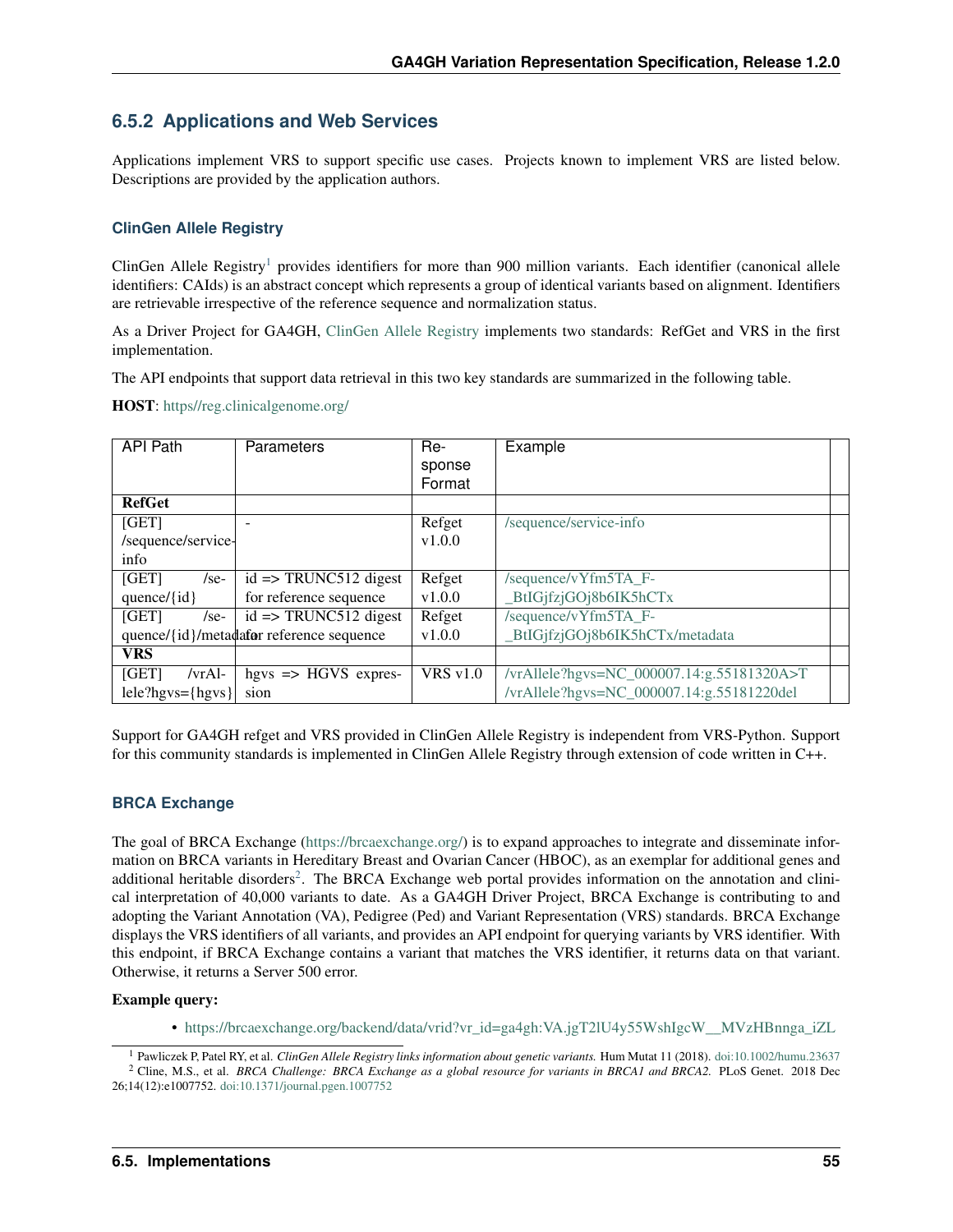#### **VICC Meta-knowledgebase**

The Variant Interpretation for Cancer Consortium (VICC; [https://cancervariants.org\)](https://cancervariants.org) has a collection of ~20K clinical interpretations associated with  $\sim$ [3](#page-59-1),500 somatic variations and variation classes in a harmonized meta-knowledgebase<sup>3</sup> (see documentation at [http://docs.cancervariants.org\)](http://docs.cancervariants.org). Each interpretation is be linked to one or more variations or a variation class.

As a Driver Project for GA4GH, VICC is contributing to and/or adopting several GA4GH standards, including VRS, Variant Annotation (VA), and service\_info. VICC supports queries on all VRS computed identifiers at the searchAssociations endpoint [\(vicc-docs\)](https://search.cancervariants.org/api/v1/ui/#!/Associations/searchAssociations). Features associated with each interpretation are represented as VRS objects.

#### Example queries:

- Allele: [https://search.cancervariants.org/api/v1/associations?size=10&from=1&q=ga4gh:VA.](https://search.cancervariants.org/api/v1/associations?size=10&from=1&q=ga4gh:VA.mJbjSsW541oOsOtBoX36Mppr6hMjbjFr) [mJbjSsW541oOsOtBoX36Mppr6hMjbjFr](https://search.cancervariants.org/api/v1/associations?size=10&from=1&q=ga4gh:VA.mJbjSsW541oOsOtBoX36Mppr6hMjbjFr)
- **SequenceLocation:** [https://search.cancervariants.org/api/v1/associations?size=10&from=1&q=ga4gh:](https://search.cancervariants.org/api/v1/associations?size=10&from=1&q=ga4gh:SL.gJeEs42k4qeXOKy9CJ515c0v2HTu8s4K) [SL.gJeEs42k4qeXOKy9CJ515c0v2HTu8s4K](https://search.cancervariants.org/api/v1/associations?size=10&from=1&q=ga4gh:SL.gJeEs42k4qeXOKy9CJ515c0v2HTu8s4K)
- Text: [https://search.cancervariants.org/api/v1/associations?size=10&from=1&q=ga4gh:VT.](https://search.cancervariants.org/api/v1/associations?size=10&from=1&q=ga4gh:VT.9Wer7KrxALcPRDRGVKOEzf9ZEKZpOKK0) [9Wer7KrxALcPRDRGVKOEzf9ZEKZpOKK0](https://search.cancervariants.org/api/v1/associations?size=10&from=1&q=ga4gh:VT.9Wer7KrxALcPRDRGVKOEzf9ZEKZpOKK0)

#### References:

# <span id="page-59-0"></span>**6.6 Relationship of VRS to existing standards**

Because a primary objective of the GA4GH Variation Representation Specification (VRS) effort is to unify disparate efforts to represent biological sequence variation, it is important to describe how this document relates to previous work in order to avoid "reinventing the wheel".

The Variant Call Format (VCF) is the de facto standard for representing alleles, particularly for use during primary analysis in high-throughput sequencing pipelines. VCF permits a wide range of annotations on alleles, such as quality and likelihood scores. VCF is a file-based format and is exclusively for genomic alleles. In contrast, the VRS data model abstractly represents Alleles, Haplotypes, and Genotypes on all sequence types, is independent of medium, and is well-suited to secondary analyses, allele interpretation, aggregation, and system-level interoperability.

The HGVS nomenclature recommendations describe how sequence variation should be presented to human beings. In addition to representing a wide variety of sequence changes from single residue variation through large cytogenetic events, HGVS attempts to also encode in strings notions of biological mechanism (e.g., inversion as a kind of deletion-insertion event), predicted events (e.g., parentheses for computing protein sequence), and complex states (e.g., mosaicism). In practice, HGVS recommendations are difficult to implement fully and consistently, leading to ambiguity in presentation. In contrast, the VRS is a formal specification that improves consistency of representation among computer systems. VRS is currently less expressive than HGVS for rarer cases of variation, such as cytogenetic variation or context-based allele representations (e.g., insT written as dupT when the insertion follows a T). Future versions of the specification will seek to address limitations while preserving principles of conceptual clarity and precision.

The Sequence Ontology (SO) is a set of terms and relationships used to describe the features and attributes of biological sequence. The focus of the SO has been the annotation of, or placement of 'meaning', onto genomic sequence regions. The VRS effort seeks to use the same descriptive definitions where possible, and to inform the refinement of SO.

The Genotype Ontology (GENO) builds on the SO to include richer modeling of genetic variation at different levels of granularity that are captured in genotype representations. Unlike the SO which is used primarily for annotation of genomic features, GENO was developed by the Monarch Initiative to support semantic data models for integrated representation of genotypes and genetic variants described in human and model organism databases. The core of the

<span id="page-59-1"></span><sup>3</sup> Wagner, A.H., et al. *A harmonized meta-knowledgebase of clinical interpretations of cancer genomic variants.* bioRxiv 366856 (2018). [doi:10.1101/366856](https://doi.org/10.1101/366856)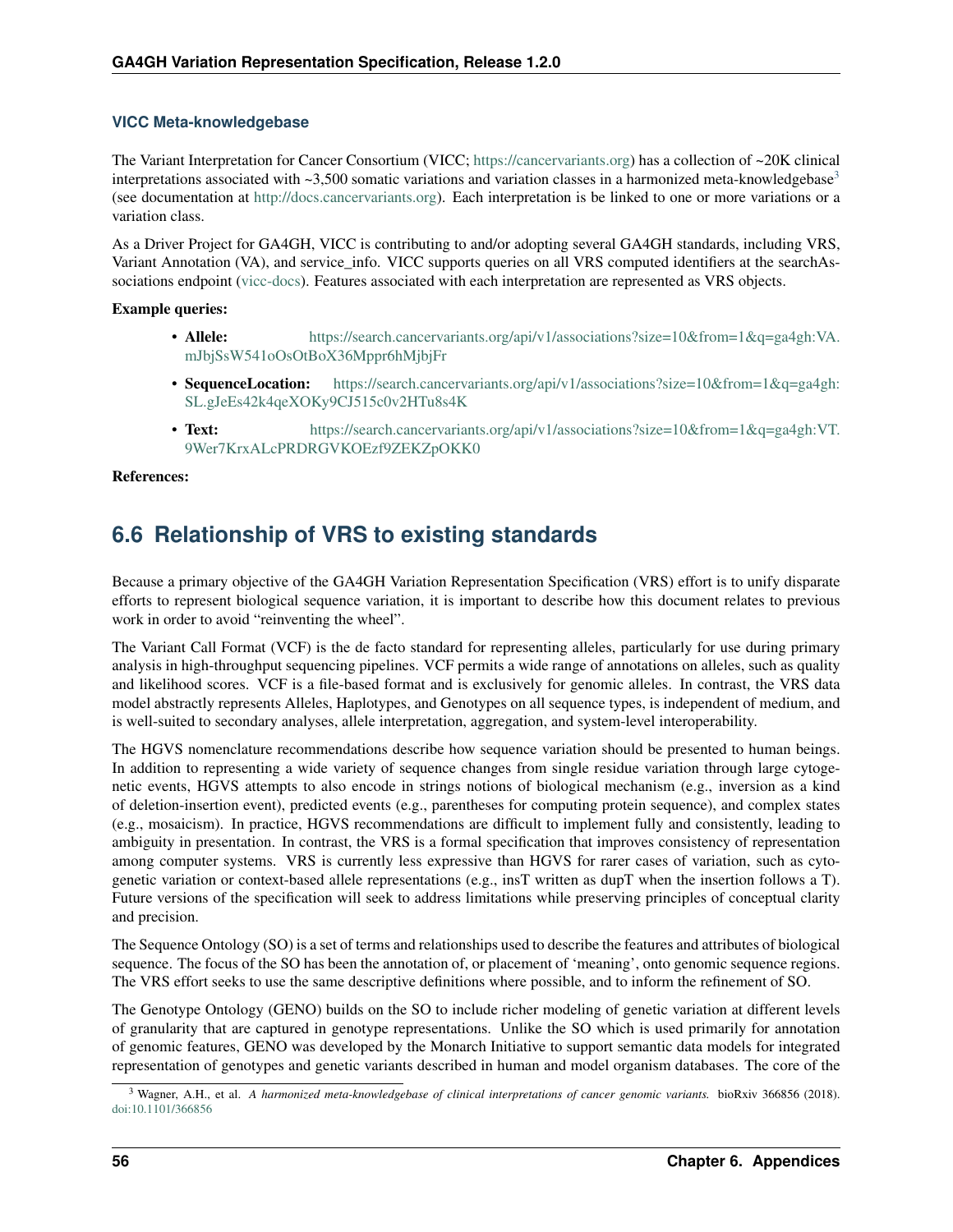GENO model decomposes a genotype specifying sequence variation across an entire genome into smaller components of variation (e.g. allelic composition at a particular locus, haplotypes, gene alleles, and specific sequence alterations). GENO also enables description of biological attributes of these genetic entities (e.g. zygosity, phase, copy number, parental origin, genomic position), and their causal relationships with phenotypes and diseases.

ClinVar is an archive of clinically reported relationships between variation and phenotypes along with interpretations and supporting evidence. Data in ClinVar are submitted primarily by diagnostic labs. ClinVar includes expert reviews and data links to other clinically-relevant resources at NCBI. VRS is expected to facilitate data submissions by providing unified guidelines for data structure and allele normalization.

ClinGen provides a centralized database of genomic and phenotypic data provided by clinicians, researchers, and patients. It standardizes clinical annotation and interpretation of genomic variants and provides evidence-based expert consensus for curated genes and variants. ClinGen has informed the VRS effort and is committed to harmonizing and collaborating on the evolution of the VRS specification to achieve improved data sharing.

HL7 FHIR Genomics, Version 2 Clinical Genomics Implementation Guide, CDA Genetic Test Report: There are several standards developed under the HL7 umbrella that include a genomics component. The FHIR Genomics component was released as part of the overall FHIR specification (latest is Release 3) based on standardized use cases. The HL7 Clinical Genomics (CG) Work Group focuses on developing standards for clinical genomic data and related relevant information within EHRs. The specifications developed by the CG work group primarily utilize the HL7  $v2$ messaging standard and the newer HL7 FHIR (Fast Healthcare Interoperability Resources) framework.

The SPDI format created to represent alleles in NCBI's Variation Services has four components: the sequence identifier, which is specified with a sequence accession and version; the 0-based inter-residue coordinate where the deletion starts; the deleted sequence (or its length) and the inserted sequence. The Variation Services return the minimum deleted sequence required to avoid over precision. For example, a deletion of one G in a run of 4 is specified with deleted and inserted sequences of GGGG and GGG respectively, avoiding the need to left or right shift the minimal representation. This reduces ambiguity, but can lead to long allele descriptions.

#### From [https://github.com/ga4gh/vrs/issues/305:](https://github.com/ga4gh/vrs/issues/305)

VRS is being designed as an informational model that is designed as atomic building blocks that can be composed into higher order variant representations. It is designed for the primary function of precise computational data exchange.

VRS is also extensible. It is not limited to simple SNVs, DelIns and any subset of variation and such can be used as a standard that will grow with the types of variation that are often limited by other methods, nomenclatures and authorizing registries (SPDI, VCF and HGVS)

VRS is not limited to genomic sequence, but any type of sequence (genomic, transcript, protein).

VRS is not limited to sequence based variation (cytobands, systemic expression, genetic features)

SPDI is only about alleles and precise genomic variation, SPDI's nomenclature is built on VOCA (variant overprecision correction algorithm) as specified by NCBI. VRS is built on VOCA as well for the types of variation that fall within its domain.

VCF is genomic only. VCF is a file format. VCF is primarily designed for high-volume, compact variant calls. VCF is not designed to be extensible in the same way as VRS to support much broader representations of variation independent of samples or cohorts. VCF does not normalize the small precise SNVs and DelInss using the same VOCA based normalization.

HGVS is a nomenclature. HGVS is designed primarily for human-readability not computational identification. HGVS is not applied consistently in reporting, literature, and databases even though there has been great strides to provide tooling to validate HGVS syntax. HGVS does not normalize variation using VOCA. Several HGVS expressions can represent the same variant. VRS is not designed to be human-readable (we have started designing implementation guidance for wrapping VRS representations in Value Object Descriptors to allow exchange systems to add human-readable and useful attributes that improve the productivity of data exchange contracts involving variation see VRSATILE).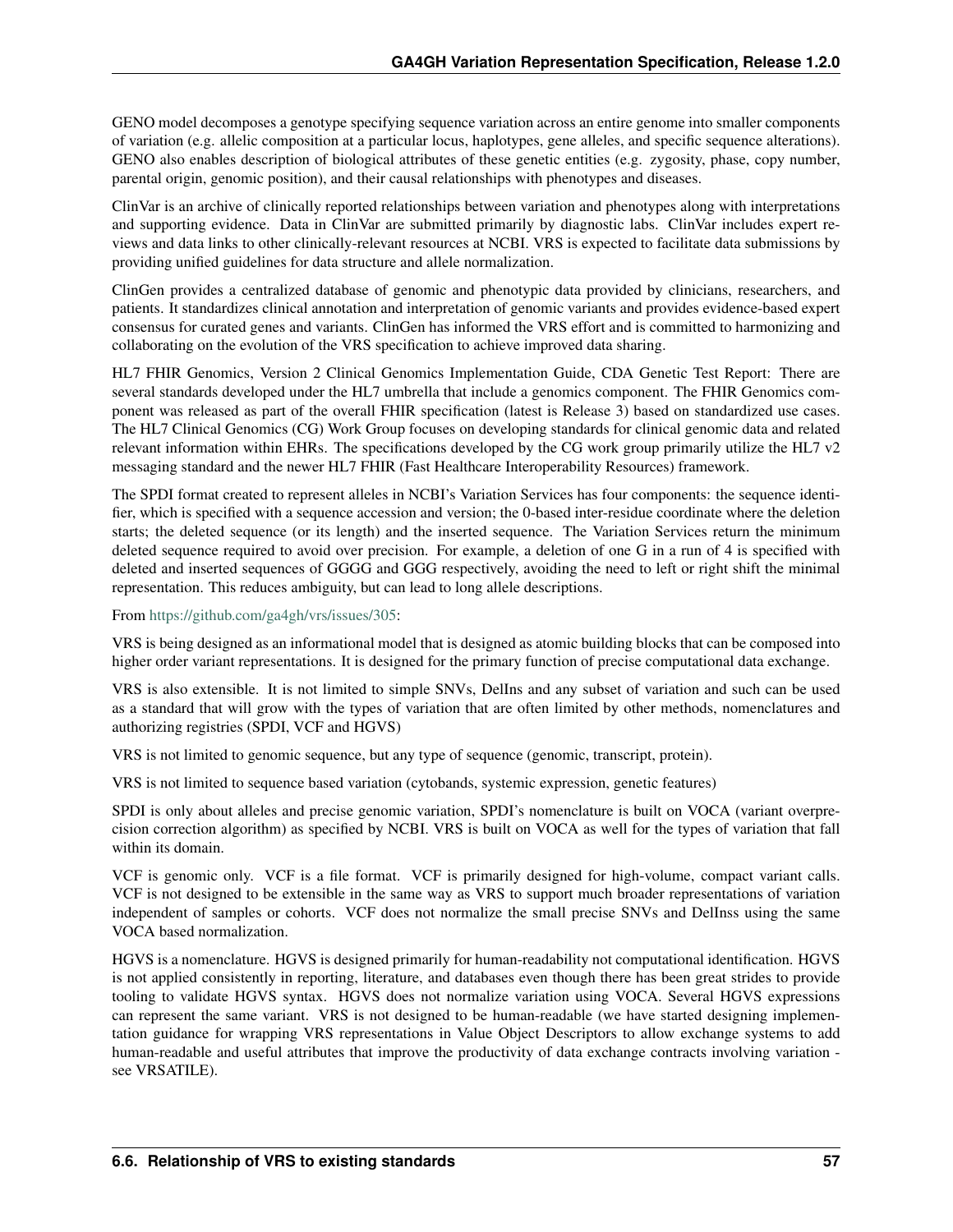# <span id="page-61-0"></span>**6.7 Associating Annotations with VRS Objects**

Information is never embedded within VRS objects. Instead, it is associated with those objects by means of their ids. This approach to annotations scales better in size and distributes better across multiple data sources.

The Genomic Knowledge Standards Work Stream is currently developing a Value Object Descriptors policy to provide a standardized way to associate common annotations with VRS objects as part of the [VRSATILE](https://vrsatile.readthedocs.io/en/latest/index.html) framework. This approach enables standard and verbose exchange while maintaining the advantages of the VRS value object design philosophy.

This example demonstrates how to associate information with VRS objects. Although the examples use the [GA4GH](https://github.com/ga4gh/vrs-python/) [VRS Python Implementation](https://github.com/ga4gh/vrs-python/) library, the principles apply regardless of implementation.

```
{
 "alleles": {
   "ga4gh:VA.UUvQpMYU5x8XXBS-RhBhmipTWe2AALzj": {
      "location": {
        "interval": {
          "end": 44908822,
          "start": 44908821,
          "type": "SimpleInterval"
       },
        "sequence_id": "ga4gh:SQ.IIB53T8CNeJJdUqzn9V_JnRtQadwWCbl",
        "type": "SequenceLocation"
     },
      "state": {
       "sequence": "C",
        "type": "SequenceState"
     },
      "type": "Allele"
   },
   "ga4gh:VA.EgHPXXhULTwoP4-ACfs-YCXaeUQJBjH_": {
      "location": {
        "interval": {
          "end": 44908822,
          "start": 44908821,
          "type": "SimpleInterval"
        },
        "sequence_id": "ga4gh:SQ.IIB53T8CNeJJdUqzn9V_JnRtQadwWCbl",
       "type": "SequenceLocation"
     },
      "state": {
       "sequence": "T",
        "type": "SequenceState"
     },
      "type": "Allele"
   },
   "ga4gh:VA.LQrGFIOAP8wEAybwNBo8pJ3yIG7tXWoh": {
      "location": {
        "interval": {
          "end": 44908684,
          "start": 44908683,
          "type": "SimpleInterval"
        },
        "sequence_id": "ga4gh:SQ.IIB53T8CNeJJdUqzn9V_JnRtQadwWCbl",
```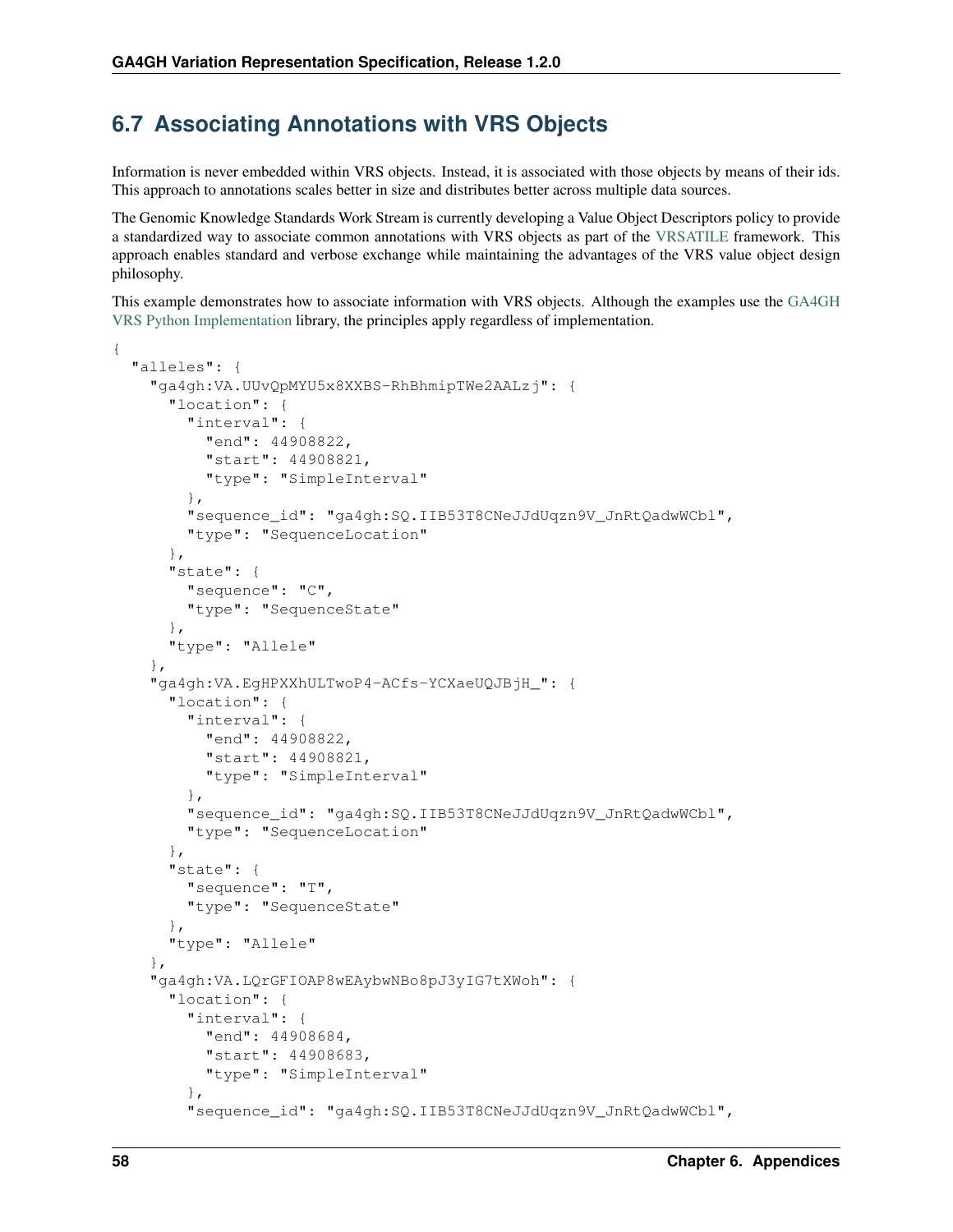```
"type": "SequenceLocation"
    },
    "state": {
      "sequence": "T",
      "type": "SequenceState"
    },
    "type": "Allele"
  },
  "ga4gh:VA.iXjilHZiyCEoD3wVMPMXG3B8BtYfL88H": {
    "location": {
      "interval": {
        "end": 44908684,
        "start": 44908683,
        "type": "SimpleInterval"
      },
      "sequence_id": "ga4gh:SQ.IIB53T8CNeJJdUqzn9V_JnRtQadwWCbl",
      "type": "SequenceLocation"
    },
    "state": {
      "sequence": "C",
      "type": "SequenceState"
    },
    "type": "Allele"
  }
},
"hqvs names": {
  "ga4gh:VA.UUvQpMYU5x8XXBS-RhBhmipTWe2AALzj": "NC_000019.10:g.44908822=",
  "ga4gh:VA.EgHPXXhULTwoP4-ACfs-YCXaeUQJBjH_": "NC_000019.10:g.44908822C>T",
  "ga4gh:VA.LQrGFIOAP8wEAybwNBo8pJ3yIG7tXWoh": "NC_000019.10:g.44908684=",
  "ga4gh:VA.iXjilHZiyCEoD3wVMPMXG3B8BtYfL88H": "NC_000019.10:g.44908684T>C"
},
"rs_names": {
  "ga4gh:VA.UUvQpMYU5x8XXBS-RhBhmipTWe2AALzj": "rs7412C",
  "ga4gh:VA.EgHPXXhULTwoP4-ACfs-YCXaeUQJBjH_": "rs7412T",
  "ga4gh:VA.LQrGFIOAP8wEAybwNBo8pJ3yIG7tXWoh": "rs429358C",
  "ga4gh:VA.iXjilHZiyCEoD3wVMPMXG3B8BtYfL88H": "rs429358T"
},
"freqs": {
  "gnomad": {
    "global": {
      "ga4gh:VA.UUvQpMYU5x8XXBS-RhBhmipTWe2AALzj": 0.9385,
      "ga4gh:VA.EgHPXXhULTwoP4-ACfs-YCXaeUQJBjH_": 0.0615,
      "ga4gh:VA.LQrGFIOAP8wEAybwNBo8pJ3yIG7tXWoh": 0.1385,
      "ga4gh:VA.iXjilHZiyCEoD3wVMPMXG3B8BtYfL88H": 0.8615
    }
  }
}
```
}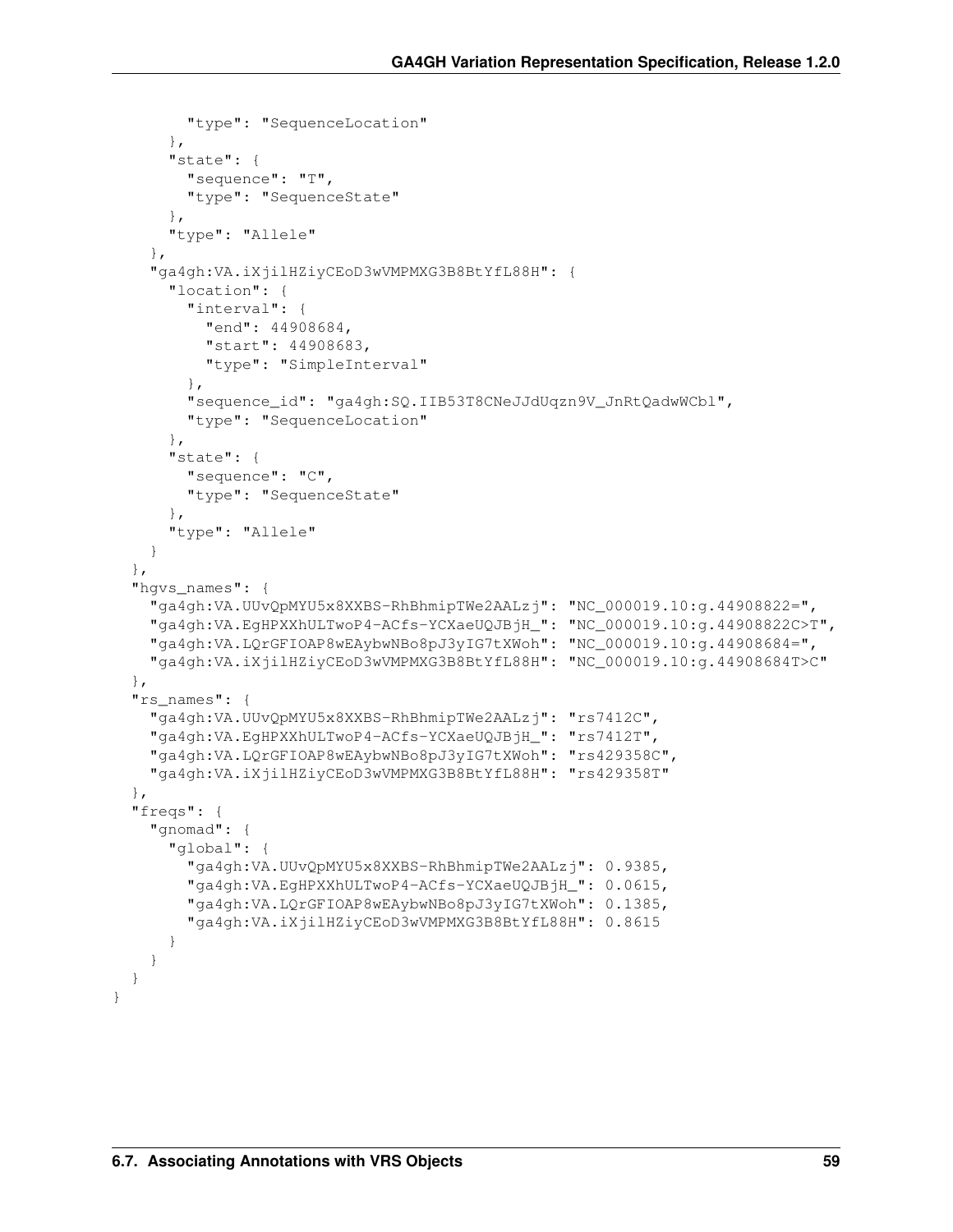# **6.8 Equivalence Between Concepts**

VRS allows for the expressive representation of variation concepts. Sometimes this allows for forms that can be reduced from one to another, and sometimes bi-directionally. Examples of this include the bi-directional translation of chromosomal bands to sequence coordinates via a sequence-band mapping, the uni-directional translation of a gene to one or more sequence location(s), and the use of different *[Sequence Expression](#page-21-1)* instances that would resolve to the same sequence. Similarly, authority-based concepts such as *[Gene](#page-23-0)* are entirely dependent on the definition of the concept by that authority–we provide no guidance on how to translate or relate such concepts to one another.

We provide no guidance or mechanism to enforce "equivalence" between these concepts, because the semantics of one representation to another are distinct, even when there exists functions that equate or translate between two distinct concepts. Instead, we encourage communities to adopt policies about *how* and *when* to use the various concepts provided by VRS to represent different forms of variation. To assist in that effort, the GA4GH Genomic Knowledge Standards Work Stream is developing a specification for resource-defined Variation Concept Origination Policies (VCOPs). You can learn more about VCOPs in the [VRSATILE](https://vrsatile.readthedocs.io/en/latest/index.html) framework.

### **6.8.1 Using Sequence Expressions**

When using Sequence Expressions, our general recommendation is to use *[LiteralSequenceExpression](#page-21-0)* for when the precise sequence state is of importance to the Variation concept; this is the most common use case. When the precise state is not important but instead it is desired to refer to the general sequence derived from a location on a reference sequence, we recommend using a *[DerivedSequenceExpression](#page-22-0)*; this is typically used when describing large sequences that are approximately reference for use in some large-scale *[Molecular Variation](#page-9-1)* or *[Systemic Variation](#page-13-1)* concepts. *[RepeatedSequenceExpression](#page-22-1)* is typically used for the semantic importance of describing a specific, repeated subsequence *by count*, such as description of CAG repeats in the *ATXN7* gene, where the repeat count is a diagnostic biomarker for severe neurodegenerative disorder spinocerebellar ataxia type  $7<sup>1</sup>$  $7<sup>1</sup>$  $7<sup>1</sup>$ .

# **6.9 Proposal for GA4GH-wide Computed Identifier Standard**

This appendix describes a proposal for creating a GA4GH-wide standard for serializing data, computing digests on serialized data, and constructing CURIE identifiers from the digests. Essentially, it is a generalization of the *[Computed](#page-36-0) [Identifiers](#page-36-0)* section.

This standard is proposed now because VRS needs a well-defined mechanism for generating identifiers. Changing the identifier mechanism later will create significant issues for VR adopters.

### **6.9.1 Background**

The GA4GH mission entails structuring, connecting, and sharing data reliably. A key component of this effort is to be able to *identify* entities, that is, to associate identifiers with entities. Ideally, there will be exactly one identifier for each entity, and one entity for each identifier. Traditionally, identifiers are assigned to entities, which means that disconnected groups must coordinate on identifier assignment.

The computed identifier scheme proposed in VRS computes identifiers from the data itself. Because identifers depend on the data, groups that independently generate the same variation will generate the same computed identifier for that entity, thereby obviating centralized identifier systems and enabling identifiers to be used in isolated settings such as clinical labs.

The computed identifier mechanism is broadly applicable and useful to the entire GA4GH ecosystem. Adopting a common identifier scheme will make interoperability of GA4GH entities more obvious to consumers, will enable

<span id="page-63-0"></span><sup>&</sup>lt;sup>1</sup> Bettencourt C, Hensman-Moss D, Flower M, et al. DNA repair pathways underlie a common genetic mechanism modulating onset in polyglutamine diseases. *Ann Neurol*. 2016;79(6):983-990. [doi:10.1002/ana.24656](https://doi.org/10.1002/ana.24656)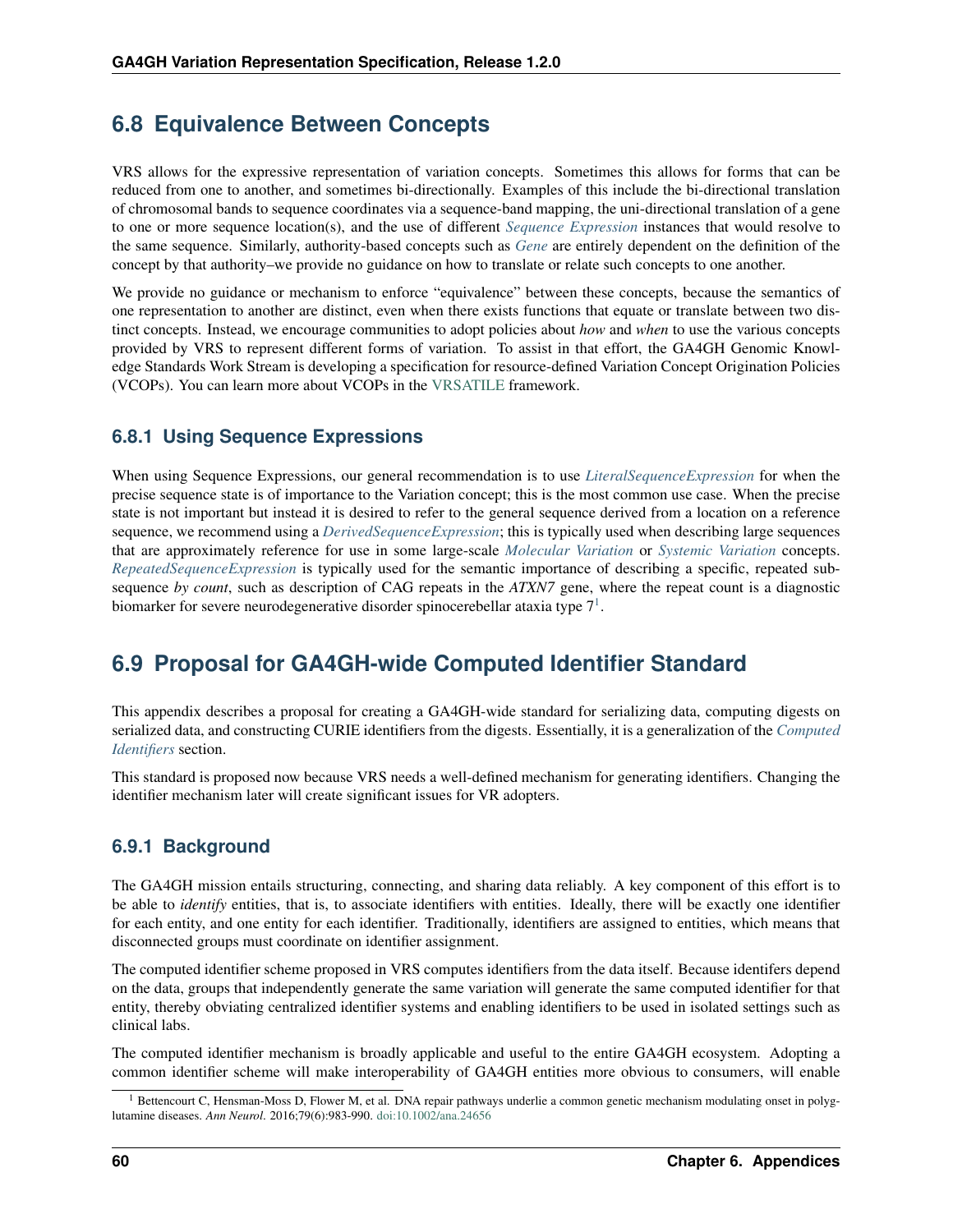the entire organization to share common entity definitions (such as sequence identifiers), and will enable all GA4GH products to share tooling that manipulate identified data. In short, it provides an important consistency within the GA4GH ecosystem.

As a result, we are proposing that the computed identifier scheme described in VRS be considered for adoption as a GA4GH-wide standard. If the proposal is accepted by the GA4GH executive committee, the current VRS proposal will stand as-is; if the proposal is rejected, the VRS proposal will be modified to rescope the computed identifier mechanism to VRS and under admininstration of the VR team.

### **6.9.2 Proposal**

The following algorithmic processes, described in depth in the VRS *[Computed Identifiers](#page-36-0)* proposal, are included in this proposal by reference:

- GA4GH Digest Serialization is the process of converting an object to a canonical binary form based on JSON and inspired by similar (but unratified) JSON standards. This serialization for is used only for the purposes of computing a digest.
- GA4GH Truncated Digest is a convention for using [SHA-512,](https://nvlpubs.nist.gov/nistpubs/FIPS/NIST.FIPS.180-4.pdf) truncated to 24 bytes, and encoding using [base64url.](https://tools.ietf.org/html/rfc4648#section-5)
- GA4GH Identification is the CURIE-based syntax for constructing a namespaced and typed identifier for an object.

### **6.9.3 Type Prefixes**

A GA4GH identifier is proposed to be constructed according to this syntax:

```
"ga4gh" ":" type_prefix "." digest
```
The *digest* is computed as described above. The type\_prefix is a short alphanumeric code that corresponds to the type of object being represented. If this propsal is accepted, this "type prefix map" would be administered by GA4GH. (Currently, this map is maintained in a YAML file within the VRS repository, but it would be relocated on approval of this proposal.)

We propose the following guidelines for type prefixes:

- Prefixes SHOULD be short, approximately 2-4 characters.
- Prefixes SHOULD be for concrete types, not polymorphic parent classes.
- A prefix MUST map 1:1 with a schema type.
- Variation Representation types SHOULD start with V.
- Variation Annotation types SHOULD start with A.

### **6.9.4 Administration**

If accepted, administration of these guidelines should be transferred to a technical steering committee. If not accepted, the VR team will assume administration of the existing prefixes.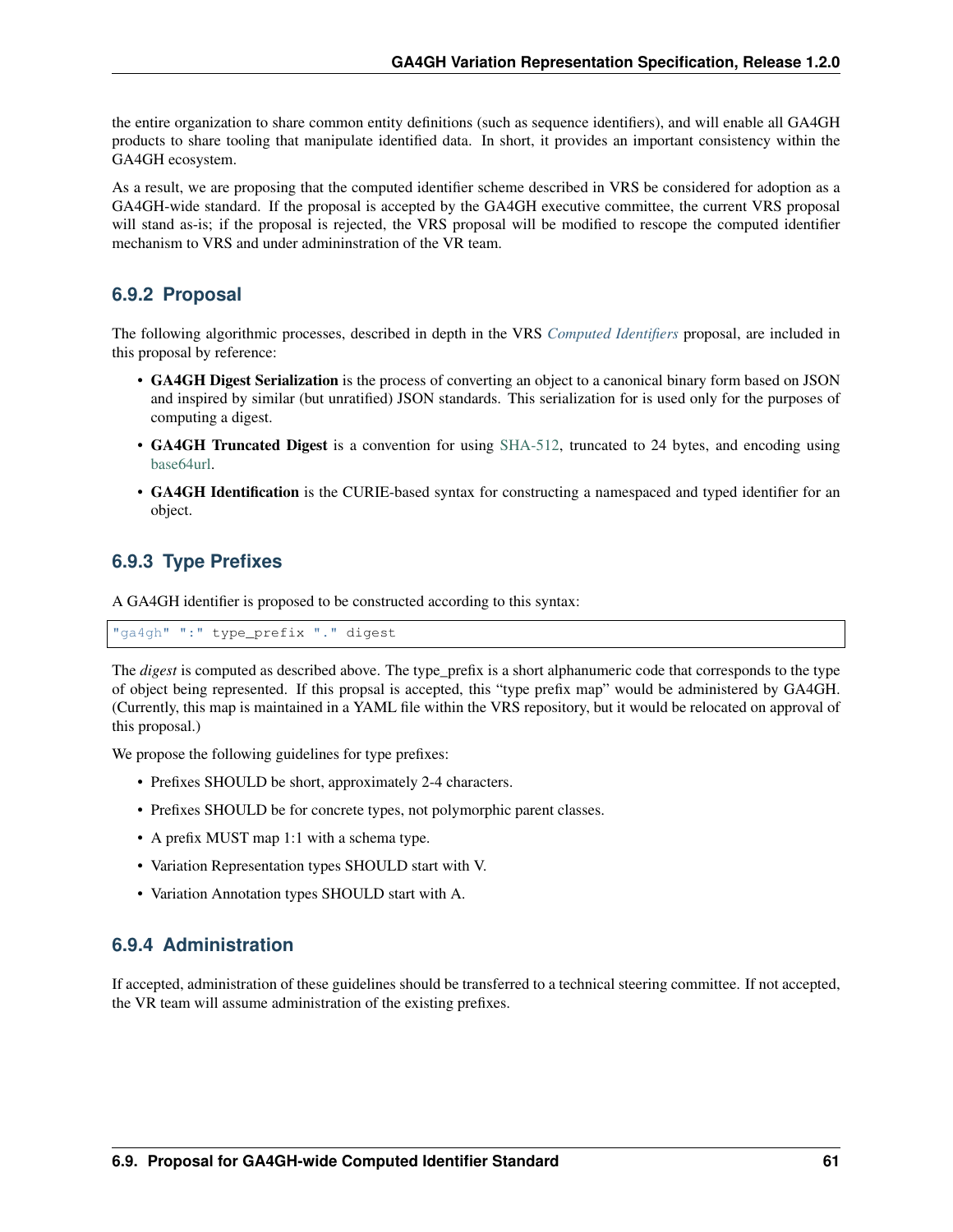# <span id="page-65-0"></span>**6.10 Truncated Digest Timing and Collision Analysis**

The GA4GH Digest uses a truncated SHA-512 digest in order to generate a unique identifier based on data that defines the object. This notebook discusses the choice of SHA-512 over other digest methods and the choice of truncation length.

Note: Please see [this Jupyter notebook](https://github.com/biocommons/biocommons.seqrepo/blob/master/docs/Truncated%20Digest%20Collision%20Analysis.ipynb) in [Python SeqRepo library](https://github.com/biocommons/biocommons.seqrepo) for code and updates. A fuller explanation is given in [\[Hart2020\]](#page-72-3).

### **6.10.1 Conclusions**

- The computational time for SHA-512 is similar to that of other digest methods. Given that it is believed to distribute input bits more uniformly with no increased computational cost, it should be preferred for our use (and likely most uses).
- 24 bytes (192 bits) of digest is *ample* for VRS uses. Arguably, we could choose much smaller without significant risk of collision.

### **6.10.2 Digest Timing**

This section provides a rationale for the selection of SHA-512 as the basis for the Truncated Digest.

| algorithm       | 100               | 1000      | 10000             | 100000           | 1000000        |
|-----------------|-------------------|-----------|-------------------|------------------|----------------|
| md <sub>5</sub> | $1.02$ ms         | $2.51$ ms | 23.4 ms           | $145$ ms         | 1.44 s         |
| sha1            | $1.02$ ms         | $1.91$ ms | $11.3 \text{ ms}$ | $101$ ms         | 1 <sub>s</sub> |
| sha224          | $1.21$ ms         | $3.16$ ms | $23.1 \text{ ms}$ | $224$ ms         | $2.2$ s        |
| sha256          | $1.18 \text{ ms}$ | $3.29$ ms | $23.3 \text{ ms}$ | $223$ ms         | $2.2$ s        |
| sha384          | $1.17$ ms         | $2.54$ ms | $16 \text{ ms}$   | $150 \text{ ms}$ | 1.47 s         |
| sha512          | $1.2 \text{ ms}$  | $2.55$ ms | $16.1 \text{ ms}$ | $148$ ms         | 1.47 s         |

#### Conclusion: SHA-512 computational time is comparable to that of other digest methods.

This is result was not expected initially. On further research, there is a clear explanation: The SHA-2 series of digests (which includes SHA-224, SHA-256, SHA-384, and SHA-512) is defined using 64-bit operations. When an implementation is optimized for 64-bit systems (as used for these timings), the number of cycles is essentially halved when compared to 32-bit systems and digests that use 32-bit operations. SHA-2 digests are indeed much slower than SHA-1 and MD5 on 32-bit systems, but such legacy platforms is not relevant to the Truncated Digest.

### **6.10.3 Collision Analysis**

Our question: For a hash function that generates digests of length b (bits) and a corpus of m messages, what is the probability p that there exists at least one collision? This is the so-called Birthday Problem [6].

Because analyzing digest collision probabilities typically involve choices of mathematical approximations, multiple "answers" appear online. This section provides a quick review of prior work and extends these discussions by focusing the choice of digest length for a desired collision probability and corpus size.

Throughout the following, we'll use these variables:

- $P =$  Probability of collision
- $P'$  = Probability of no collision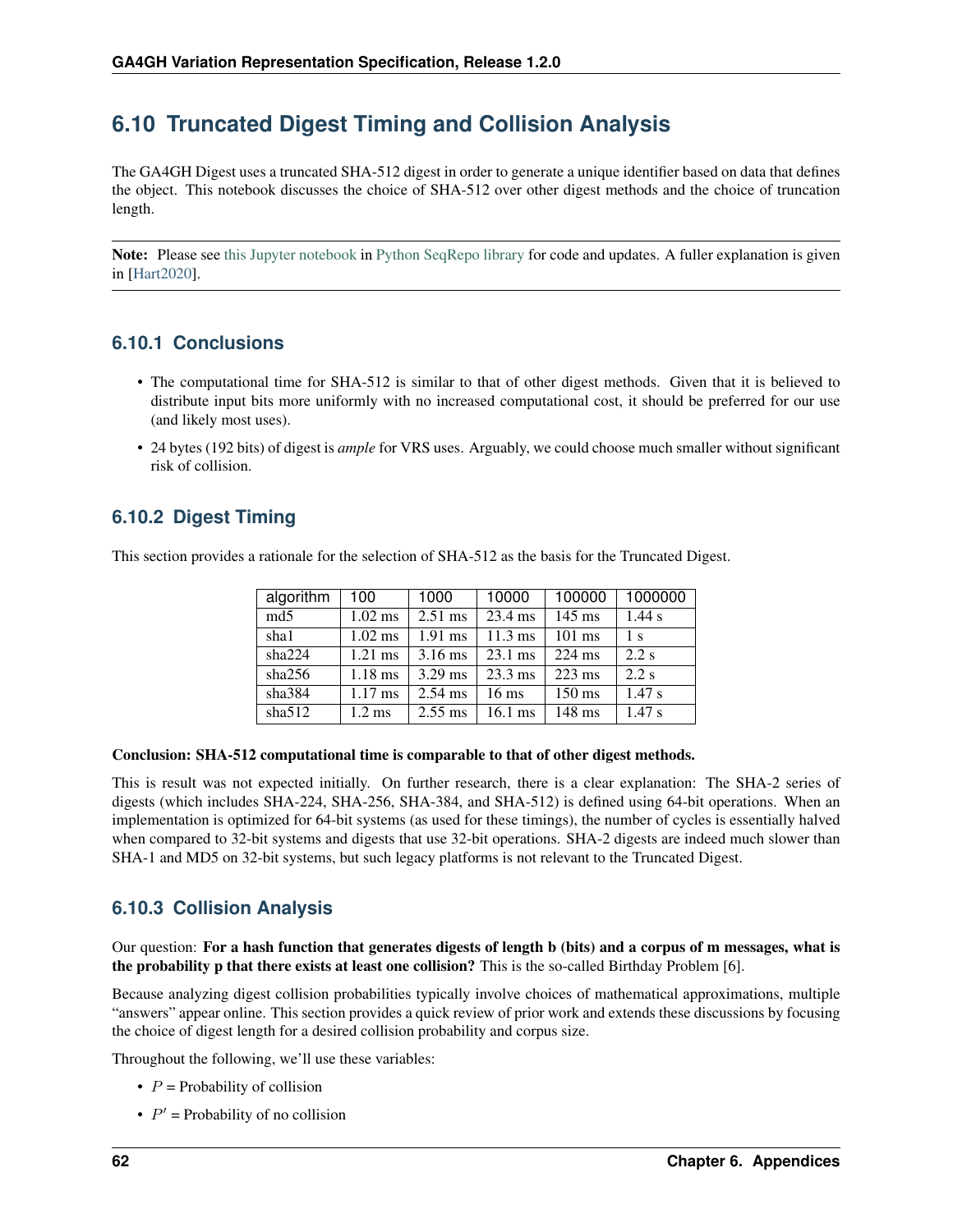- $b =$  digest size, in bits
- $s = \text{digest space size}, s = 2^b$
- $m =$  number of messages in corpus

The length of individual messages is irrelevant.

#### **References**

- [1] <http://nvlpubs.nist.gov/nistpubs/FIPS/NIST.FIPS.180-4.pdf>
- [2] <https://tools.ietf.org/html/rfc3548#section-4>
- [3] <http://stackoverflow.com/a/4014407/342839>
- [4] <http://stackoverflow.com/a/22029380/342839>
- [5] <http://preshing.com/20110504/hash-collision-probabilities/>
- [6] [https://en.wikipedia.org/wiki/Birthday\\_problem](https://en.wikipedia.org/wiki/Birthday_problem)
- [7] https://en.wikipedia.org/wiki/Birthday attack

#### **Background: The Birthday Problem**

Directly computing the probability of one or more collisions,  $P$ , in a corpus is difficult. Instead, we first seek to solve for  $P'$ , the probability that a collision does not exist (i.e., that the digests are unique). Because are only two outcomes,  $P + P' = 1$  or, equivalently,  $P = 1 - P'$ .

For a corpus of size  $m = 1$ , the probabability that the digests of all  $m = 1$  messages are unique is (trivially) 1:

$$
P'=s/s=1
$$

because there are  $s$  ways to choose the first digest from among  $s$  possible values without a collision.

For a corpus of size  $m = 2$ , the probabability that the digests of all  $m = 2$  messages are unique is:

$$
P'=1\times (\frac{s-1}{s})
$$

because there are  $s - 1$  ways to choose the second digest from among s possible values without a collision.

Continuing this logic, we have:

$$
P' = \prod_{i=0}^{m-1} \frac{(s-i)}{s}
$$

or, equivalently,

$$
P' = \frac{s!}{s^m \cdot (s-m)!}
$$

When the size of the corpus becomes greater than the size of the digest space, the probability of uniques is zero by the pigeonhole principle. Formally, the above equation becomes:

$$
P' = \begin{cases} 1 & \text{if } m = 0\\ \prod_{i=0}^{m-1} \frac{(s-i)}{s} & \text{if } 1 \le m \le s\\ 0 & \text{if } ms \end{cases}
$$

For the remainder of this section, we'll focus on the case where  $1 \le m \le s$ . In addition, notice that the brute force computation is not feasible in practice because m and s will be very large (both  $\gg 2^9$ ).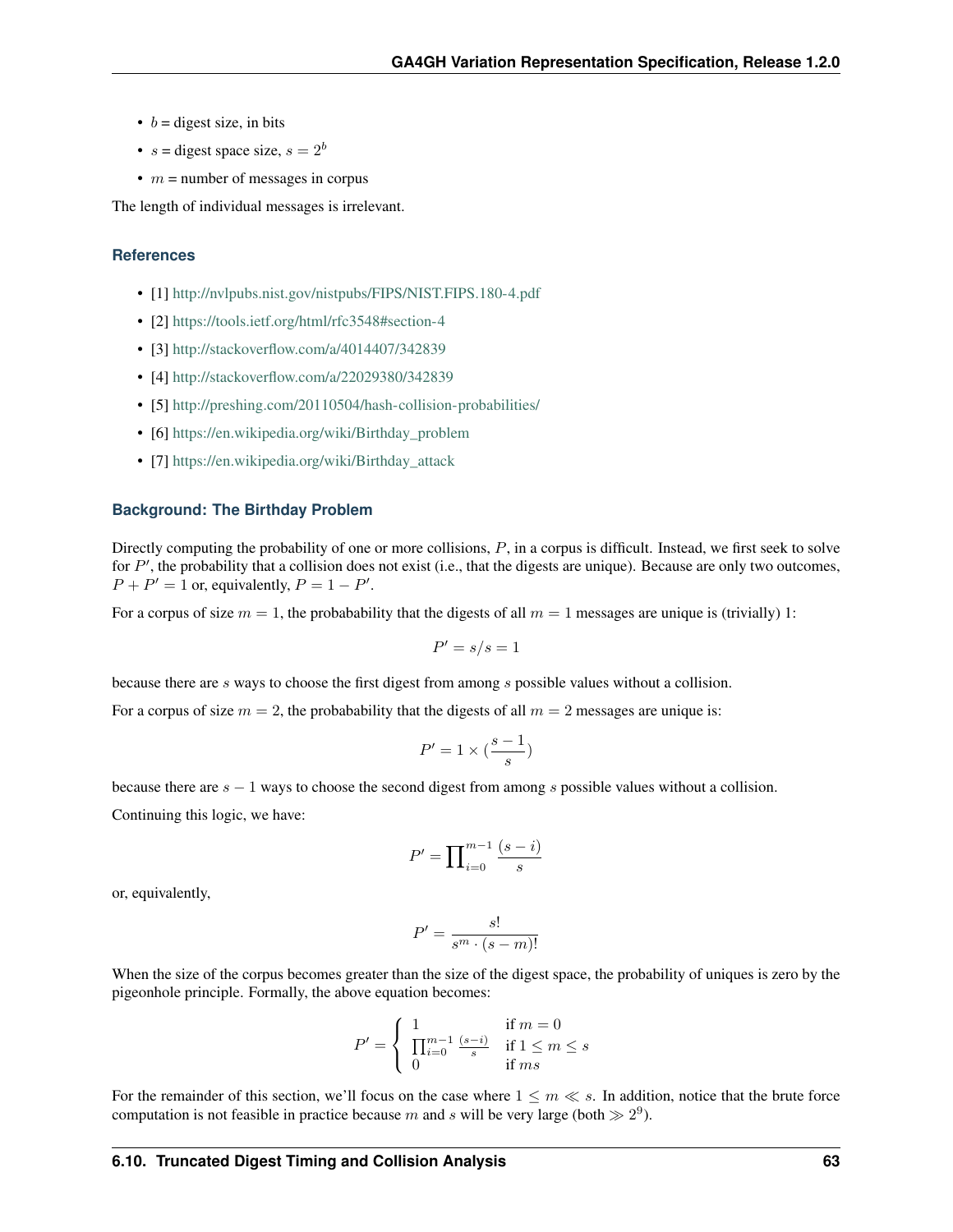#### **Approximation #1: Taylor approximation of terms of P'**

The Taylor series expansion of the exponential function is

$$
e^x = 1 + x + \frac{x^2}{2!} + \frac{x^3}{3!} + \dots
$$

For  $|x| \ll 1$ , the expansion is dominated by the first terms and therecore  $e^x \approx 1 + x$ .

In the above expression for P', note that the product term  $(s - i)/s$  is equivalent to  $1 - i/s$ . Combining this with the Taylor expansion, where  $x = -i/s$  ( $m \ll s$ ):

$$
P' \approx \prod_{i=0}^{m-1} e^{-i/s}
$$

$$
= e^{-m(m-1)/2s}
$$

(The latter equivalence comes from converting the product of exponents to a single exponent of a summation of  $-i/s$ terms, factoring out 1/s, and using the series sum equivalence  $\sum_{j=0}^{n} j = n(n+1)/2$  for  $n \ge 0$ .)

#### **Approximation #2: Taylor approximation of P'**

The above result for P' is also amenable to Taylor approximation. Setting  $x = -m(m-1)/2s$ , we continue from the previous derivation:

$$
P' \approx e^{-(m(m-1)/2s)}
$$

$$
\approx 1 + \frac{-m(m-1)}{2s}
$$

#### **Approximation #3: Square approximation**

For large m, we can approximate  $m(m - 1)$  as  $m<sup>2</sup>$  to yield

$$
P' \approx 1 - m^2/2s
$$

#### **Summary of equations**

We may now summarize equations to approximate the probability of digest collisions.

| Method        | Probability of uniqueness( $P'$ )                         | Probability<br>οf     | Assumptions       | Source/Comparison |
|---------------|-----------------------------------------------------------|-----------------------|-------------------|-------------------|
|               |                                                           | collision( $P$<br>$=$ |                   |                   |
|               |                                                           | $1 - P'$              |                   |                   |
| exact         | $\frac{\prod_{i=0^{m-1}\frac{(s-i)}{s}}}{e^{-m(m-1)/2s}}$ | $1-P'$                | $1 \leq m \leq s$ | $[1]$             |
| Taylor<br>ap- |                                                           | $1-P'$                | $m \ll s$         | $[1]$             |
| proximation   |                                                           |                       |                   |                   |
| on $#1$       |                                                           |                       |                   |                   |
| Taylor<br>ap- | $m(m-1)$<br>2s                                            | $m(m-1)$<br>2s        | (same)            | $[1]$             |
| proximation   |                                                           |                       |                   |                   |
| on $#2$       |                                                           |                       |                   |                   |
| Large square  | $1 - \frac{m^2}{2s}$                                      | $\frac{m^2}{2s}$      | (same)            | $[2]$<br>(where)  |
| approxima-    |                                                           |                       |                   | $s=2^n$           |
| tion          |                                                           |                       |                   |                   |

Table 1: Summary of Equations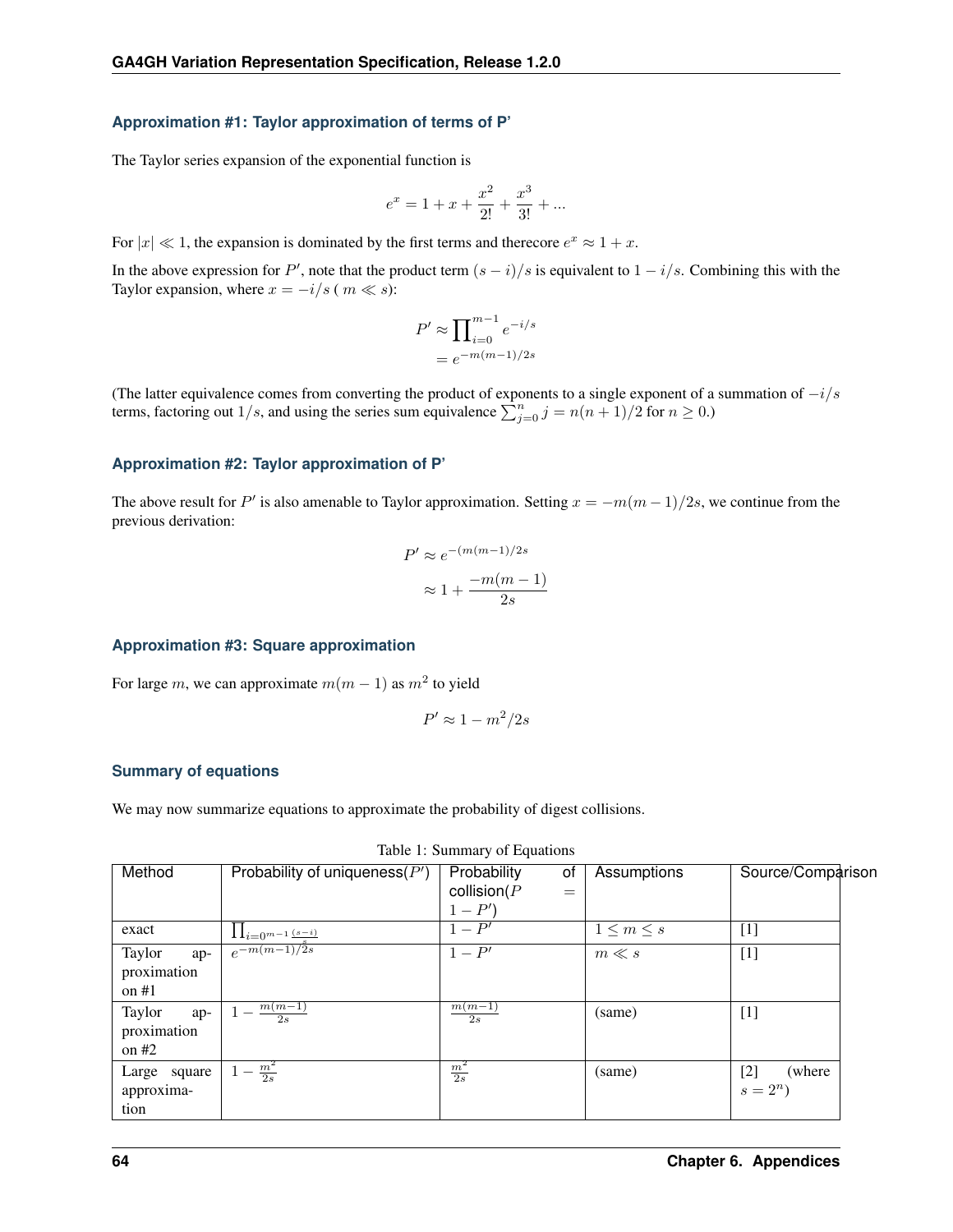- [1] [https://en.wikipedia.org/wiki/Birthday\\_problem](https://en.wikipedia.org/wiki/Birthday_problem)
- [2] <http://preshing.com/20110504/hash-collision-probabilities/>

#### **6.10.4 Choosing a digest size**

Now, we turn the problem around:

#### What digest length :math:'b' is required to achieve a collision probability less than :math:'P' for :math:'m' messages?

From the above summary, we have  $P = m^2/2s$  for  $m \ll s$ . Rewriting with  $s = 2^b$ , we have the probability of a collision using  $b$  bits with  $m$  messages (sequences) is:

$$
P(b,m) = m^2/2^{b+1}
$$

Note that the collision probability depends on the number of messages, but not their size.

Solving for the minimum number of *bits*  $b$  as a function of an expected number of sequences  $m$  and a desired tolerance for collisions of  $P$ :

$$
b(m, P) = \log_2\left(\frac{m^2}{P}\right) - 1
$$

This equation is derived from equations that assume that  $m \ll s$ , where  $s = 2<sup>b</sup>$ . When computing  $b(m, P)$ , we'll require that  $m/s \leq 10^{-3}$  as follows:

$$
m/s \le 10^{-3}
$$

is approximately equivalent to:

$$
m/2^{b} \le 2^{-5}
$$

$$
m \le 2^{b-5}
$$

$$
log_2 m \le b-5
$$

$$
b \ge 5 + log_2 m
$$

#### **For completeness:**

Solving for the number of messages:

$$
m(b, P) = \sqrt{P * 2^{b+1}}
$$

This equation is not used further in this analysis.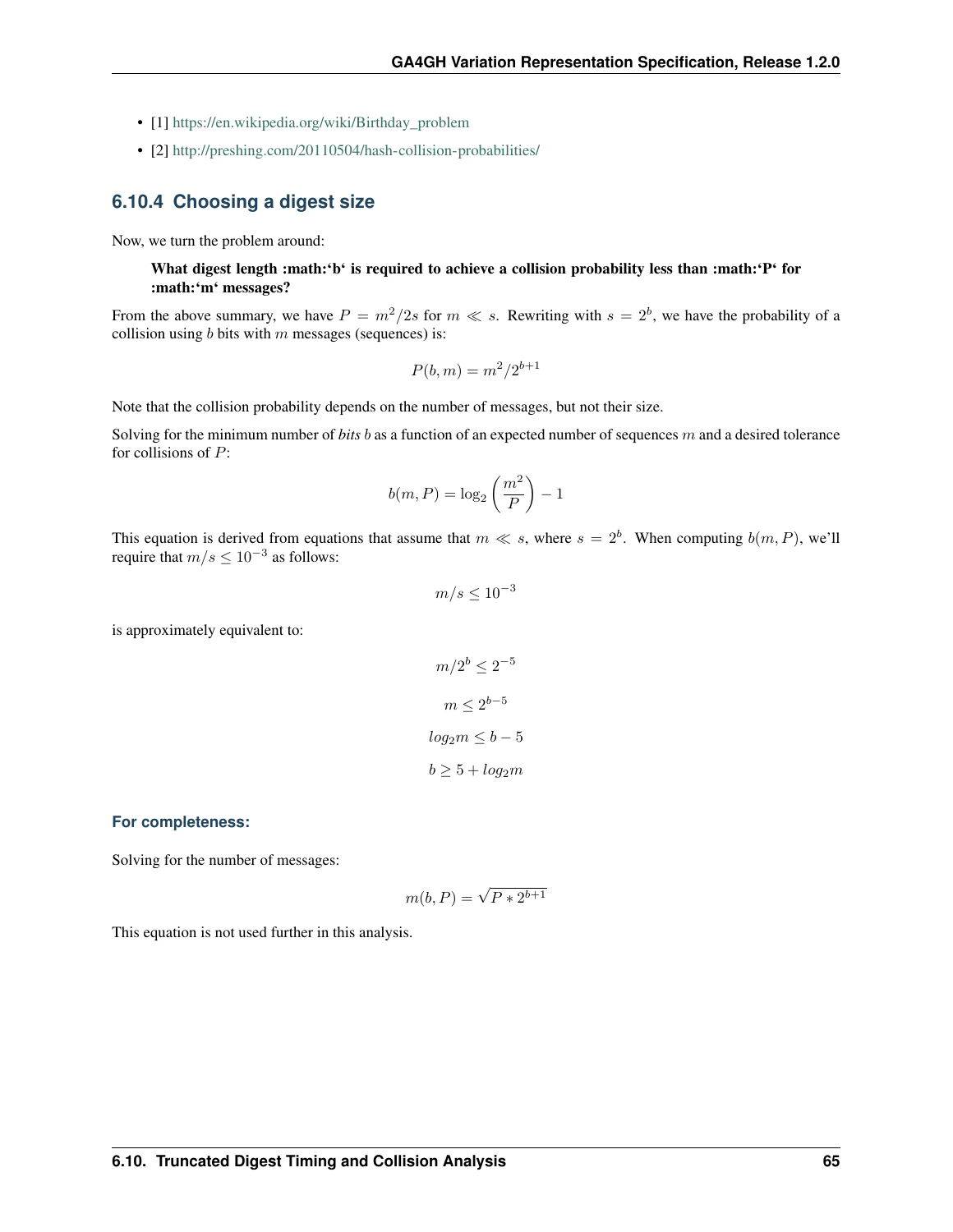| #m    | $P \leq 1$ | $P \leq 1$ | $P \leq 1$ | $P \leq 1$ | $P \leq 1$ | $P \leq 1$ | $P \leq 1$ | $P \leq 1$ | $P \leq 1$ | $P \leq 1$ | $P \leq 1$      |
|-------|------------|------------|------------|------------|------------|------------|------------|------------|------------|------------|-----------------|
|       | 1e-30      | 1e-27      | 1e-24      | 1e-21      | 1e-18      | 1e-15      | 1e-12      | 1e-09      | 1e-06      | 0.001      | 0.5             |
| $1e+$ | 18         | 18         | 15         | 15         | 15         | 12         | 12         | 9          | 9          | 9          | 6               |
| 06    |            |            |            |            |            |            |            |            |            |            |                 |
| $1e+$ | 21         | 21         | 18         | 18         | 15         | 15         | 15         | 12         | 12         | 9          | 9               |
| 09    |            |            |            |            |            |            |            |            |            |            |                 |
| $1e+$ | 24         | 24         | 21         | 21         | 18         | 18         | 15         | 15         | 15         | 12         | 12              |
| 12    |            |            |            |            |            |            |            |            |            |            |                 |
| $1e+$ | 27         | 24         | 24         | 24         | 21         | 21         | 18         | 18         | 15         | 15         | $\overline{15}$ |
| 15    |            |            |            |            |            |            |            |            |            |            |                 |
| $1e+$ | 30         | 27         | 27         | 24         | 24         | 24         | 21         | 21         | 18         | 18         | 15              |
| 18    |            |            |            |            |            |            |            |            |            |            |                 |
| $1e+$ | 30         | 30         | 30         | 27         | 27         | 24         | 24         | 24         | 21         | 21         | 18              |
| 21    |            |            |            |            |            |            |            |            |            |            |                 |
| $1e+$ | 33         | 33         | 30         | 30         | 30         | 27         | 27         | 24         | 24         | 24         | 21              |
| 24    |            |            |            |            |            |            |            |            |            |            |                 |
| $1e+$ | 39         | 39         | 36         | 36         | 33         | 33         | 30         | 30         | 30         | 27         | 27              |
| 30    |            |            |            |            |            |            |            |            |            |            |                 |

#### **digest length (bytes) required for expected collision probability over messages**

# **6.11 Frequently (Asked and) Answered Questions**

How can I learn more about VRS? How can I get involved? See *[Getting Involved](#page-48-0)*.

- Why does VRS ...? Why did you use interresidue coordinates? Are they they same as 0-based coordinates? Why aren't sequen The first stop for these questions is *[Design Decisions](#page-48-1)*.
- How does VRS handle strandedness? It doesn't. VRS presumes that all locations are with respect to the positive/forward/Watson strand.
- How do you deal with variation that need to hold large amounts of data? VRS models are minimal, meaning that they contain only the minimum information required to represent the instance. They do not contain related information or annotations of any sort. If an instance entails the insertion of a large arbitrary sequence, then the object will be large. Computed identifiers are fixed length and independent of the size of an object.
- How do you handle variant representations and annotation across multiple transcripts and reference builds? VRS does not currently structure any of the many notions of variant equivalence, although prototypes have been written. As of VRS mid-2021, readers are advised to consult [VRSATILE.](https://github.com/ga4gh/vrsatile)
- How do you represent genotypes, especially for mosaicism and somatic variants (multi-ploidy)? What existing tools can help bri VRS does not currently represent genotypes or mosaicism. Genotypes are expected in version 1.3 and will include support for moscaicim and chimerism. VRS may currently be used to represent somatic variation; no specialized support is required.
- How do you represent different types of variation in a unified way (e.g. gene fusions)? VRS does not currently represent structural variation such as fusions or translocations. Both are expected in version 1.3.
- How do you communicate the uncertainty about variants meaningfully to other providers? VRS represents variation only. All annotations *about* variation are left to other systems.
- What makes it special/different/better than SPDI, VCF, and others? See *[Relationship of VRS to existing stan](#page-59-0)[dards](#page-59-0)*.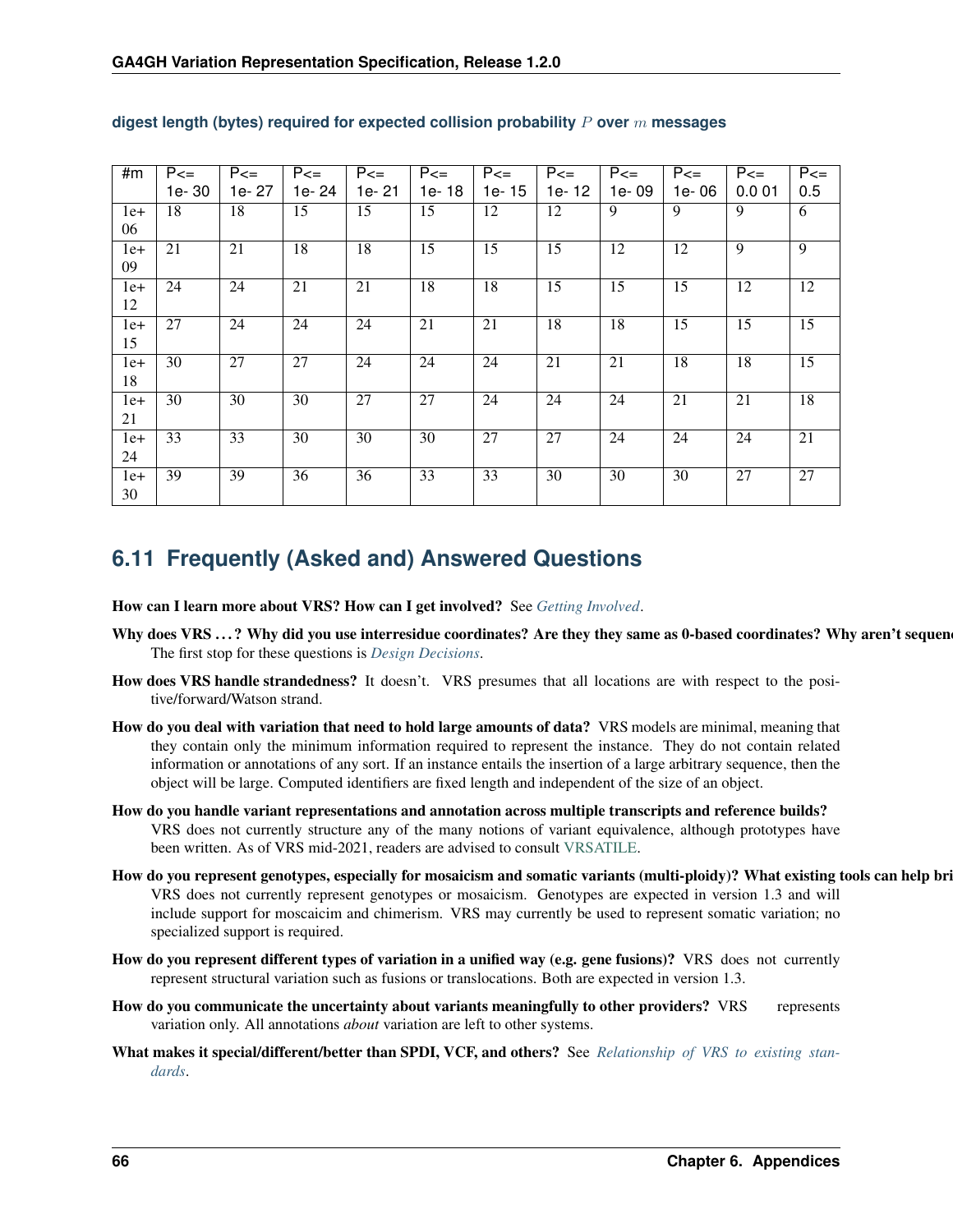# **6.12 Glossary**

- computed identifier An identifier that is *generated* from the object's data. Multiple groups who generated *computed identifiers* the same way will generate the same identifier for the same underlying data.
- digest, ga4gh\_digest A digest is a digital fingerprint of a block of binary data. A digest is always the same size, regardless of the size of the input data. It is statistically extremely unlikely for two fingerprints to match when the underlying data are distinct.
- <span id="page-70-0"></span>identifiable object An identifiable object in VRS is any data structure for which VRS defines a serialization method, which is the precursor to generating a computational digest. All Sequence, Location, and Variation types are identifiable.
- serialization The process of converting an object in memory into a stream of bytes that may be sent via the network, saved in a database, or written to a file.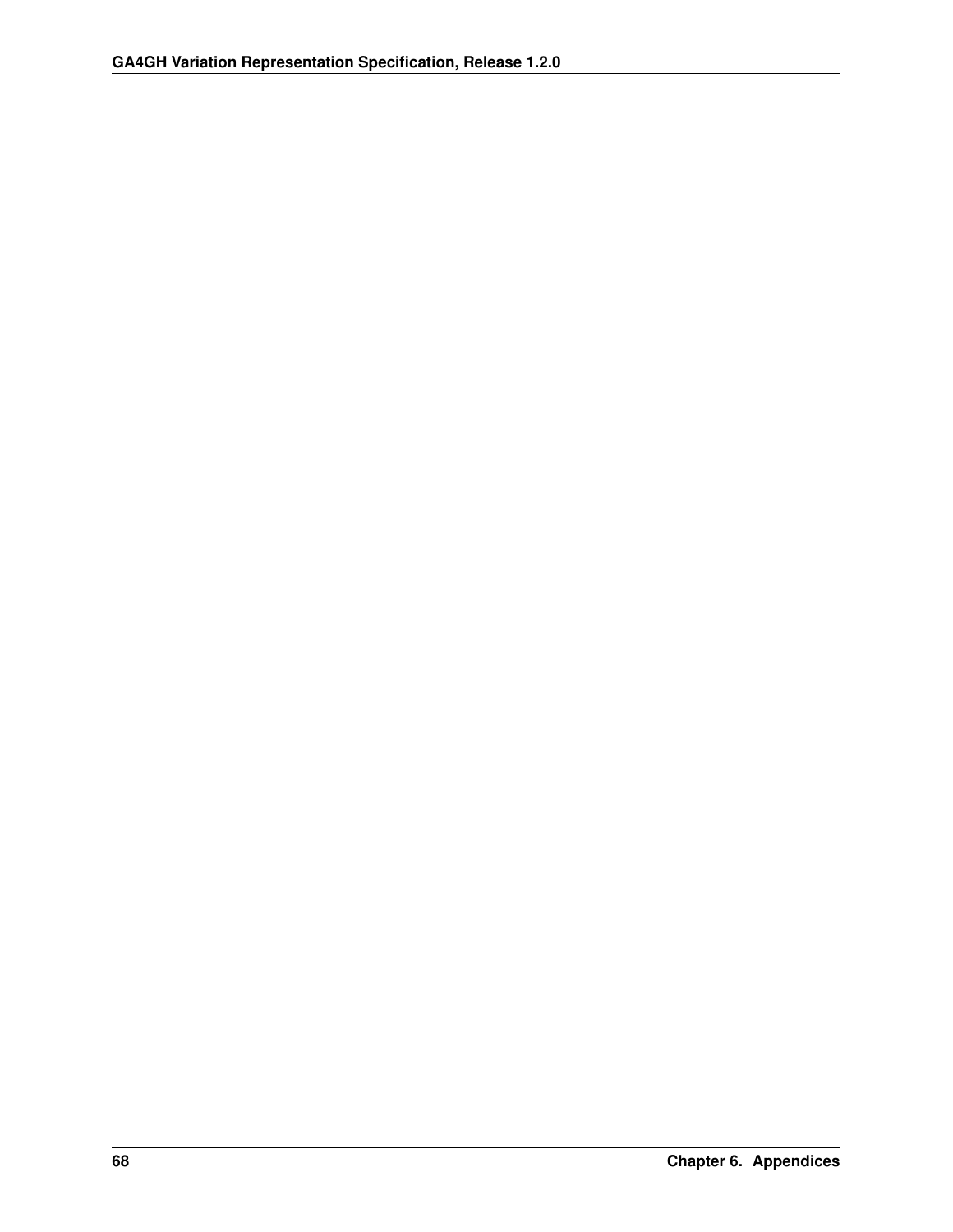# Bibliography

- [Hart2020] Hart RK, Prlić A. SeqRepo: A system for managing local collections of biological sequences. PLoS One. 2020;15: e0239883. [doi:10.1371/journal.pone.0239883](https://journals.plos.org/plosone/article/comments?id=10.1371/journal.pone.0239883)
- [Gibson] [Gibson Canonical JSON](http://gibson042.github.io/canonicaljson-spec/)
- [OLPC] [OLPC Canonical JSON](http://wiki.laptop.org/go/Canonical_JSON)
- [JCS] [JSON Canonicalization Scheme](https://tools.ietf.org/html/draft-rundgren-json-canonicalization-scheme-05)